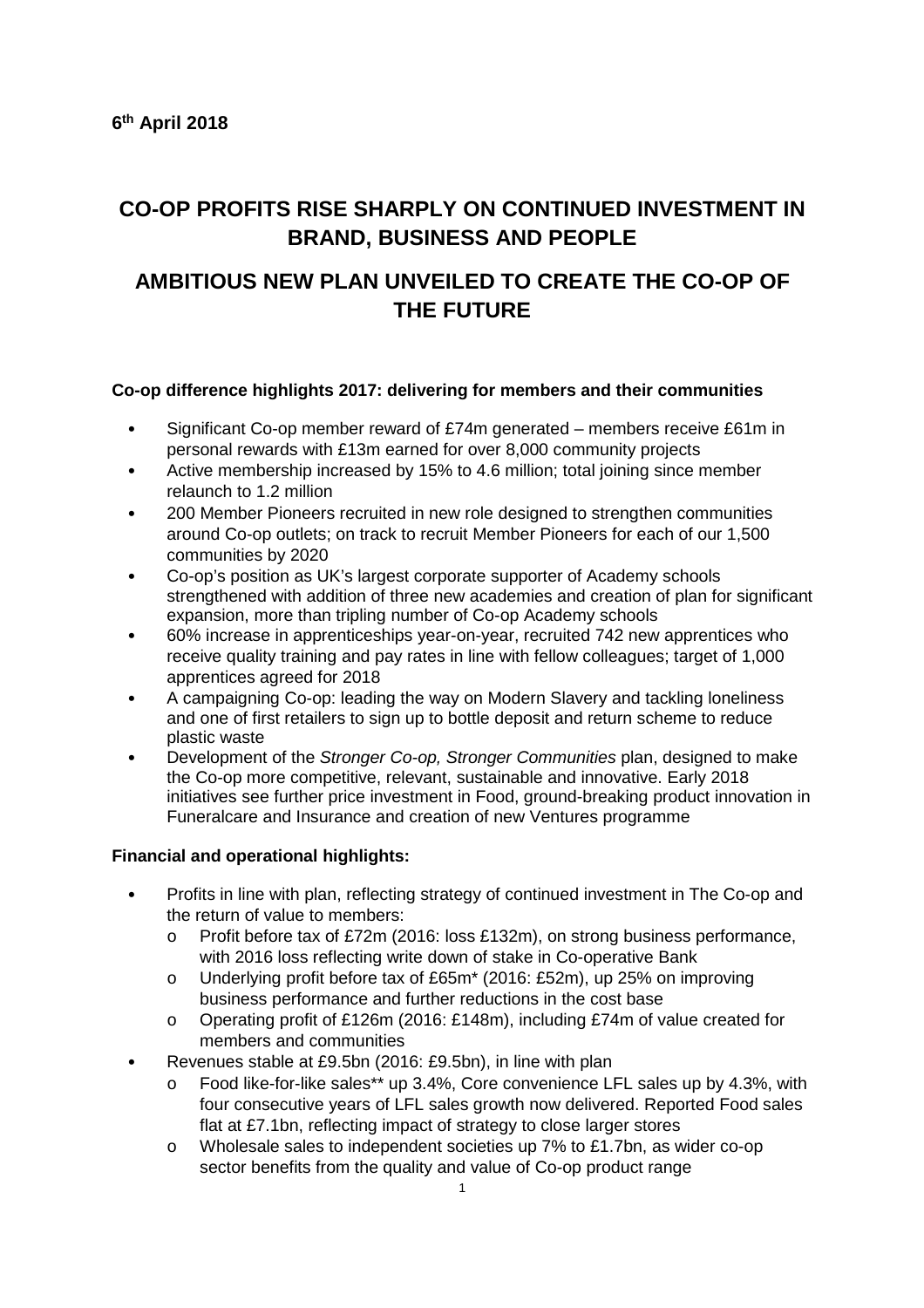- $\circ$  Funeral and Life Planning revenues up 4% to £343m, supported by growth of Simple Funeral offer; sales in will writing and probate rise 16%. Market share of funeral plan sales increased to 33.2% (2016: 28%)
- $\circ$  Insurance gross written premiums up 3% at £496m; like-for-like net earned premiums growth of 8% but reported revenue of £331m (2016: £439m) down due to a new reinsurance contract
- Debt significantly reduced to £775m (2016: £885m)

## **New Stronger Co-op, Stronger Communities plan:**

New plan in place to create the Co-op of the future: driving growth by creating a more commercial Co-op and sharing the greater value created with members and their communities. Underpinning that plan will be:

- o An efficient Co-op, with a clearer focus on serving customers and members
- o More closely interconnected business areas operating under the strong Co-op brand
- o A greater focus on convenience and relevance, with market-leading products and services at competitive prices
- o Ventures in new markets with agile, capital-light, digital-first approach to disrupting markets
- In support of this plan, the Co-op will maintain a distinctive voice in society, championing causes that matter to members, while also taking a stance as an employer of difference in its sectors

Under the Stronger Co-op, Stronger Communities plan, the Co-op has already taken a number of initiatives in 2018, including:

- In **Food**, initiatives to lower prices and broaden offer underway, including:
	- o £50m investment to reduce prices announced in January 2018, with further pricing reductions planned
	- o Further expansion of convenience store estate, with 100 new stores planned for 2018
	- o "Pay in the aisles" pilot underway to enhance the shopping experience for customers within stores
	- o Acquisition of Nisa Retail, the wholesaler and convenience retailer, for up to £137.5m. Deal remains subject to regulatory approval
	- o Agreement to become exclusive wholesale supplier to Costcutter Supermarkets Group (CSG) and the 2,200 Costcutter, Mace, Simply Fresh, Supershop and kwiksave convenience stores across its network from spring 2018. Working with independent retailers to grow their businesses through the provision of Co-op own-brand products to their stores and by offering lower wholesale prices through improved buying power
- In **Funeral & Life Planning**, the Co-op will continue to hold funeral prices and help tackle funeral affordability, whilst investing heavily to provide products and services to meet present and future customer needs:
	- o Acquisition of Simplify Probate signals commitment to grow the life planning and legal area, both organically and through acquisition, with a primary focus on wills and probate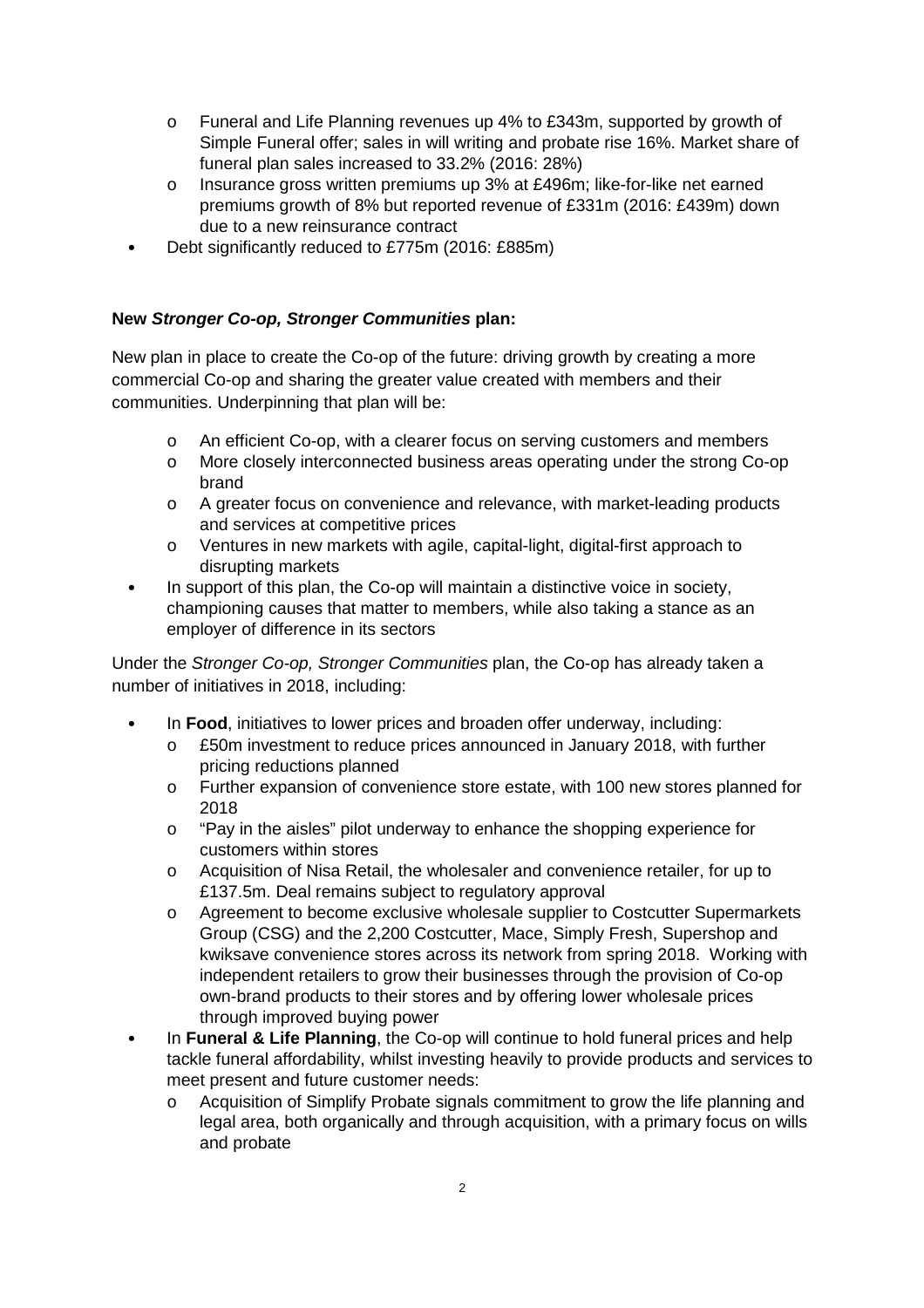- $\circ$  Focus on improving the funeral planning market for consumers via the launch of "The Co-op Commitment", making Co-op the only plan provider to launch additional protection for customers paying monthly
- In **Insurance**, plans in place to expand product range, working with partners, with the ambition of covering customers' more detailed insurance needs within next five years:
	- o Ground-breaking new Travel insurance product launched in early 2018, based on member input, providing unlimited medical expenses for people with preexisting conditions
	- o 50% of all contact centre new business now comes from Co-op members
- **Ventures** 
	- o A new Co-op ventures programme has been created; currently looking at initiatives in Health and Money
	- o Ventures to be supported and enabled by existing digital and supply chain capabilities, seeing the Co-op creating a digital member platform, with new services and products that create social and commercial value. These will create further synergies for the existing businesses and member value in new areas

## **Outlook**

- The **Food, Funeral and Life Planning** and **Insurance** markets all remain highly competitive against a challenging consumer and economic backdrop. The Co-op will invest further in all its businesses to drive commercial success and value for members and their communities, whilst maintaining a tight control over costs.
- Debt will remain within guidance levels of £900m
- Our focus is on Stronger Co-op, Stronger Communities. With this significant investment in members and our business areas, the Co-op is not expecting any surplus profits being available for distribution during 2018
- Looking forwards the Co-op will continue to consider how best to provide significant and sustainable value to members and the communities in which they live

## **Steve Murrells, Chief Executive of the Co-op, said:**

"Today's results show how much progress we have made. All our businesses have performed well and we have increased profits and reduced debt, while continuing to invest for colleagues, members and customers. The success we are enjoying shows that the Coop's difference really resonates today – a different ownership model and a different approach to business, based on returning profits to our members and their communities.

"We're delighted with our performance, but we're hungry for more and ready to create the Co-op of the future. Whether it's in our existing business areas or through new ventures, we want to make the Co-op ever more competitive, relevant and innovative. That is why we are launching the Stronger Co-op, Stronger Communities plan. To really succeed as a Co-op we need to be even more successful commercially and our community efforts need to be concentrated on the things that matter to people. We are going to deliver more Co-op products and services to more people throughout the country and that is what will really allow us to spread our difference.

"We know there are challenges ahead, but we are confident that with the support of our colleagues and our members, the strength of our brand and continued investment in our businesses we will achieve our goals."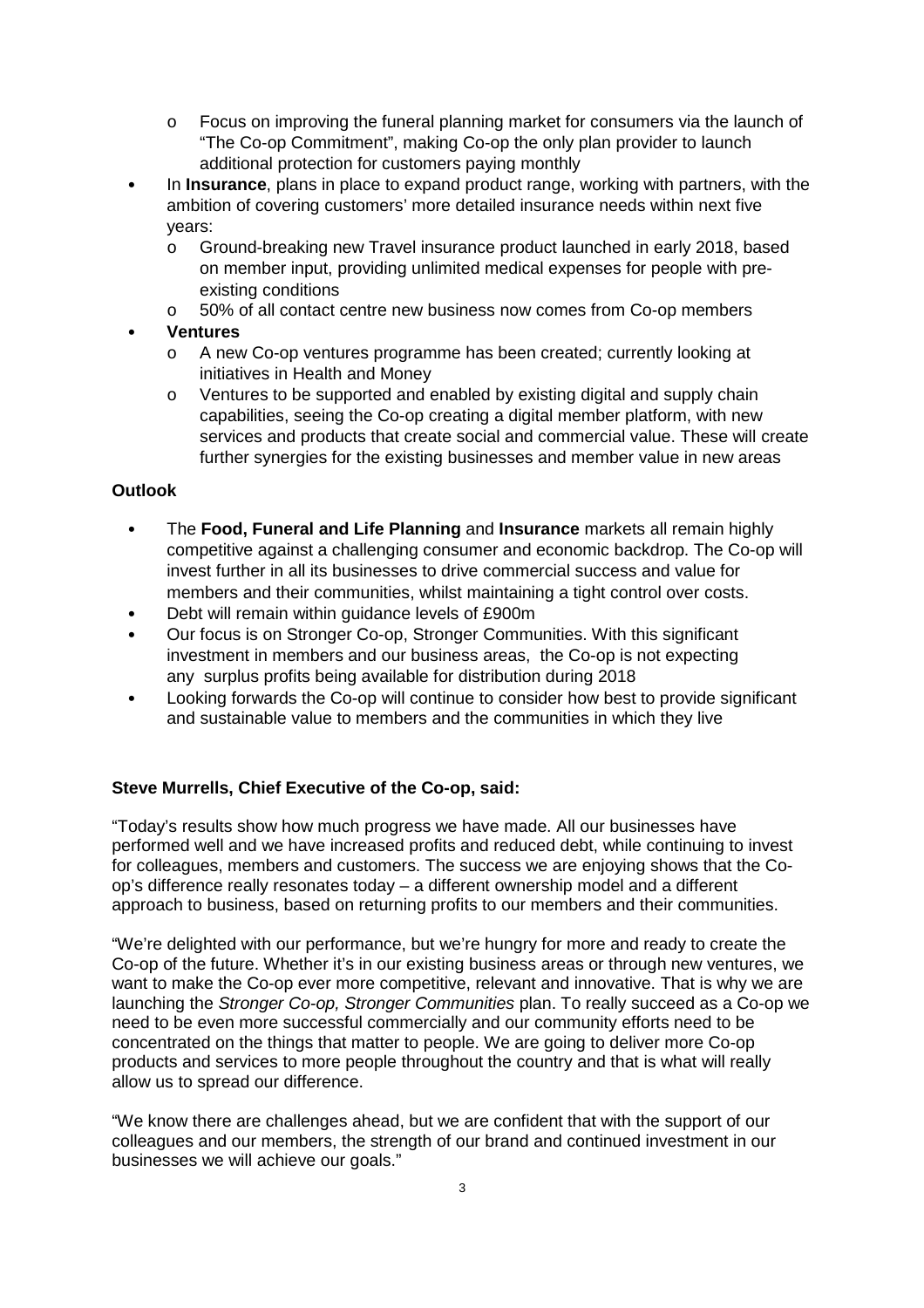## **Allan Leighton, Independent Non-Executive Chair of the Co-op, said:**

"With profits up 25%, debt down and membership up by more than 1.2 million since we launched our new scheme, we are stronger than ever before and ready to create a new, modern Co-op that is fit for the future. As we do that, we will remain true to our social purpose and continue to make the right decisions and campaign on the big issues where business really should have a voice.

"It is vital that our Co-op continues to innovate and be relevant to meet the changing needs of our stakeholders. The plans we have in place to do this are rightly challenging. We have much to do, but we are confident in our ability to deliver our ambition and create an even stronger Co-op."

Media Enquiries:

The Co-op

Jon Church Tel: 07545 210812

Russ Brady Tel: 07880 784442

Tulchan Communications

Susanna Voyle Jonathan Sibun Tel: 020 7353 4200

Notes to editors

About the Co-op

The Co-op, one of the world's largest consumer co-operatives with interests across food, funerals, insurance, electrical and legal services, has a clear purpose of championing a better way of doing business for you and your communities. Owned by millions of UK consumers, The Co-op operates 2,500 food stores and over 1,000 funeral homes, with more than 63,000 colleagues and an annual revenue of £9.5bn.

\* Underlying Profit before Tax excludes one-off items, property and business disposals, change in value of investment properties, finance income and non-cash finance costs, and share of profits and losses from associates and joint ventures. A reconciliation of Operating Profit to Underlying Profit before Tax is provided in the Consolidated Income Statement.

 \*\* Like-for-like sales is a measure of year-on-year sales growth for stores that have been open for more than one year.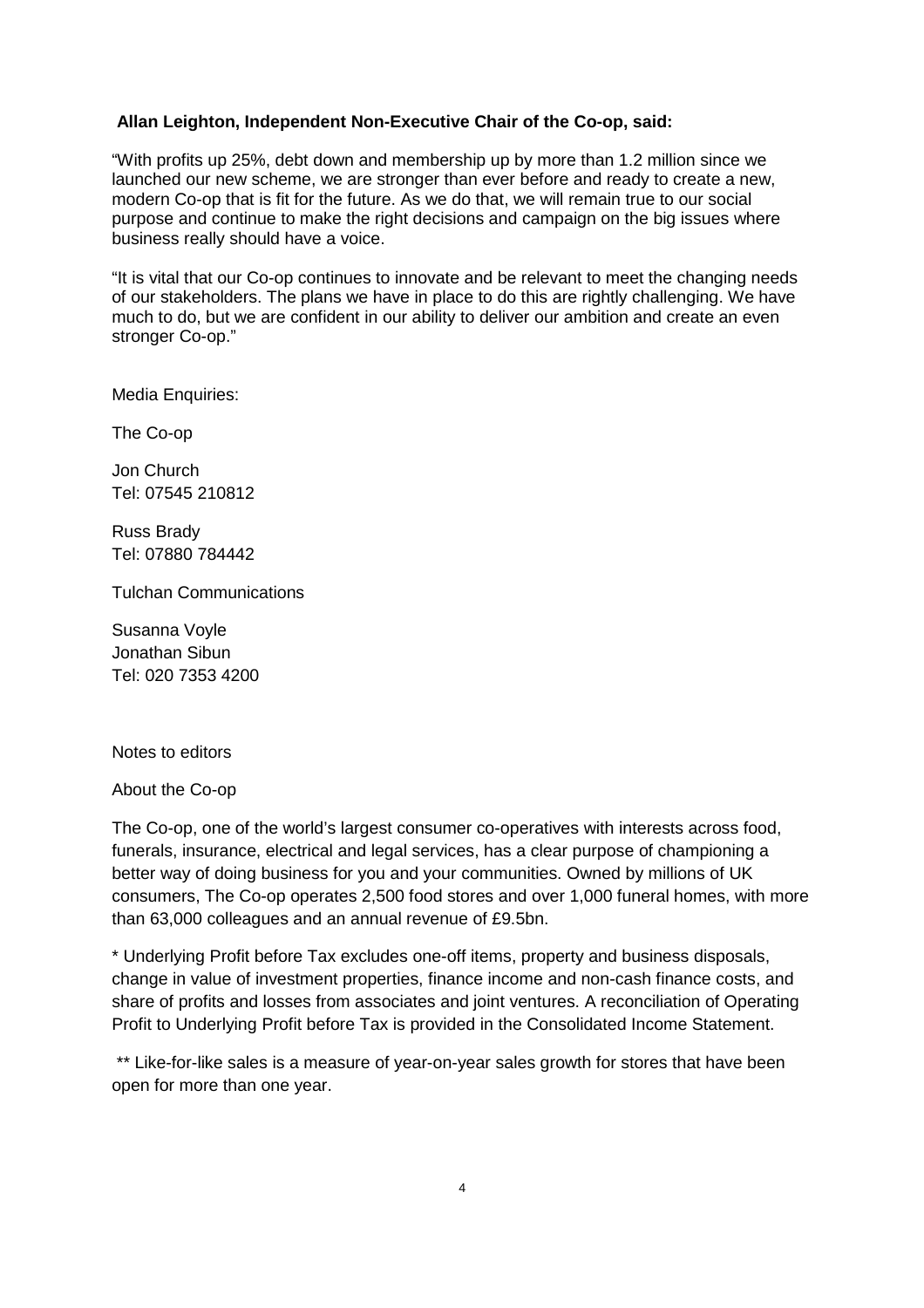# **Chair's introduction – Allan Leighton**

## **Creating shared value**

Our businesses performed well in 2017, and you can find out more about how they did on page 13. But business performance is only one measure of the value we're creating as the UK's biggest consumer-owned co-op. There were many more as you can see below:

- We gave £61m to our members through the 5% member reward.
- We put £13m, earned by our members through the 1% member reward, into the Local Community Fund to support local causes.
- We raised the pay of Food store colleagues by 6.1% keeping us ahead of the government's living wage target.
- We recruited 742 apprentices receiving quality training, permanent contracts and good wages in line with other colleagues.
- We sponsored 11 successful Co-op Academy schools, many in some of the most disadvantaged communities in the country, bringing Co-op values into the classroom to improve children's long-term opportunities.
- We recruited 200 dedicated Member Pioneers to work in their local communities and make great things happen. They'll be working across each of our 1,500 communities by 2020.
- We reached £6.5m in our fundraising to tackle loneliness and, through our partnership with British Red Cross, a network of Community Connectors was created to help young and old return to community life.
- We stepped up our campaigning on modern slavery following a vote by our members.
- We renewed our commitment to Fairtrade, and all the cocoa used in our own brand products is now Fairtrade.
- We gave £1.8m from the sale of bottled water to fund clean water projects in some of the poorest parts of the world.
- We supported British farming with a commitment to spend £2.5bn sourcing own brand British meat, produce and dairy products between 2017 and 2019.
- We held our prices to tackle funeral affordability.
- We extended free children's funerals to include 16 and 17 year olds.

These are just some of the highlights of how we've created shared value for our members and their communities in 2017. You can find out more about our ethics and sustainability performance in our Co-op Way Report which is published alongside this report.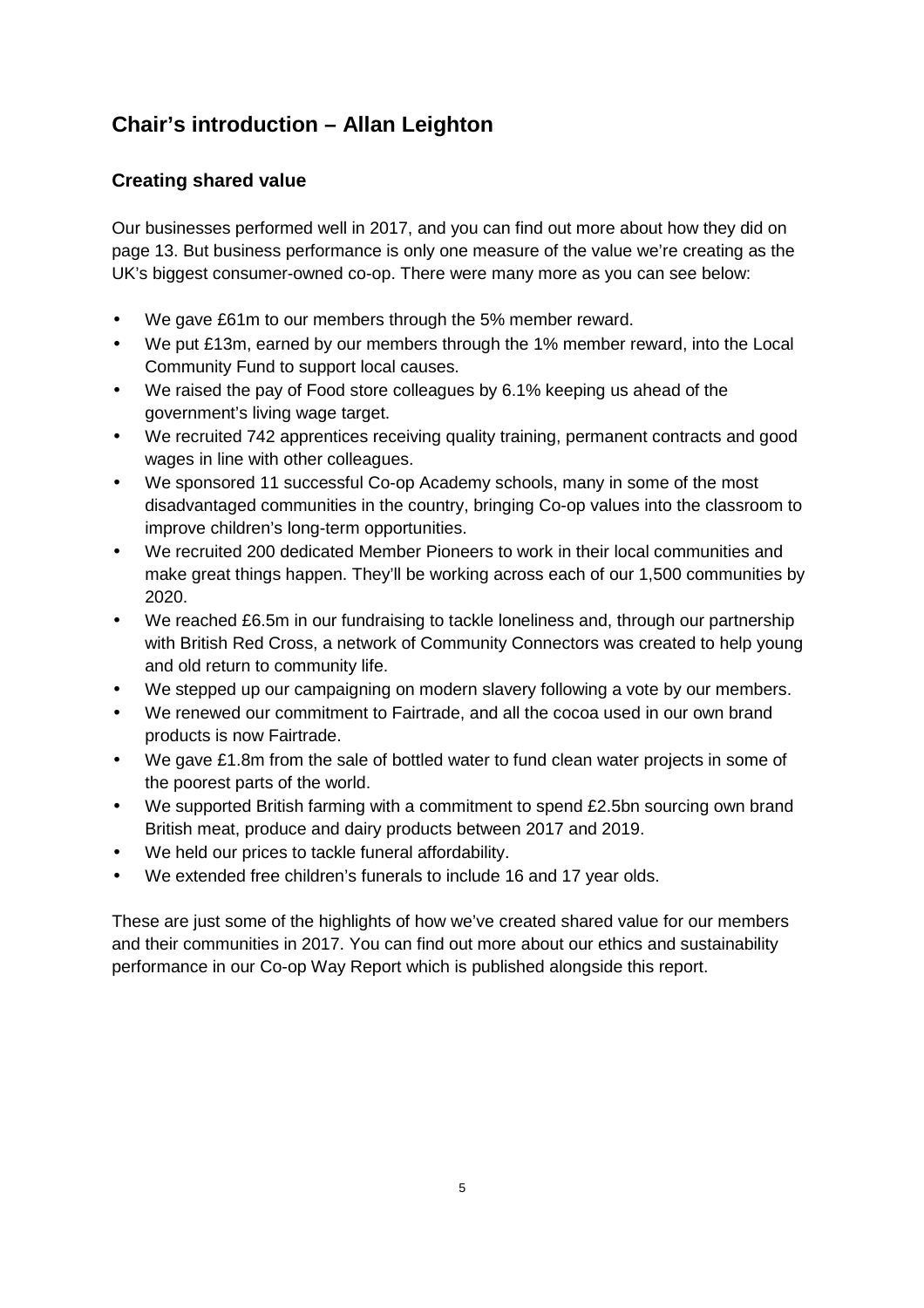## **Why are we different to other businesses?**

The answer is found in our Values and Principles, the way of working for all co-ops agreed by the international co-operative movement. They provide us with an ethical code that informs all we do. So we run our Co-op, not to make profit for a few shareholders, but to create value in lots of ways for our 4.6 million members who shop with us each week and collectively own the business. We sum it up as 'Championing a better way of doing business for you and your communities'.

That 'better way of doing business' includes giving our members a central role in how we're governed and a say in the major decisions we take. All our directors are members and actively trade with us. They are all subject to election by our members with our four Member Nominated Directors (MNDs) directly chosen through contested elections. Our Board ensures the interests and concerns of members are represented in our boardroom, with the MNDs having a particular member focus. Through our elected Members' Council, our Board is held to account. Our directors and Council have a strong focus in making sure our Values and Principles are upheld.

## **How do we create shared value?**

We create shared value by running commercially successful businesses that meet the needs of our members in an unmistakably Co-op way.

We've been working in our main markets – Food, Insurance and Funerals – for more than 150 years. We've built up enormous expertise and we've always had to learn and adapt to make sure we continue to be modern and relevant. In recent years we've added more products and services like life planning and legal where we've seen an opportunity to enter new markets where we can make a Co-op difference.

As our Chief Executive, Steve Murrells, sets out in his introduction, now we're ready to do more. At a time when big businesses and national government have lost the confidence of many people in the UK, we believe our Co-op is uniquely placed to rebuild trust and restore confidence in the strength of communities and businesses.

We want to grow our businesses so we can return more to our members and their communities and continue to look at new markets which can benefit our members.

## **Our suppliers**

We've also had the disappointing news this year that the Groceries Code Adjudicator is investigating some of our practices related to suppliers. We need to live our values in our dealings with suppliers and we know we've fallen short. We've already been taking action and have a dedicated team making sure we have great supplier relationships. This area has great focus from our Board and we'll make sure you can be proud of our practices in the future. When you're a co-op, with values at your heart, you must get these things right. And we will.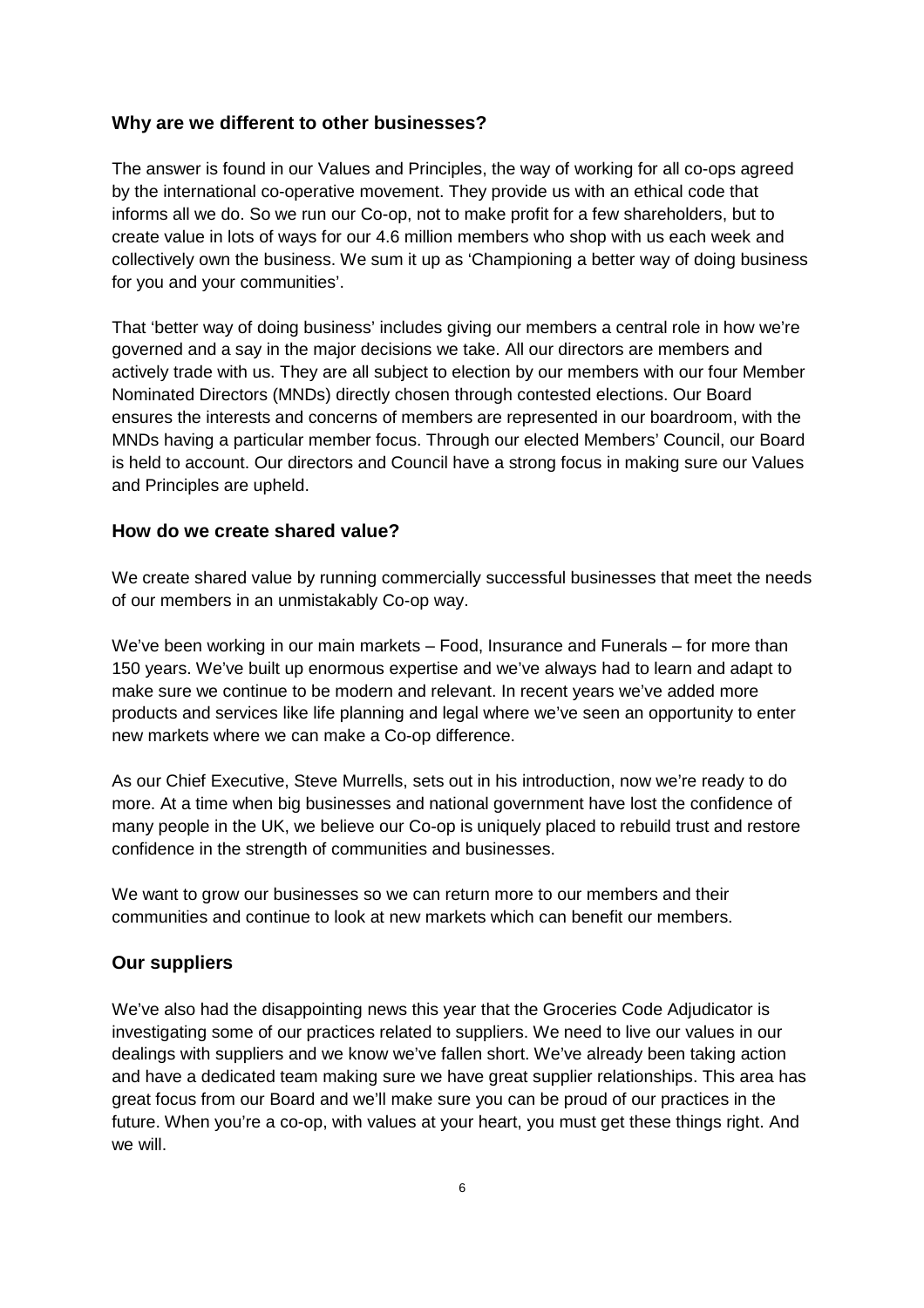## **Our Board and Executive**

I'd like to congratulate Steve on becoming our Co-op Chief Executive. His five years leading our Food business and his commitment to co-operative values made him a uniquely qualified candidate and an excellent appointment.

Steve has been building his top team since taking the role in February 2017. Pippa Wicks is now Deputy Chief Executive with executive responsibility for our non-Food businesses, Jo Whitfield has succeeded Steve at Co-op Food, Helen Webb has become our new Chief People Officer, and Helen Grantham has become our permanent Group Secretary and takes on the role of General Counsel. Matt Atkinson started to work with us in the autumn and joined us full-time as Chief Membership Officer in January 2018. For the first time, we have an Executive with more women than men although we recognise this is no reason for complacency on gender issues and we still have work to do.

On the Board we welcomed Gareth Thomas as our latest Member Nominated Director (MND) and said farewell to Ruth Spellman who had served as an MND for two years and chose not to seek re-election. We benefited considerably from Ruth's contributions in the boardroom, as well as the good counsel she's given to the leaders in our business and I'd like to thank her for her service. I'd also like to add my thanks to Peter Plumb who is standing down at the 2018 Annual General Meeting to concentrate on his new role as Chief Executive of Just Eat plc. His commercial insight and challenge have been invaluable to the Board.

# **Chief Executive's introduction – Steve Murrells**

## **Stronger Co-op, Stronger Communities**

We've made great progress over the last few years and now we're ready to take a big leap in our ambitions.

Over the last three years we've fixed and repaired many parts of our organisation. We've returned membership to the heart of our thinking, we've undertaken a huge rebrand and we've restored pride in our Co-op for our colleagues and our members. While there is still work to do, we've reached the point where we can look confidently to the future and plan for growth.

To make our business plans a success we need to be a forward-looking Co-op – modern, competitive, relevant and innovative. We need to invest in the businesses we have now and open up new opportunities where our Co-op can make a real difference. Our Stronger Coop, Stronger Communities plan includes all of this, and more.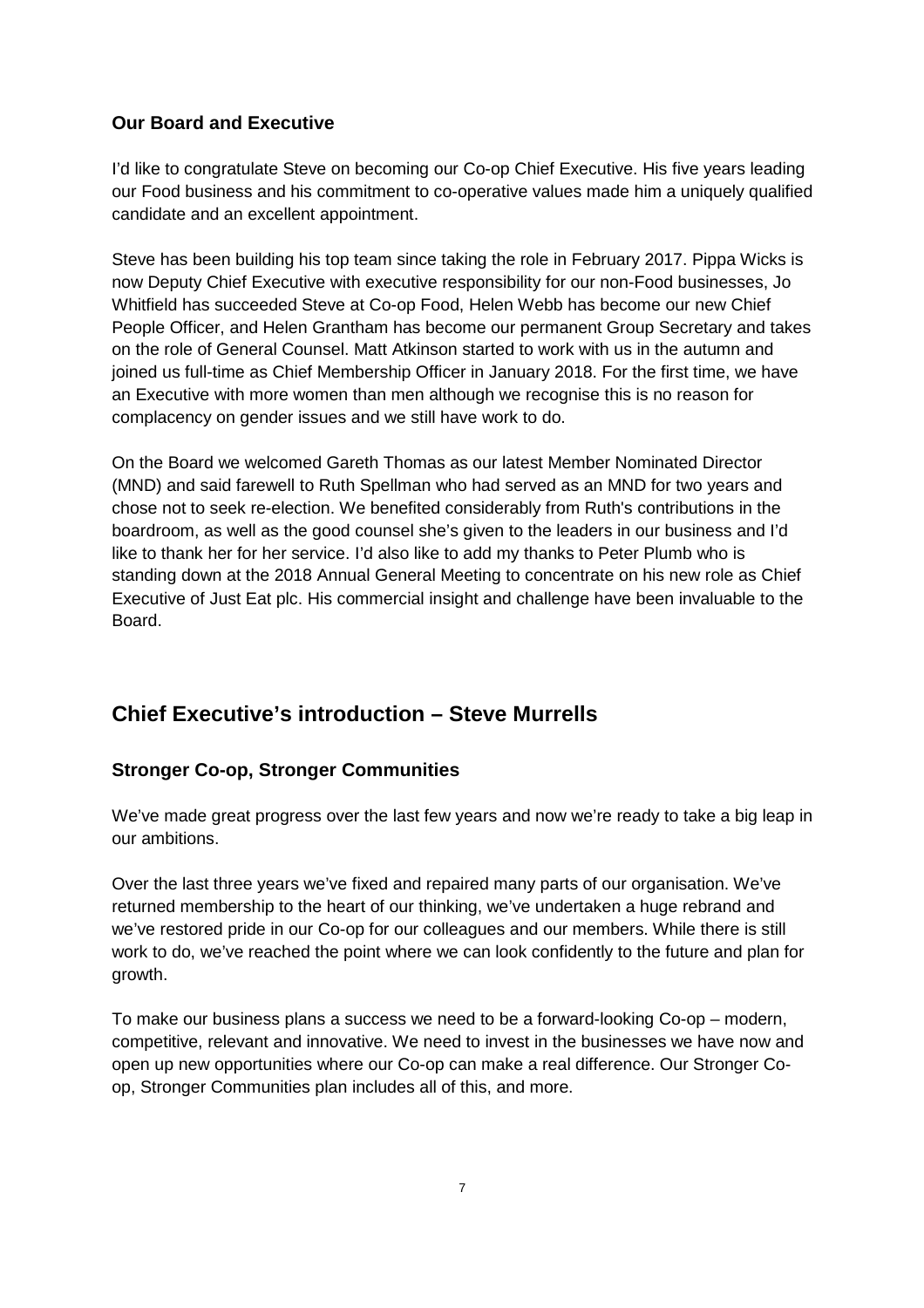## **Closing the Co-op circle**

Through our Co-op Membership rewards, the thousands of community causes we've been supporting, through our campaigning, our commitment to academy schools and apprenticeships, and the great products and services we sell, we've been creating that rich and diverse Co-op value.

But the idea of shared value still isn't understood. The Co-op difference isn't quite cutting through. We need to do more to close the 'gap' in the Co-op circle.

It's widely recognised that making communities stronger and more resilient is an urgent priority for the UK. Our member-owned business, our heritage, and community presence makes us uniquely placed to play a significant role in that work. Making this happen will be the outcome of our plans and will turn us into the nation's favourite business.

## **Our strategy for a stronger Co-op**

Much of what we're planning is old-fashioned business logic, building on the plans already in place. Now we're better placed than ever before to give those strategies the fuel they need to succeed. And the return on that investment will be the magic of enriched community life up and down the country.

In **Food** we've recently announced a £50m investment to cut prices across hundreds of everyday purchases. We're going to continue to grow our convenience store estate with hundreds of new openings over the next few years. We're going to continue to work through how we will use digital technology to bring our Co-op closer to our customers and members in other ways too. The Costcutter and Nisa deals (subject to regulatory approval) have the potential to expand the reach of our brand even further.

In **Funeral and Life Planning** we're already the market leader, and we're going to show market leadership too. We'll do that through innovation in our offer, outstanding facilities, and a strong focus on choice and affordability. We're holding our prices in a market that's traditionally seen annual price hikes. This business now encompasses our legal operations which are fully integrated, so we can offer a truly comprehensive offer for later and end of life planning. Our funeral plans are already award-winning, highly competitive and distinctly Coop in their guarantees. Probate will be the major area of focus for growth and we plan to be the biggest player in this market.

In **Insurance** we have bold and exciting plans to meet more of the insurance needs of more of our members by improving our competitiveness and offering a wider range of insurance products. Our new groundbreaking travel insurance product, which is the first in the UK to offer unlimited, cashless medical expenses for all ages, is a great example of our ambitions for our Insurance business and our Co-op difference.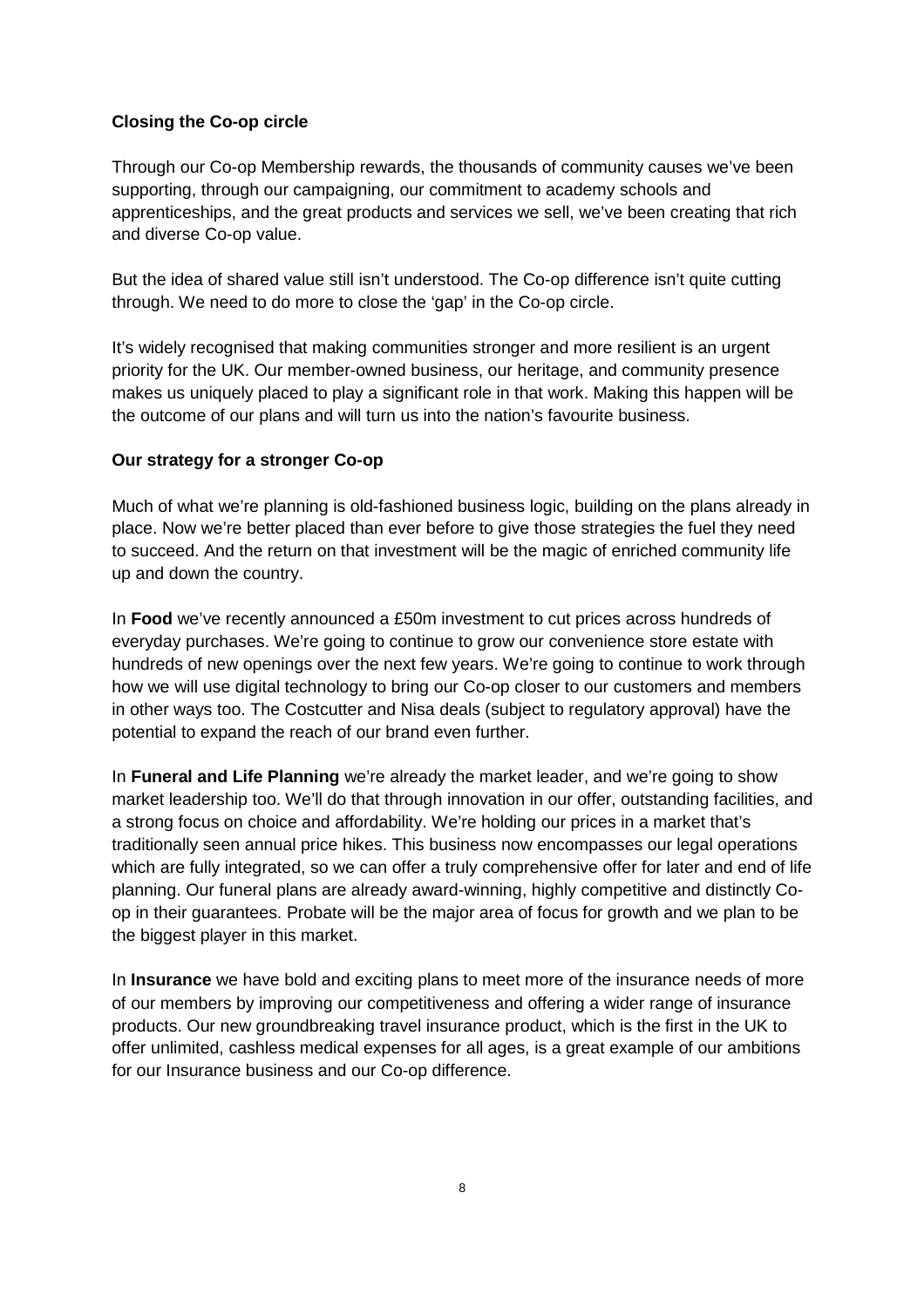## **New opportunities**

The markets we're in today will remain central to us, but our ambitions are greater. We're looking at markets using digital platforms that will allow us to learn quickly and build on our existing strengths while keeping our investment modest and limiting our risks.

We're exploring possibilities in Healthcare and Money where we believe we can provide more convenient and accessible services. We'll start small then adapt our offer and learn. Our Members' Council has set up an advisory team which will help shape our thinking as we develop our plans.

## **Membership**

Our new Co-op Membership has attracted more than a million new members since its launch and returned £61m to members during 2017. Over the coming years we'll look to evolve our Membership rewards to create an even stronger offer that drives business growth and community resilience. This year we'll look closely at how to make more of our membership data and build the right technology to support our needs.

## **Colleagues**

Our colleagues have been central to everything we've achieved and it's important we give them the reward and recognition they deserve. Over the next few years, we'll further improve the competitiveness of our pay for our customer-facing colleagues and we'll introduce significant well-being initiatives.

## **Community**

We're looking at how we can build on the incredible work we've done so far through our Local Community Fund. We'll continue to invest in and develop our nationwide network of Member Pioneers so they can act as an important bridge between our Co-op, our members and the communities they live in.

We want to find ways to connect local people and organisations with each other so they can co-operate. Bringing people together to share ideas, skills and resources and really make a difference.

We'll continue to act on things that matter to our members. And we also want to start using our campaigning strength to focus on the issues that really matter locally. In future, we'll be shouting even louder about our campaigns and we'll have an ever more powerful and influential voice.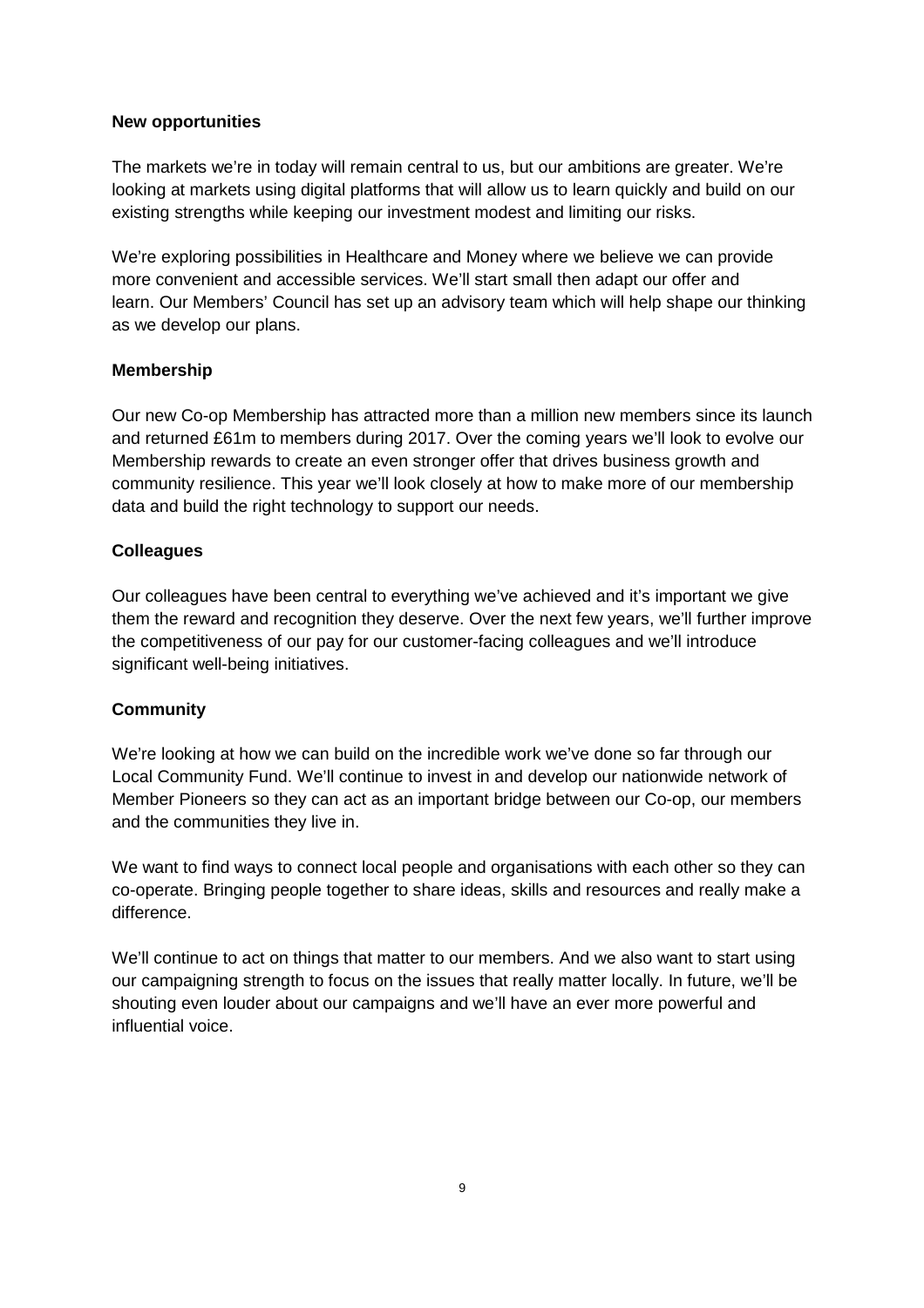## **One Co-op**

To achieve all our ambitions we need to make some changes. We've been holding ourselves back through the way we organise ourselves internally and how we work together. From now on we'll be 'One Co-op' in how we think, how we act and how we talk to our customers and members. We'll end duplication within our organisation and make decision-making easier and quicker. By doing this we'll become a Co-op able to respond to fast changing markets and social trends.

To support the huge investment and our growth plans we'll look closely at the cost base in every part of our business. This will form part of the investment we need, while keeping our bank borrowing at sensible levels.

We'll look at three ways of doing this: through organisational changes, better deals on the things we buy to help us run our organisation, and through the creation of the new Co-op Service Centre to look after our back office functions including finance, IT, HR and our customer and member helpdesks.

## **Ambitious for the future**

Stronger Co-op, Stronger Communities is a return to an old Co-op idea with some very up to date Co-op thinking. Our plans address modern needs in a co-operative way that no other business can attempt to match.

The years ahead will be exciting and not without challenges. What's important is that we've been able to create these plans with the confidence that they're achievable as well as necessary.

## **Report from the President of the Members' Council – Nick Crofts**

I'm delighted to present my report as President of the Members' Council.

First I must offer my heartfelt thanks to all of the members of the Council for their hard work, their passion, knowledge and commitment to our Society and our Movement. Serving our Society as an elected member is a great honour. In July I was especially privileged to be reelected by Council to a second term as President.

## **Business success**

Our Co-op had a good 2017. The successful trading of our family of businesses is the key which unlocks our ability to maximise our impact and influence as a leading co-operative society.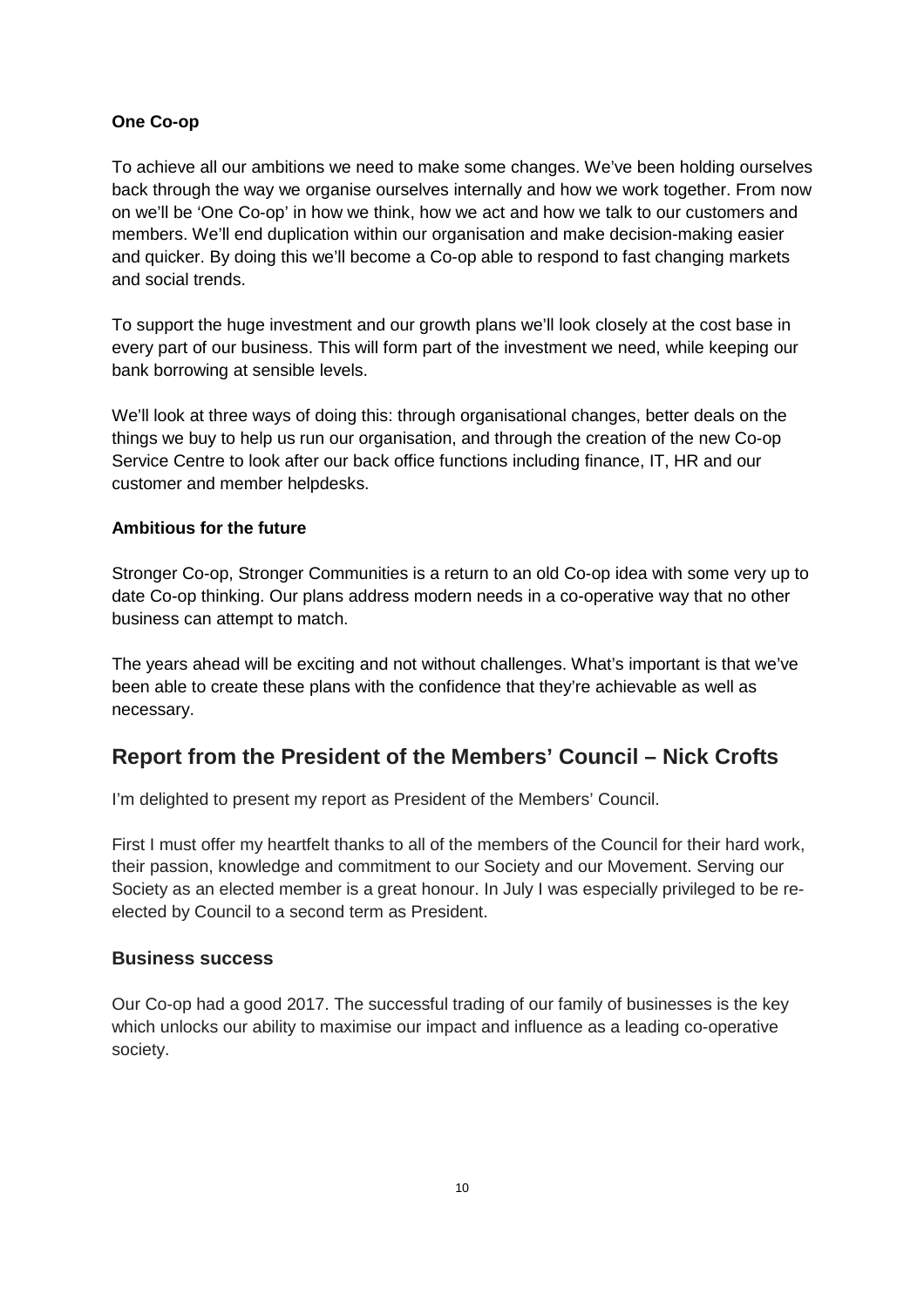We opened over 100 new Food stores to better showcase our increasingly special own brand products. We enjoyed our fourth year of market-beating like-for-like sales growth in our convenience stores. The importance of strong commercial performance cannot be overstated. Our members know the necessity of operating successful co-operative businesses to our continued sustainability – and, indeed, our continued existence.

This success has been delivered by our 64,000 colleagues that work in every corner of the country. It is their work, in every store and funeral home, in every office and distribution centre, that has been steadily putting our Co-op back on track since 2013. The Members' Council and our millions of individual members are tremendously proud of them, and very grateful for their efforts. Thank you to every single one.

## **Collaboration**

2017 saw the departure of our previous Chief Executive, Richard Pennycook. I took the opportunity at last year's Annual General Meeting (AGM) to thank Richard for his leadership following our 2013 crisis. I must now thank Allan Leighton, the Chair of the Board, who invited me to represent Council and serve as a member of the selection panel tasked to choose Richard's successor.

There are few things I can point to that better demonstrate the transformed relationship between Board and Council and the growing spirit of collaboration between elected members and the Board. I'm pleased to serve as a member of the Nominations Committee and delighted that Steve Murrells was its unanimous choice.

Steve's transition into his new role has been entirely seamless. His years spent transforming our Food business were the perfect preparation for the task of completing our rebuild as we begin to look at new opportunities in the future. Our plans to purchase Nisa and extend the reach of our brand through our proposed deal with Costcutter are an indication of our ambition, and demonstrates finally that our Co-op is now firmly back on its feet after its near-death experience in 2013.

## **Advisory teams**

A significant step in 2017 was the commitment to involve elected members of the Council in exploring ideas and opportunities to feed into our future strategy. In February, Council held a one-day workshop identifying five key areas for further exploration. New 'advisory teams' have been set up to continue this work in 2018.

## **Strengthening the co-operative movement**

Elected members in our Society have always known that our Co-op is part of something much larger and more important than it – a movement that began in the 19th century and now spans the world. Council was particularly pleased when, to celebrate the 150th anniversary of Co-op Insurance, Steve Murrells committed to regain our Society's leadership role in the national and international movement.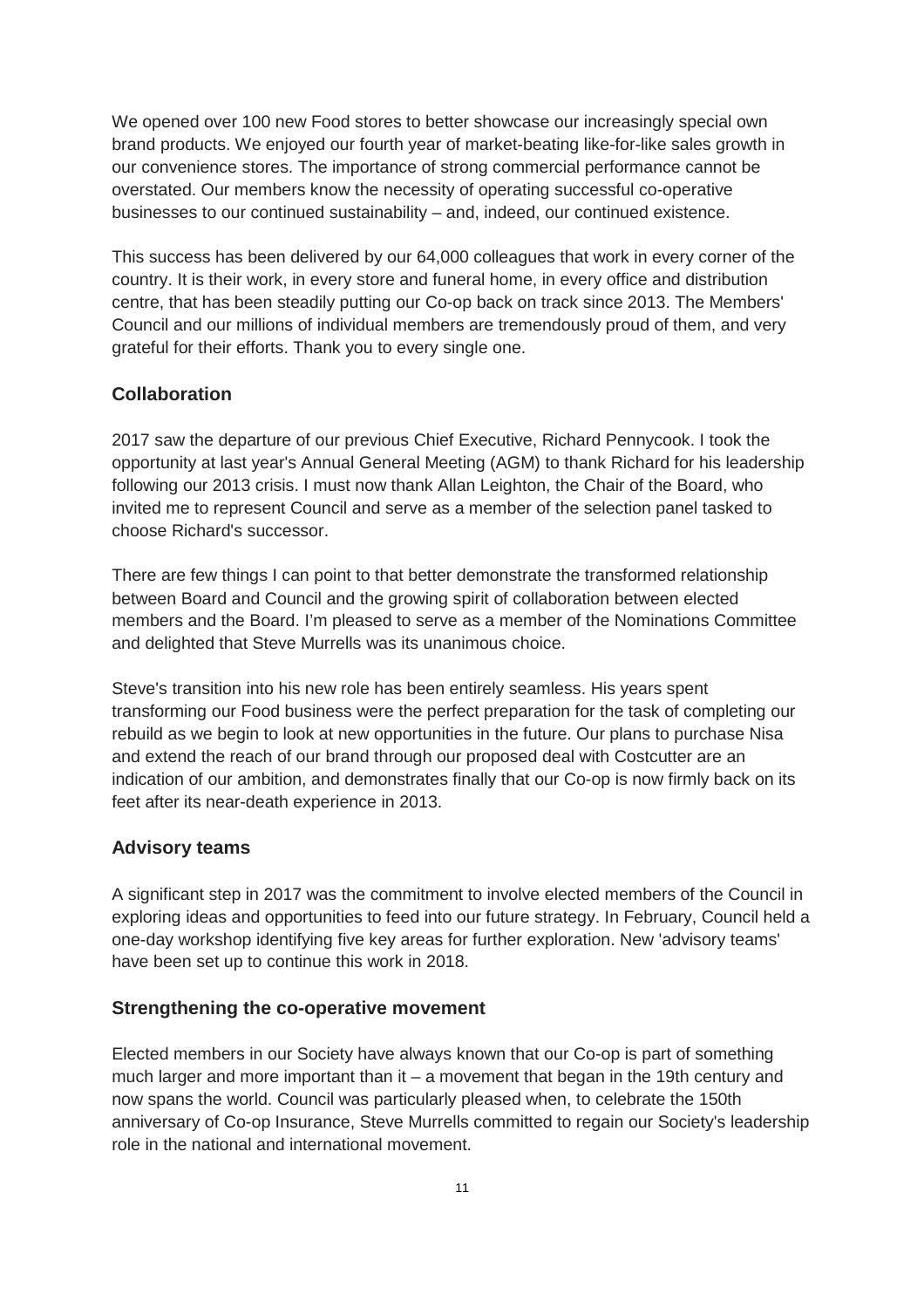This is welcomed, as Council is the guardian of our co-operative Values and Principles and our co-operative business model which sets us apart from our competitors. We must continue to use our Co-op difference to distinguish our Co-op in all areas – our products and services, our role in local communities and our social and ethical responsibility. We know the difference co-operation – and co-operatives – can make to a better, more equal and more just society.

## **Campaigns and community**

This manifests in our Co-op's campaigning work. I was very pleased that our campaign to tackle the scourge of modern slavery won overwhelming support from members at last year's AGM. Campaigning on social issues that matter to our members has always been central to the purpose of our Co-op, all the way back to the Society's pioneering beginnings. Be it modern slavery, Fairtrade, tackling loneliness or ending water poverty, there's so much that we do to make our members proud.

Our Co-op difference needs to thrive locally. I was particularly delighted by the Board's commitment to recruit Member Pioneers across each of our 1,500 communities. Developed by Council, the role of Member Pioneers is to forge links in the community, bringing members together with local good causes and develop opportunities to get involved in our Co-op. It's a fine example of Council and Executive working together.

It's in the nature of co-operation that the work is never finished, and that is true of our Co-op. As the transformation of our businesses continues, there is work to do to revitalise and rebuild member engagement in our democracy. It's testament to the dramatically improved relationships with the Board and Executive that the Council is able to press for faster progress in areas that are important to our members.

We recognise that our ability to communicate the work of our elected members, including our Member Nominated Directors, remains incomplete and this is a high priority for the Council. Similarly, finding innovative and compelling ways for our members to be able to participate in the affairs of the Society which they own is critical. There have been some tremendous successes here – the member-designed Pioneer Pinot Grigio wine being my personal favourite – and Council continues to work with the business to develop more.

I thank Vice Presidents Dan Crowe and Bev Perkins for their support throughout 2017 and Council members for their terrific work and scrutiny in the Senate, committees and working groups of all types.

So we can look forward to further and faster progress in 2018. In no small part, this is due to the terrific work of Council Secretary Gill Gardner and her colleagues from the Council Secretariat. They comprise a very small team of outstanding and committed co-operators who do so much to deliver on the Council's agenda. All of our members owe them a debt of gratitude.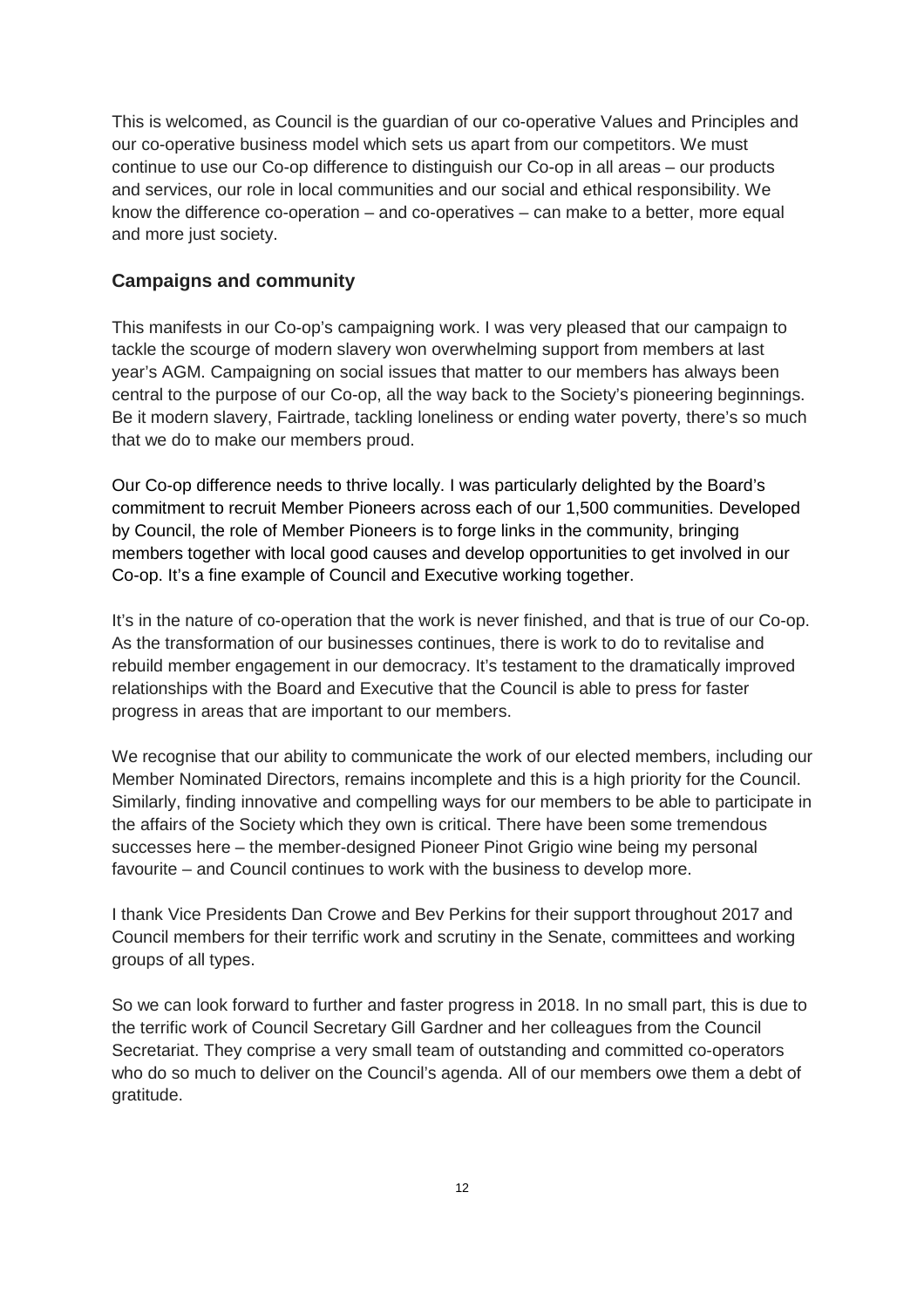# **Our business performance – Food**

## **Shared value**

Co-op Food is our biggest business and the most significant way we reach our members and customers. With our 2,532 Co-op Food shops we have a high street presence across the country providing the communities we serve with high quality products responsibly sourced from our suppliers and partners in the UK and around the world.

- We've chosen to spend £2.5bn on British farm produce  $(2017-19)$  all our fresh meat is now British and we've extending our British seasons commitment on fruit and veg
- We're extending our local sourcing to every county in the UK
- We've recruited over 200 apprentices in 2017

## **The numbers**

The investment we've made over the last three years to create award-winning food sold in modern, friendly stores has shown its value through the 16 consecutive quarters of like-forlike sales growth we've seen in our core convenience estate.

Like-for-like store sales remained strong at 3.4% up, ahead of the market by 1.1%. Convenience store like-for-like sales were up 4.3%.

Our sales for the year were £7,054m (2016: £7,064m). This is slightly lower compared to last year because we sold 298 smaller food stores to McColl's Retail Group plc and a number of petrol filling stations, offset by our strong like-for-like performance. The deal with McColl's has helped us to focus our investment in new stores in more appropriate locations for the wider range we want to offer our members and customers, opening 105 new stores in 2017.

Underlying operating profit (which excludes any one-off items, property and business disposals and the change in value of investment properties) was in line with last year at £182m (2016: £182m), a strong performance given that this includes paying our Membership rewards. Operating profit, which includes property and business disposals and the change in value of investment properties totalling £20m (2016: £21m), was £202m (2016: £203m).

The momentum we built throughout 2017 led to a strong Christmas which outperformed the market. We saw a 6.2% jump in like-for-like sales over the two weeks to 1 January, almost double the 3.5% sales growth we reported last year. Overall, our Christmas and New Year sales were up 9%, proof that the public see our Co-op as far more than just an 'emergency' or top-up shop.

The quality of our food was acknowledged through more than 140 major awards including a Gold award for our Les Pionniers NV Brut Co-op champagne beating more well-known global brands costing up to 23 times as much. For the third year in succession we were recognised as the Sandwich Convenience Retailer of the Year at the British Sandwich Industry Awards (known as 'the Sammies').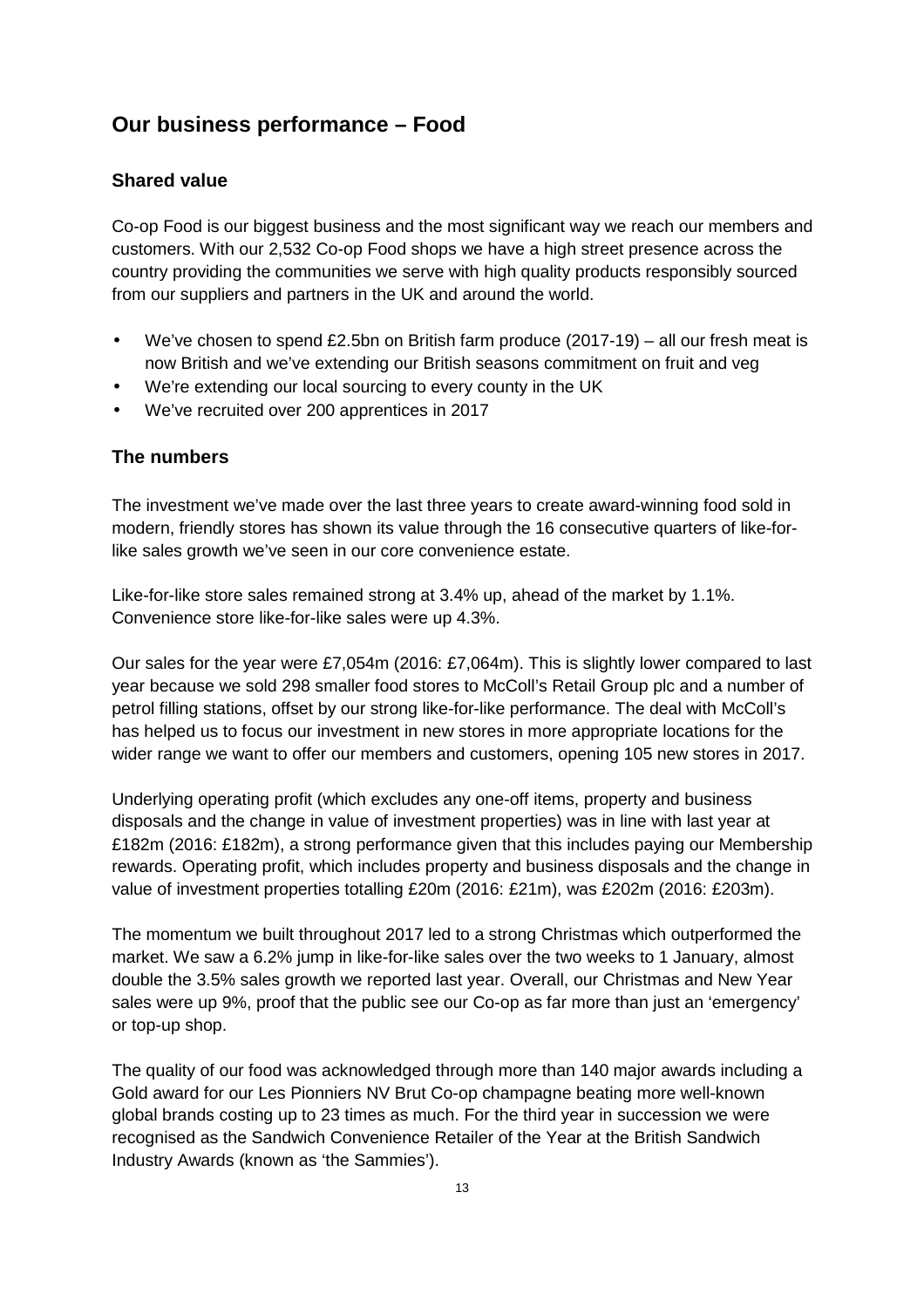## **What's new?**

## **British**

In May we announced our decision to spend £2.5bn on British-grown farm produce between 2017 and 2019. Just as we believe it's right to champion Fairtrade with our suppliers on the other side of the world, we also want to support our own farmers and their communities here in the UK. We've done this by moving to 100% British fresh meat in all our own label range.

Our investment in British goes well beyond meat. We've extended our British seasons commitment for home-grown fruit and vegetables and increased the British flower varieties we sell. We're also setting up British fish farming groups. In dairy we've put in place British sourcing credentials across our core dairy products and we make sure there's a fair farm gate price for our Co-op Dairy Group supplying our liquid milk.

### **Fairtrade**

At our Annual General Meeting (AGM) in May our members backed our continuing commitment to Fairtrade and we're now using Fairtrade cocoa in all our own brand products. Sales of Fairtrade increased by 15.1% during the year – double the market increase. In 2018 we're switching to Fairtrade tea, banana and coffee as ingredients in our own brand products.

## **Local products**

Our members have been keen to encourage our innovation with local products. From a successful trial in Yorkshire in late 2015, our programme is now being rolled out to every county in the UK with new relationships formed with local butchers, bakers, brewers and icecream makers. Unlike some of our competitors, we don't demand exclusivity as we want to see local businesses grow and thrive in our communities, create jobs and benefit the local economy. During 2017 we sold £164m of locally sourced products across the UK.

## **Recycling**

At our AGM in May our members voted to make all our food packaging 100% recyclable in the long term, and we're aiming for 80% by 2020. We're on track and making good progress to meet this target. So far we've moved from 46% 'easy to recycle' to 71%. We've got there through making our meat and fish trays from only one plastic, changing the black plastic trays on our Irresistible tomatoes to card and making all our pizza bases cardboard, all of which are easy to recycle in the majority of local council areas. We're also supporting the government's plans for a deposit and return scheme for plastic bottles to reduce plastic waste.

We're now focusing on alternatives to hard-to-recycle plastics, including plastic film, CPET (a type of plastic used mainly for ready meals) and deeper coloured plastic, as well as being the first to trial fully compostable tea bags for our iconic 99 tea brand, which will break down completely in food waste collections.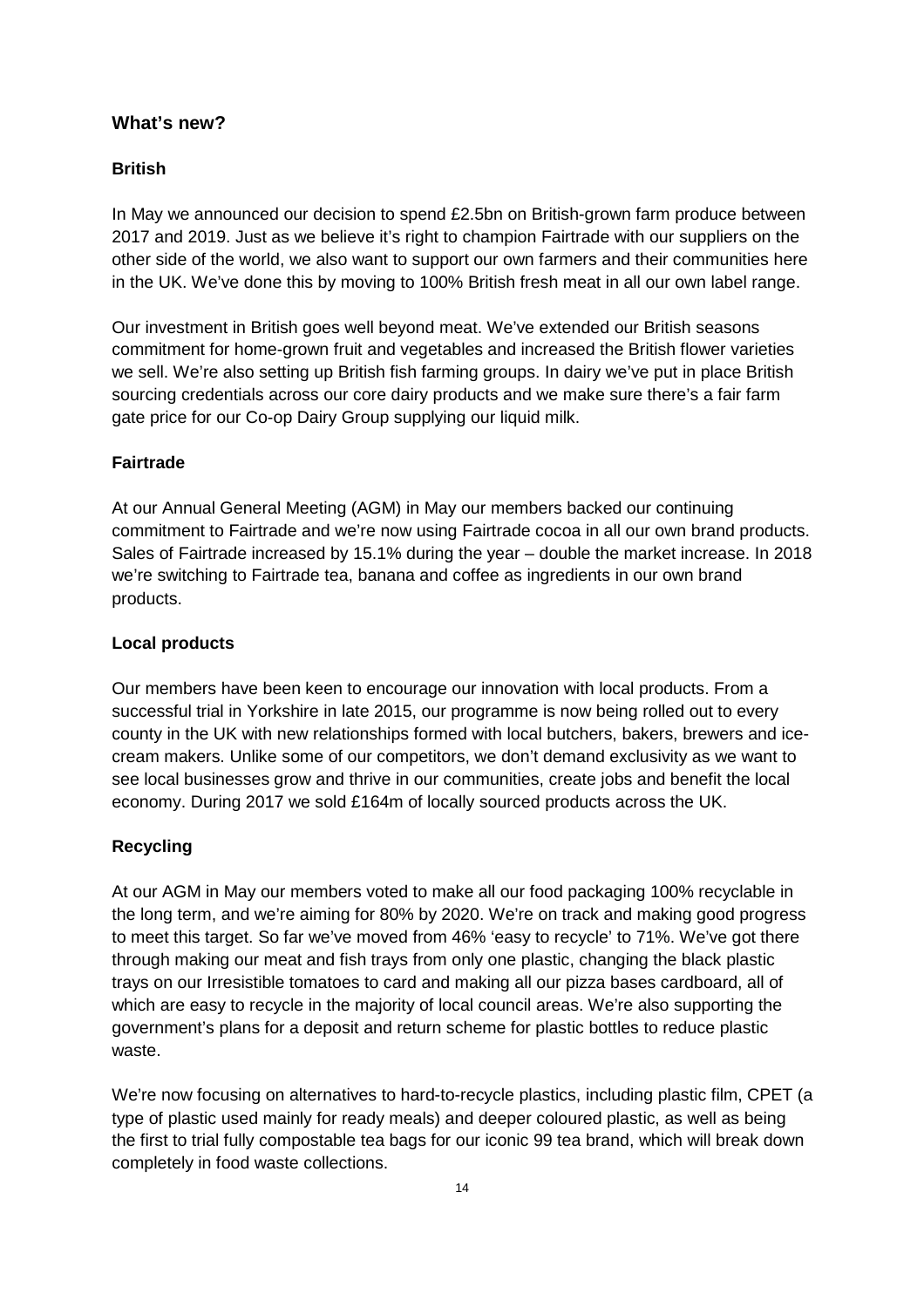## **Colleagues**

Developing our colleagues and offering them clear career paths remain top priorities. We've launched the next phase of My Co-op Career giving colleagues in our stores, from Customer Team Member to Store Manager, access to new learning experiences to help them progress their career. My Co-op Career will be rolled out to Logistics this year. 27 Food colleagues were celebrated at the graduation ceremony for our Shining Stars development programme at the end of July. Our first ever Co-op-wide group of 28 Shining Stars started their leadership development journey in September.

## **Looking ahead**

Our aim is to get closer to our members and customers:

- Closer to where they are physically and digitally
- Closer to what they need good food, friendly people and easy shops
- Closer to what they care about ethics, values and community

In 2018 we'll open a further 100 new stores as part of £160m investment in new openings and refits, creating an estimated 1,600 jobs.

In January 2018 we announced a £50m price investment to cut the cost of everyday food. Some products have been lowered in price by more than 40% and, on average, more than 600 products now cost 14% less. Based on an average weekly food shop we estimate that our customers could save £120 a year on their food bills.

## **Wholesale**

Critical to taking our brand to more people are our wholesale arrangements with Nisa and Costcutter announced last November. Members of Nisa Retail voted in favour of our offer to buy 100% of the business for up to £137.5m. The deal is subject to regulatory approval due in the spring of 2018.

We also announced an agreement to become the exclusive wholesale supplier to Costcutter Supermarkets Group and the 2,200 Costcutter, Mace, Simply Fresh, Supershop and Kwiksave convenience stores across its network from spring 2018.

This builds on our long standing wholesale experience and the recognition of the quality of our products. Our plans will help expand the reach of our products and increase our buying power with our suppliers.

## **Products, availability and suppliers**

We're continuing to make our products relevant and reflecting the demand for more 'Free From', 'Vegan' and 'Health' ranges. Improved availability and great customer service remain priorities.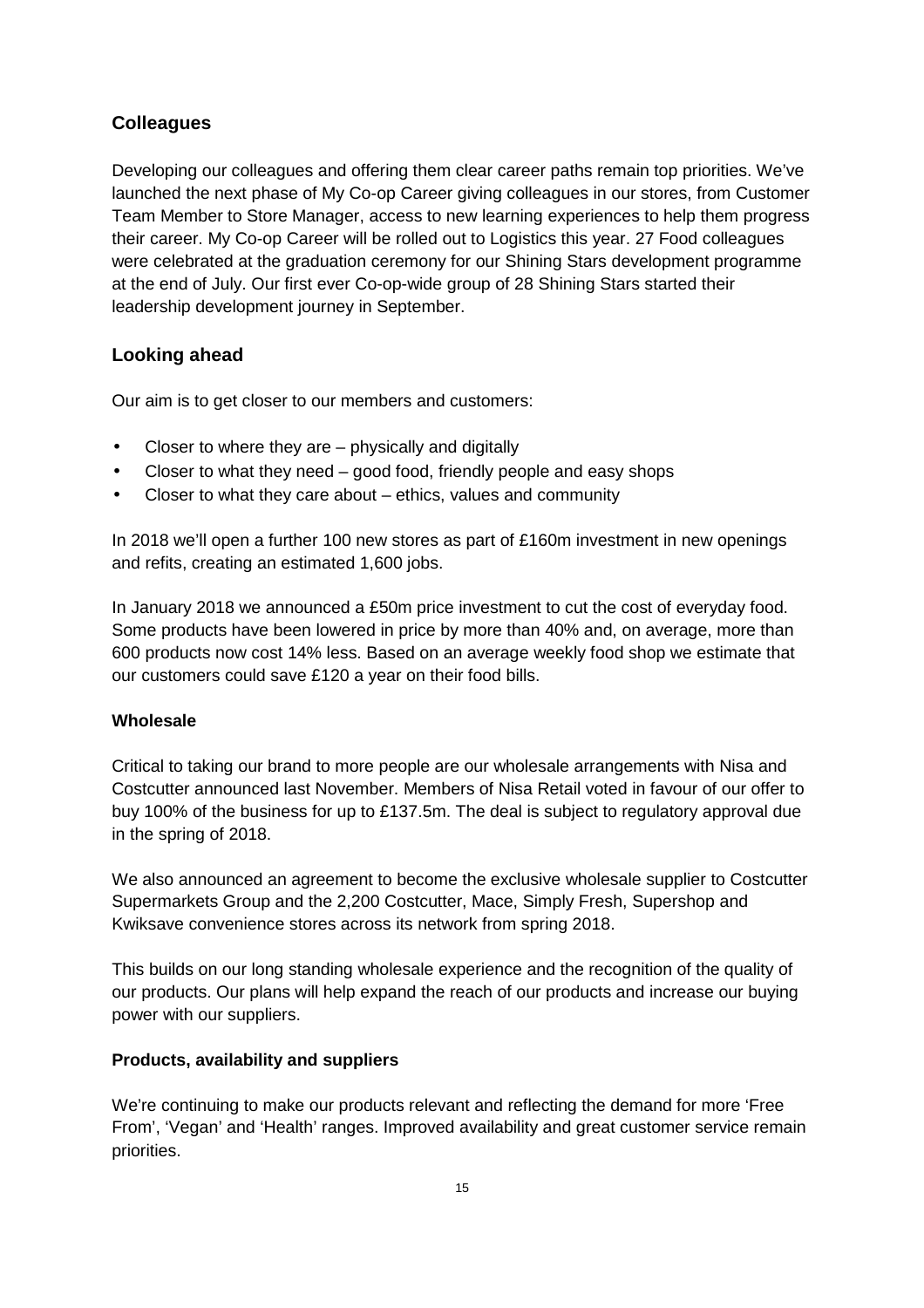All of this will be supported by ongoing investment to improve our use of data, our product availability, logistics to stores, and the training we give our colleagues.

Following the end of the year, the Groceries Code Adjudicator (GCA) opened an investigation into some of our practices connected to suppliers relating to delisting and the introduction of benchmarking and depot quality control charges. We acknowledge that at times we've fallen short and have been discussing the two issues raised with the GCA for some months.

Co-op Food is part of the biggest product placement venture that Coronation Street has ever taken on. A Weatherfield Co-op Food store is part of a new area of the Coronation Street set and will appear in episodes from spring 2018. You'll see our store, our bags, and nonspeaking artists walking around in Co-op uniform going about their daily business.

# **Our business performance – Funeral and Life Planning**

## **Shared value**

In 2017 we brought together our Funeralcare and Legal Services businesses to create a joined-up set of services and products to our members and customers.

We're now able to offer both an 'at need' (funerals arranged at the time someone dies) and 'pre need' (funerals planned and paid for in advance) funeral service along with power of attorney, will writing and probate services which means families can be supported with greater care and consideration through some of the most difficult of times.

- We're leading the way on funeral affordability and it's our top priority, holding our prices for at need and pre need
- We're bringing more choice and transparency in all we do
- We're offering free funerals for children up to the age of 17

## **The numbers**

Our Funeral and Life Planning business had sales totalling £343m which was £14m up on 2016. We provided 99,925 at need funerals, up 2.4% on last year, and a growing number of our clients are choosing Simple funerals (our lowest price funeral). Our at need market share was 16.2% while pre need share was 33.2% at the year end (5.2% up on 2016).

Operating profit, which includes property and business disposals, was £66m, down £35m on the previous year mostly due to the sale of our crematoria. Underlying operating profit was £66m (2016: £71m), slightly down on last year due to Membership rewards and the impact of the crematoria sale.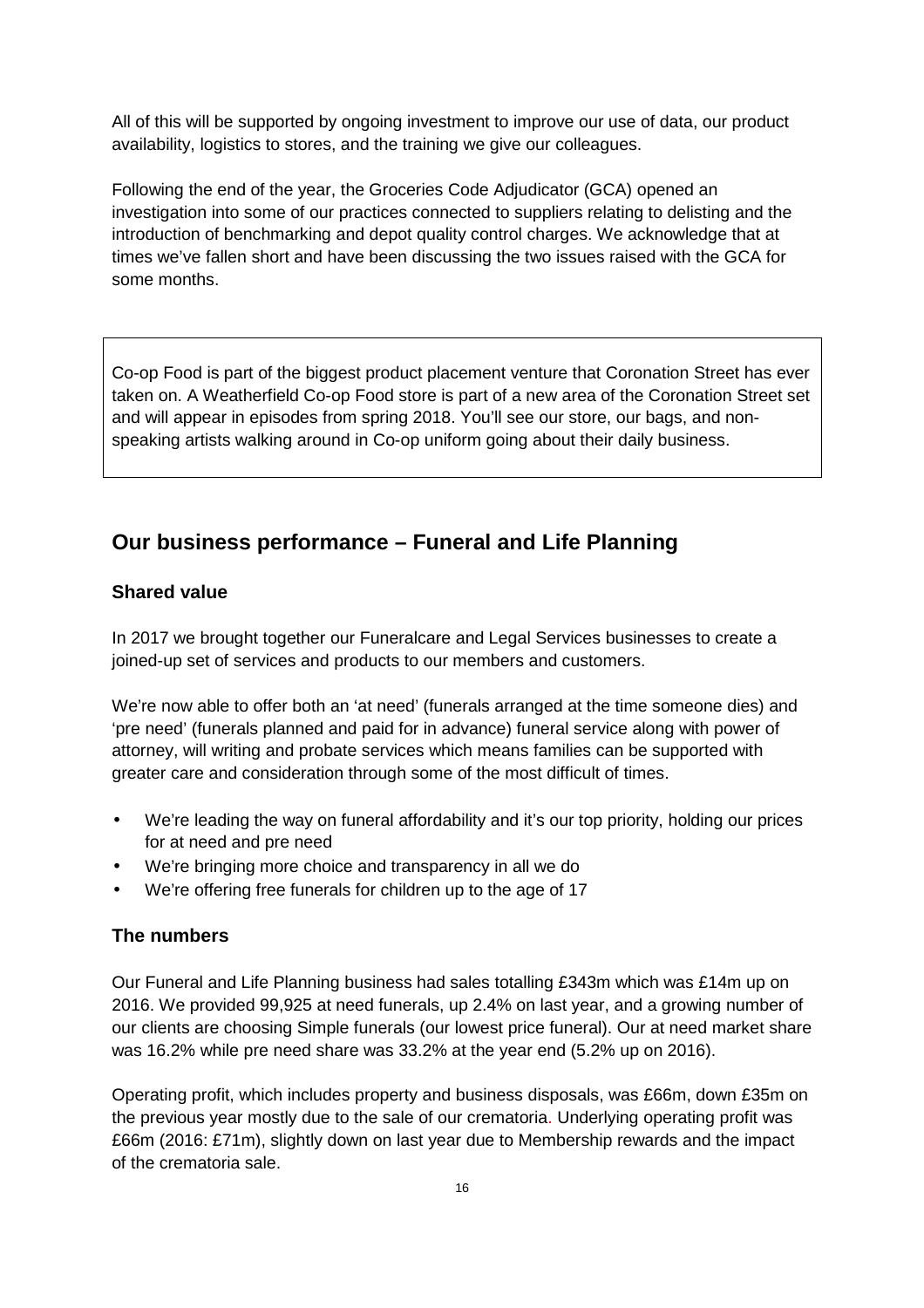We sold 68,969 funerals plans, an increase of 9,950 on 2016. At the start of 2018 we were awarded the 'Best Funeral Plan Provider' at the Moneynet Personal Finance Awards. We've also received top marks from Fairer Finance – 5 stars for our silver and gold funeral plans.

The number of legal cases we handled was 16,342, up 321 on 2016.

We opened 63 new homes during the year, bringing the total estate to 1,079 funeral homes and a further 100 had rebrands or refits during the year. Our programme to brand our private name funeral homes as 'Co-op' should be completed by the end of 2018.

## **What's new?**

In 2016 we became the first funeral provider to sign up to Fair Funeral's enhanced pledge to tackle funeral affordability. In 2017 we made good on that pledge keeping the price for our Simple funeral unchanged, and launching our most affordable fully guaranteed funeral plan.

### **Co-op Commitment**

If you choose to pay in instalments over 2-25 years, your plan will include the new Co-op Commitment:

- If you die after the first 12 months of your plan, but before all your instalments have been paid, we'll still deliver all the services provided in your plan, with no more for your family to pay.
- Other funeral plan providers ask for the family to make up the shortfall if the plan hasn't been paid for in full.

### **Children's funerals**

For the last 30 years we've helped approximately 25,000 families who've lost a child under the age of 16 by not charging for our funeral director services. We're not the only funeral providers to do this but in 2017 we decided to go a step further and we no longer charge for funerals for children aged 16 and 17. It was a decision welcomed by the government and others have now followed our lead.

### **Going digital**

We've been investing significantly in new digital technology working with our Co-op Digital team. It's helping us to improve how we record and store information given to us by clients when arranging a funeral. The new platform, called Guardian, moves away from paper and makes the information easier for colleagues to access at each stage of the client journey from our first meeting with a family through to their wishes for the funeral and all the arrangements on the day. We tested it first with families and our colleagues in Edinburgh and Bolton, and by the end of 2017 the new platform was being used in four regions. It's already reducing administration and allowing more time for conversations with families. We'll be using Guardian across the whole business in 2018.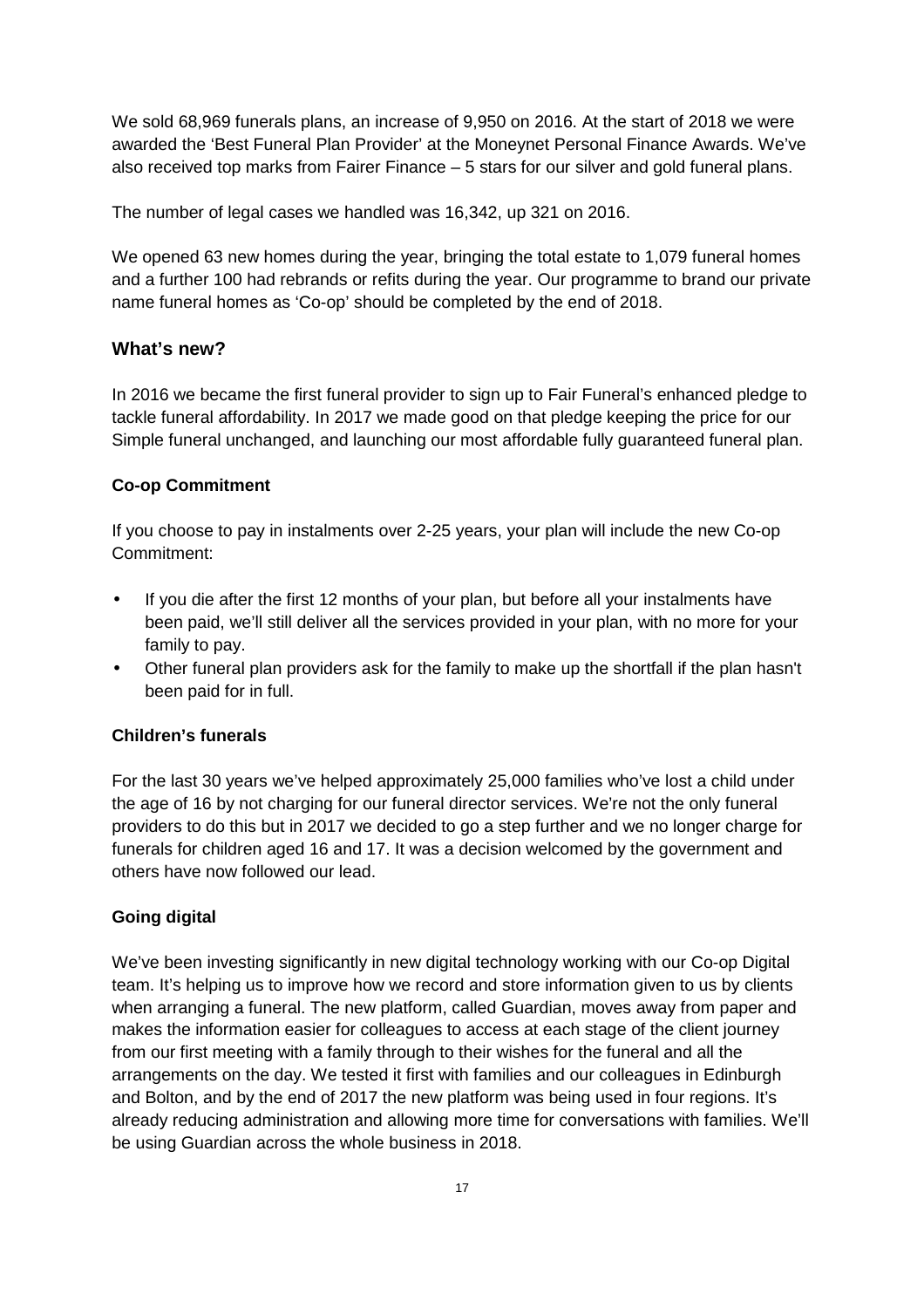In October we set up a new online hub for colleagues running bereavement clubs around the country so that knowledge and experience could be shared more widely and more clubs could be set up.

Following the success of our online will writing service we've also put our Lasting Powers of Attorney process online.

## **Colleagues**

We made the news in July when we took on our 2,000th apprentice since 2013. By the end of 2017 we had 500 apprentices working in the business and we remain the only national funeral provider to offer apprenticeships. Around a third of our apprentices are over the age of 50. In November 2017 we were awarded the Princess Royal Training Award for our apprenticeship programme.

### **Looking ahead**

Our Funeral business is the market leader, and we want to lead the market. We're keeping a strong focus on making our services affordable and there'll be no increase in at need funeral prices in 2018. For our Co-op members we're changing the 5% Membership reward to exclusive member prices at the time of arranging a funeral or buying a funeral plan. We're investing in outstanding facilities like our new mortuary in Edinburgh and improving our funeral homes and car fleet. Our new digital systems will set a global benchmark in funeral administration and allow colleagues to spend more time caring for families.

### **Choice, affordability, regulation**

We'll continue to offer customers and members more choice and affordability through new approaches like 'Direct to Crematorium' (funerals with no service) and we'll help families to celebrate the lives of loved ones in a way they feel appropriate and meaningful.

To encourage long term planning and to know better the funeral wishes of individuals we'll tackle the reluctance to speak about death within families and society as a whole.

We believe in the value of better national regulation of the funeral industry and will work with government to achieve this to make sure there are minimum standards of care. We're also strong supporters of a better regulatory model for pre-need plans to make sure the market works effectively and in the interests of consumers.

### **Training and business development**

We'll invest in new skills and accreditation for our colleagues with more professional qualifications. We want our colleagues to be able to spend more time supporting bereaved families. So we'll complete the organisational changes we started in 2017, and continue the roll-out of the digital Guardian platform which is revolutionising the way we do business.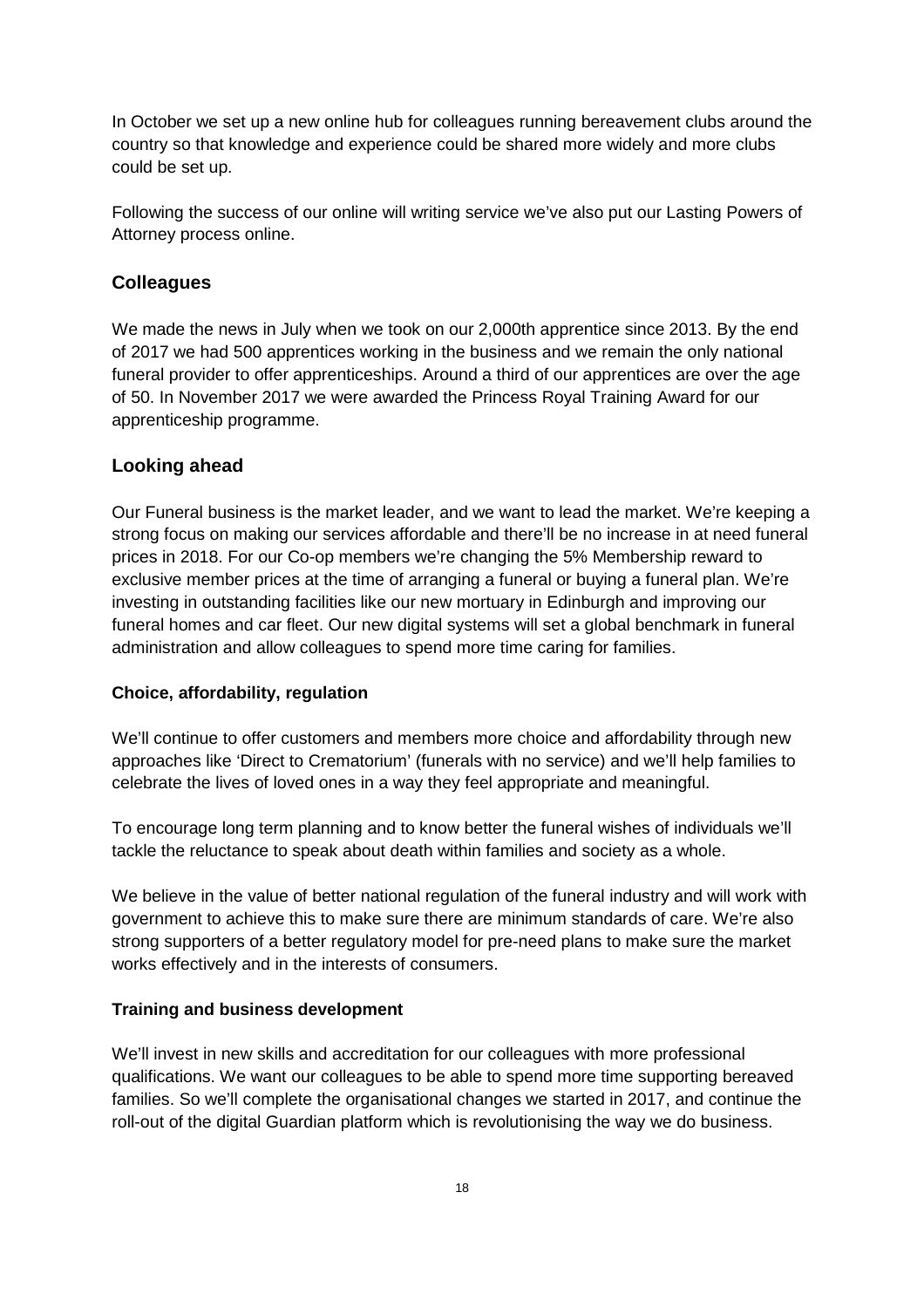We'll grow the Life Planning & Legal part of the business organically and through acquisitions. We'll focus on probate and wills and form new partnerships to bring our products to the market. We'll broaden our marketing to the over 50s and provide access to them 24/7 through online, phone and face to face channels across the UK.

Across Life Planning & Legal we'll be growing our own in-house experts – providing a career framework for our colleagues, investing in training our own legal advisors and using online learning.

The rainbow hearse – one of only a handful in the country – is the latest addition to our growing fleet of specialist hearses, including a Land Rover, a 1933 Austin and a Buddhistthemed hearse.

The colourful hearse was a request from a member of the community in Brighton, but is now in demand across the country, as people want to personalise funerals for LGBT+ friends and relatives.

Our research shows that almost half (47%) of UK adults would like their own funeral to be conducted as a celebration and almost a quarter (23%) of Britons say they want to make their last journey in a personalised vehicle.

## **Our business performance – Insurance**

## **Shared value**

Our Insurance business puts the needs of our members first through our customer experience, member pricing and safer communities. In 2017 we celebrated our 150<sup>th</sup> anniversary and continued to innovate to support our members:

- Our new groundbreaking "cashless" Travel insurance product provides cover that meets the needs of more of our members and has been designed with them
- We're offsetting carbon emissions on our new direct Car and Home policies, as well as on our policies sold through price comparison sites

## **The numbers**

Our Insurance revenue was £331m (2016: £439m). From January 2017 we had a new reinsurance contract in place. This supports our capital position but reduces the amount of revenue we recognise, so we expected our revenue to fall. On a like-for-like basis, excluding the impact of this reinsurance, our revenue grew by 8% compared to 2016 reflecting the investment we're making in our pricing capabilities.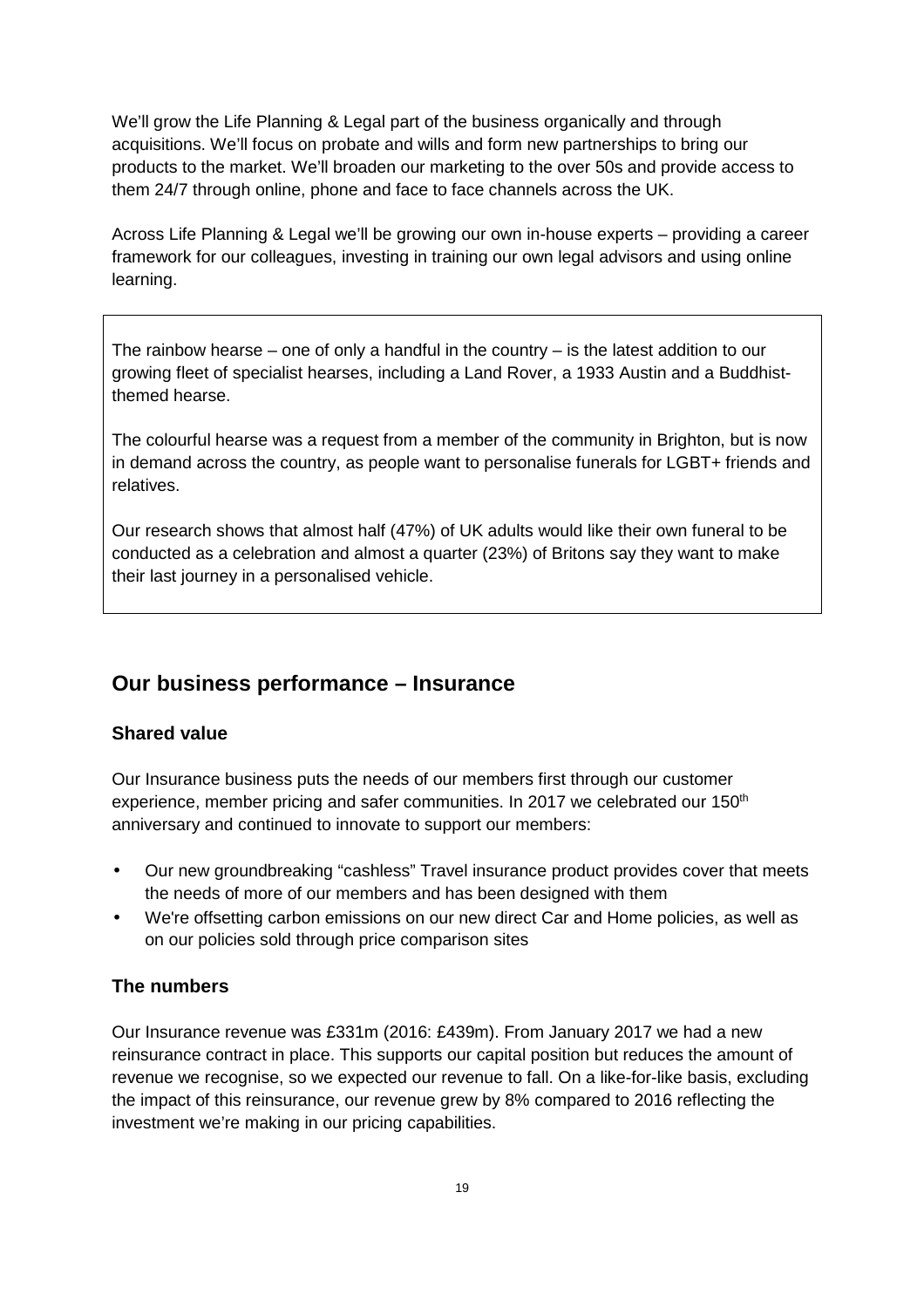Underlying operating profit in 2017 was in line with last year at £11m (2016: £11m). Our operating loss, which includes the one-off costs associated with our transformation plans, was £12m (2016: £18m loss).

At the half year we reported that our contract with IBM to upgrade our IT systems had been terminated and we were exploring alternative technology options. Since the termination of the contract we have made significant progress by investing in more specific IT improvements. In 2017 we started to see the benefits of this through innovations in pricing, an increased focus on customer service, and new product development.

While the insurance market as a whole in the UK remains fiercely competitive, our strategy remains to focus on meeting more of the insurance needs of more Co-op members and offering a wider choice of fairly priced insurance products.

## **What's new?**

In September we tested the UK's first ever car insurance quote chatbot. The Co-op Insurance chatbot gives users an estimate of how much they could expect to pay for their car insurance in as little as 30 seconds. They answer four questions on Facebook Messenger to get an estimate of the cost before completing the full quote on our Insurance website.

## **Safer communities**

We've spent several years helping to make communities safer. We're working with Neighbourhood Watch to understand how we can help vulnerable homeowners who feel anxious at the thought of unexpected callers to their front door. We're also trialling the use of smart-device connected doorbells for customers who've already been a victim of a burglary. The technology allows homeowners to see and speak to anyone at the front door from anywhere, using their smart phone, tablet or PC. We're finding ways to help cut the number of burglaries and make customers and members feel safer.

### **Safer streets and cars**

We're continuing to encourage safer driving, partnering with the charity Brake to work in schools to educate on speed awareness. Having pioneered telematics technology to encourage safer driving habits and lower insurance premiums for young drivers, we've been looking at more ways we can help our younger customers. We've followed up our research into best used cars with a new award for best 'first' used cars. In June we announced that the 2012 Skoda Citigo as our number one car for Co-op Safe Used First Car Award 2017.

In July we launched Park Smart, a new digital interactive map which aims to help people make informed choices about parking their car. The tool shows the number of vehicle related crimes in the last six months using government crime data. Users can enter their postcode across England and Wales and the Park Smart tool will highlight the risk level in each area based on vehicle theft, theft from a vehicle, and vandalism.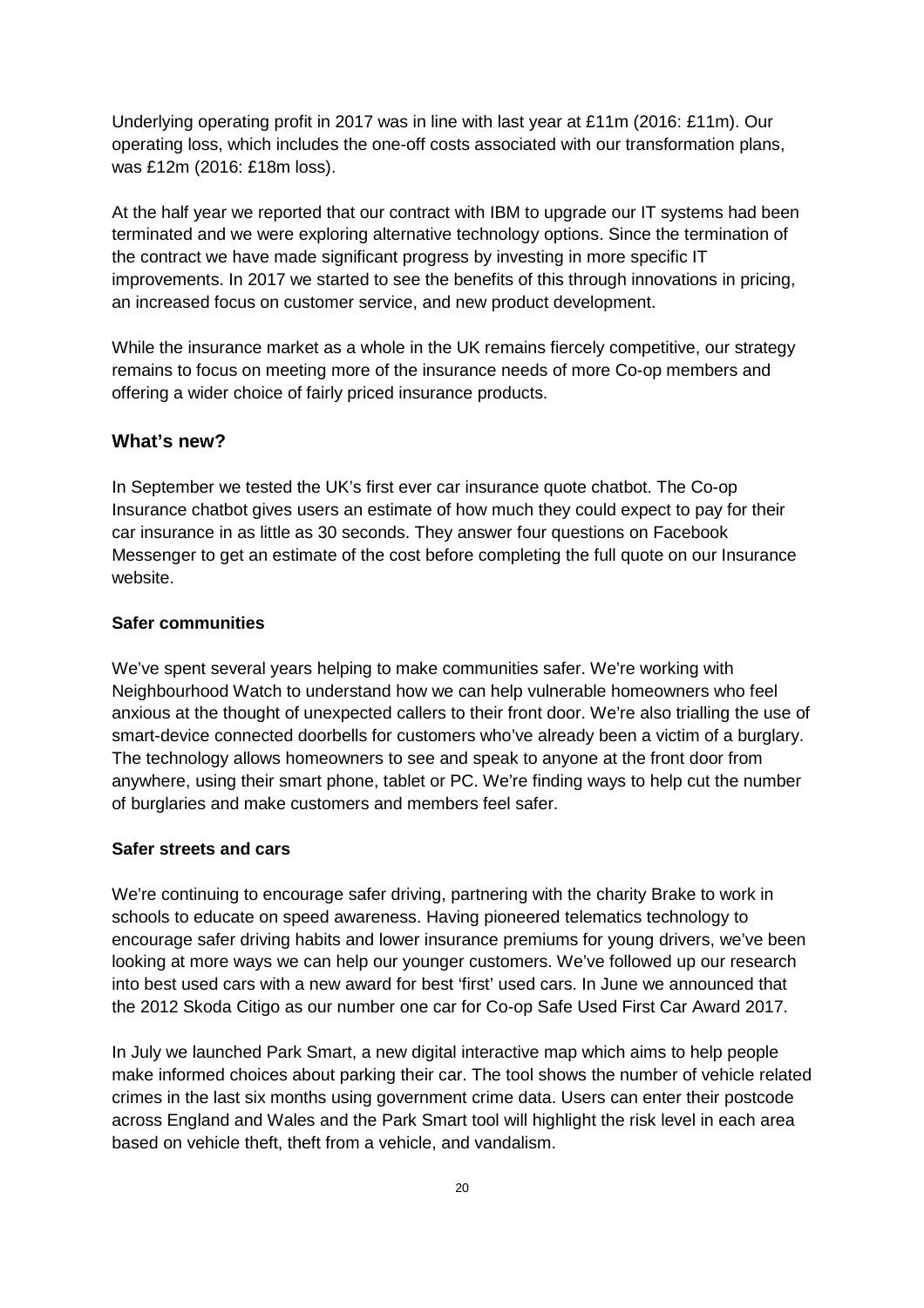## **Cutting carbon emissions**

In 2017 we became the first major UK insurer to offset as standard a proportion of customers' carbon emissions when they buy a new motor or home policy direct from us. We do this by supporting carbon offsetting projects which help to reduce carbon emissions, a cause of climate change.

The projects we support also have additional social and environmental benefits such as Gyapa cookstoves, which are cleaner and more efficient. We're helping to fund Gyapa stoves for 140,000 people in Ghana. The project, which has been accredited as Gold Standard, not only helps reduce carbon emissions but is also equipping people in Ghana with the skills and knowledge to manufacture, market and sell the stoves, as well as saving money on fuel for families.

## **Colleagues**

Co-op Insurance created 25 new apprenticeships in 2017, including seven students from the Co-op Academies Trust, helping to bring in new talent and grow the next generation of insurance leaders.

## **Looking ahead**

To create a stronger Co-op and stronger communities through our Insurance business we're planning to increase the range and cover of the products and services we offer for members.

Our new groundbreaking travel insurance product, launched in January 2018, is an example of how we plan to do this:

- We've built the product after talking to our members to help understand what frustrates them about other products on the market.
- We're the first UK general insurer to offer unlimited, cashless medical expenses for people of all ages. That means there's no need to pay upfront for medical help when away and then claim it back when you get home.
- Our insurance also gives access to face-to-face video consultation with a UK doctor before and during trips.

Our aim is to create more new products and services in this way – talking to our members, understanding their needs, and working with other experts while still maintaining our Co-op difference.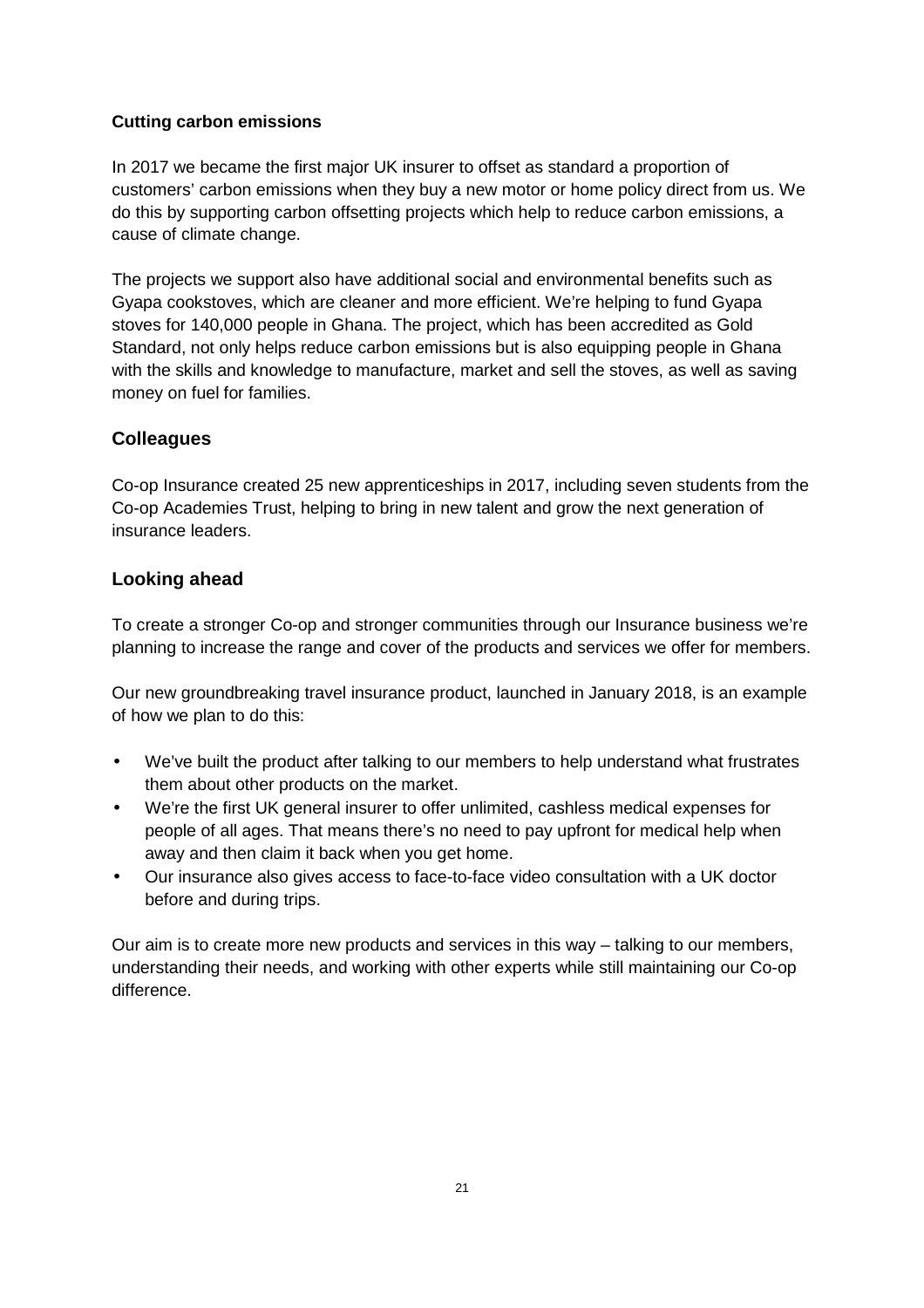**Megan Frater (16) is one of our first** Co-op Insurance apprentices and a former Co-op Academy pupil. She's now studying towards a qualification in customer service:

"I've learned loads since I joined the Co-op Insurance team and although my first time talking to customers was daunting, I've since grown in confidence and now have the skills to answer most insurance queries."

All of the successful candidates have the opportunity to earn qualifications up to degree level and will benefit from a competitive salary, well above the national average for apprenticeships.

## **Our finances**

The profit before tax for the year was £72m, compared to the loss before tax in 2016 of £132m. The loss in 2016 was affected by the reduction in value of our investment in the Cooperative Bank ('the Bank') to £Nil, which led to a cost in our income statement of £185m.

As with any organisation in change, there are always non-trading items that affect the numbers. This means our operating profit is down by £22m to £126m (2016: £148m) but our underlying operating profit is up by 10%. The table below shows how the operating profit is adjusted to get to the underlying operating profit (adding back losses and subtracting gains) and further details of the non-trading items are given in the Profits section.

|                                          | 2017 | 2016 |
|------------------------------------------|------|------|
|                                          | £m   | £m   |
| Operating profit                         | 126  | 148  |
| One-off items                            | 23   | 21   |
| Property and business disposals          | 4    | (27) |
| Change in value of investment properties | (15) | (16) |
| Underlying operating profit              | 138  | 126  |

2017 is the first full year of our new Co-op Membership and members have earned £61m through the 5% reward (2016: £16m). £13m was also earned for local community causes through the 1% reward during the year (2016: £3m). The cost of the 5% and 1% rewards is included in arriving at our underlying profit.

## **Sales**

Sales of £9.5bn were in line with last year. More information on the performance of each of our businesses can be found on page 13.

## **Profits**

Our key profit measure is underlying profit before tax, which looks at our core trading performance less underlying interest (interest on borrowings). Underlying profit before tax of £65m was 25% up on last year, mainly as a result of cost savings in our support areas.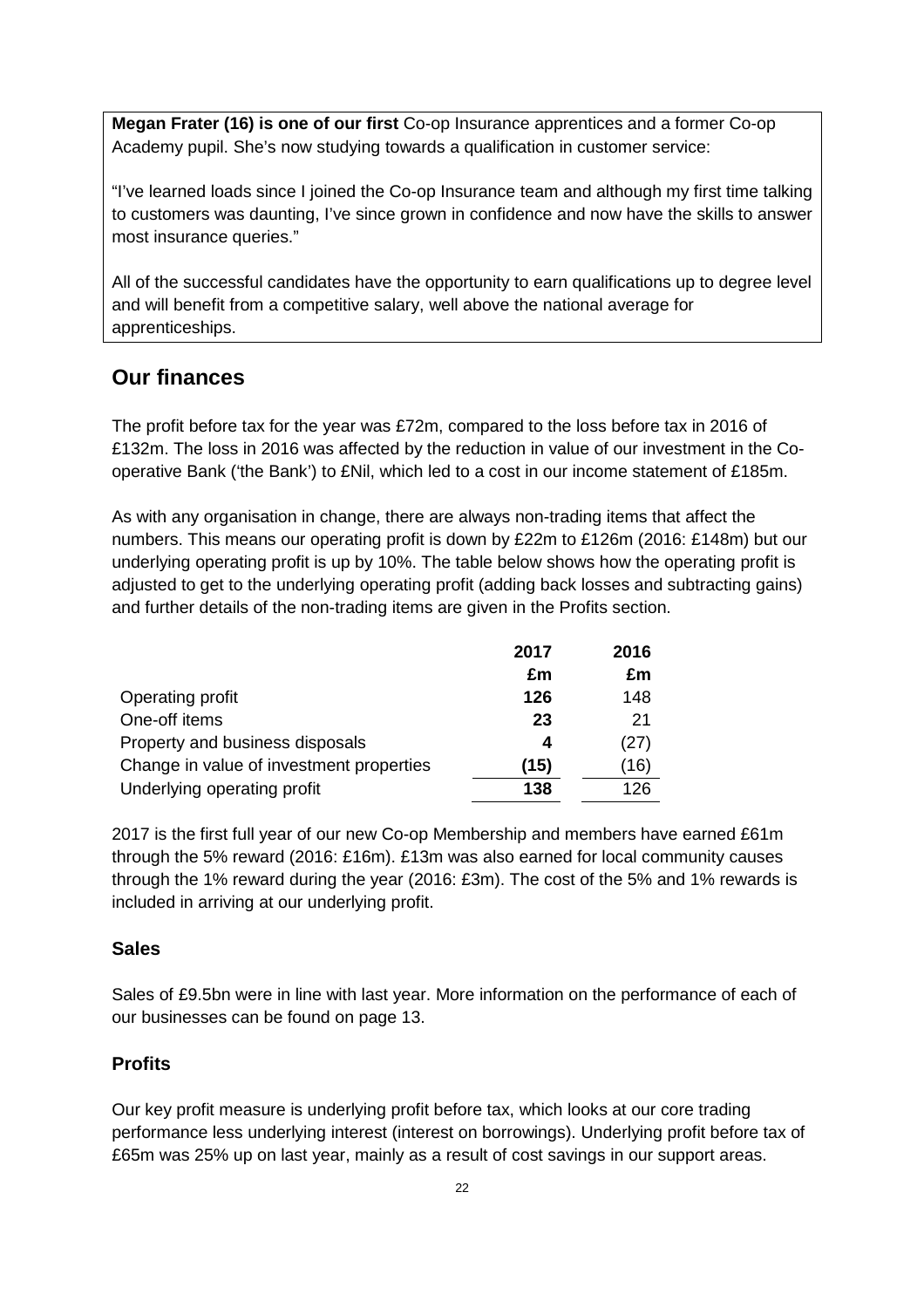Profits across our businesses were in line with last year, with our Membership rewards being funded from improvements in our underlying performance.

Costs from supporting functions of £118m were, as expected, £16m lower than last year, which was a peak year for investment in our activities to rebuild our Co-op.

The table shows how we get from reported profit before tax to underlying profit before tax, adding back losses and subtracting gains.

|                                               | 2017 | 2016  |
|-----------------------------------------------|------|-------|
|                                               | £m   | £m    |
| Profit / (loss) before tax                    | 72   | (132) |
| One-off items                                 | 23   | 21    |
| Property and business disposals               | 4    | (27)  |
| Change in value of investment properties      | (15) | (16)  |
| Finance income and non-cash finance costs     | (11) | 35    |
| Share of (profits) and losses from associates | (8)  | 171   |
| and joint ventures                            |      |       |
| Underlying profit before tax                  | 65   | 52    |

The main elements are explained below.

## **One-off items**

Where we have significant costs that aren't expected to happen every year, like major restructuring, we strip these out of normal trading profit to present a clearer picture of our ongoing trading performance. One-off items of £23m relate to restructuring costs in our Insurance business. The one-off items last year also related to restructuring costs, both for our Insurance business and our support functions.

## **Disposals**

We made a loss on disposals of £4m, compared to a profit of £27m in 2016. The table below shows how this is made up of the profits and losses from different disposals during the year.

|                                       | 2017 | 2016 |
|---------------------------------------|------|------|
|                                       | £m   | £m   |
| Crematoria                            |      | 30   |
| NOMA joint venture                    | 12   |      |
| <b>Bank investment</b>                | 5    |      |
| Food store sales to McColl's          | 7    |      |
| Other property and business disposals | (28) | 3)   |
| (Loss) / profit on disposals          | (4)  |      |

More information about the Bank and NOMA disposals is provided in the Investments in associates and joint ventures section.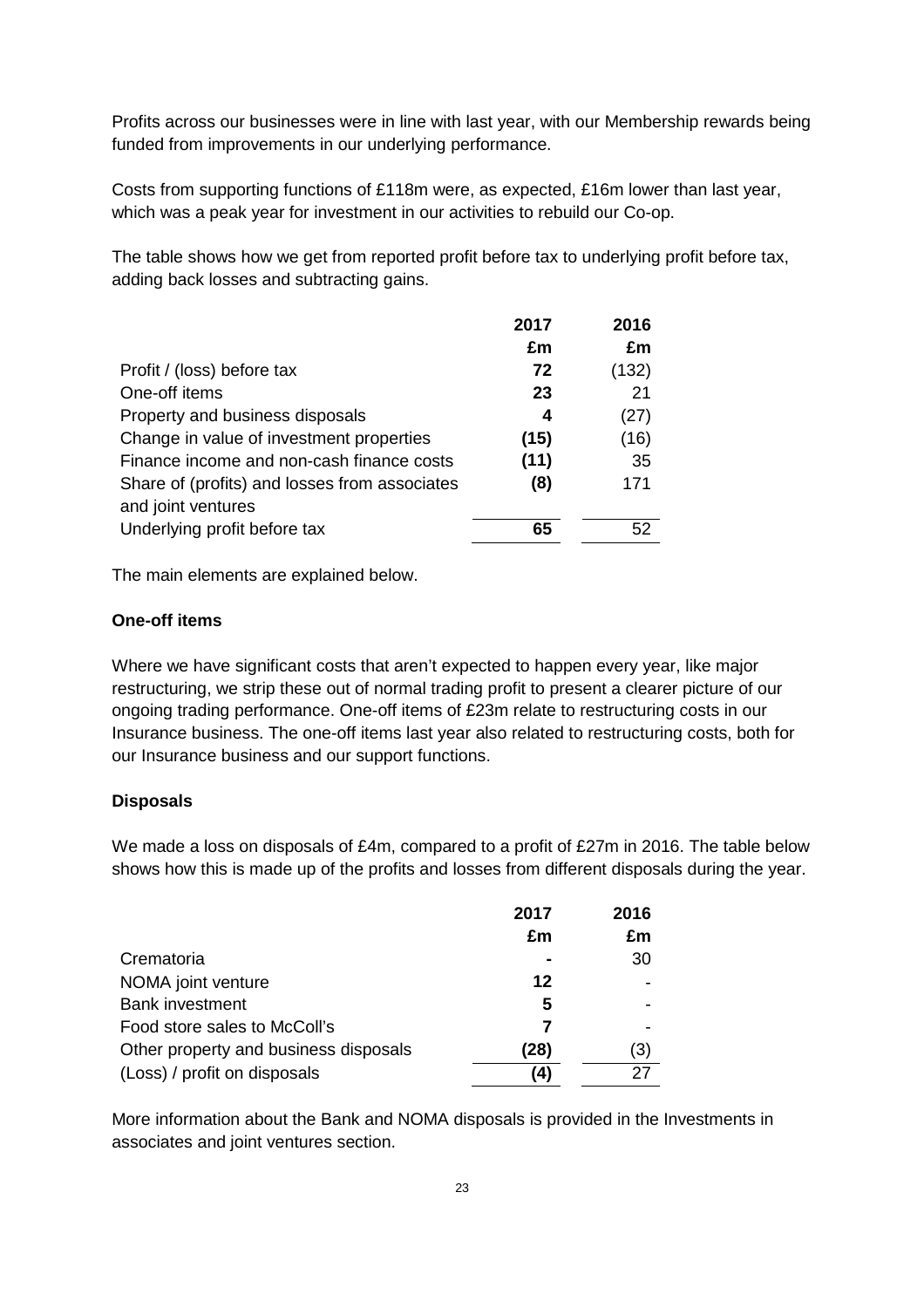## **Finance income and non-cash finance costs**

The table below shows what we include in finance income and non-cash finance costs.

|                                            | 2017 | 2016 |
|--------------------------------------------|------|------|
|                                            | £m   | £m   |
| Pension finance income                     | 42   | 45   |
| Fair value movement on quoted debt         | (11) | (74) |
| Fair value movement on interest rate swaps | (12) | 8    |
| Discount unwinds                           | (8)  | (14) |
| Finance income and non-cash finance costs  | 11   | 35   |

The fair value movement on our quoted debt is also known as 'mark to market'. As the market value of our bond debt liability increases in the accounts, it creates a charge to the income statement. We also have to include the movement in the fair value of interest rate swaps we hold to protect us from changes in interest rates. Both of these items can be either income or costs depending on what happens in the finance markets.

We have to reduce (known as 'discounting') the value of some of our financial assets and liabilities to reflect that when we receive or pay the money in future its value will have reduced, mainly due to inflation. As we get nearer to receiving or paying the money, the difference between the current and future values gets smaller and we call the difference a 'discount unwind'.

### **Investments in associates and joint ventures**

At the end of 2016 we had several joint venture and associate arrangements, most notably a 20% stake in the Bank and a 30% stake in a travel joint venture with Thomas Cook.

During 2017, the Bank went through an exercise to secure additional capital and as a result we saw our shareholding reduce from 20% to 1% in early September. We later sold our remaining shareholding for £5m.

We reported last year that we'd served notice to exit the travel joint venture arrangement and we received £50m (plus interest) from Thomas Cook in December 2017 in return for our shares in the joint venture. We also received £32m during the year under a minimum dividend guarantee.

Just before the end of the year, we sold our investment in Manchester's NOMA development to our joint venture partner. We started our NOMA joint venture by originally contributing a number of our properties with a book value of £58m. Over the life of the partnership we contributed a further £19m of cash, and we've received £123m cash in return.

We also completed the sale of two of our windfarm investments.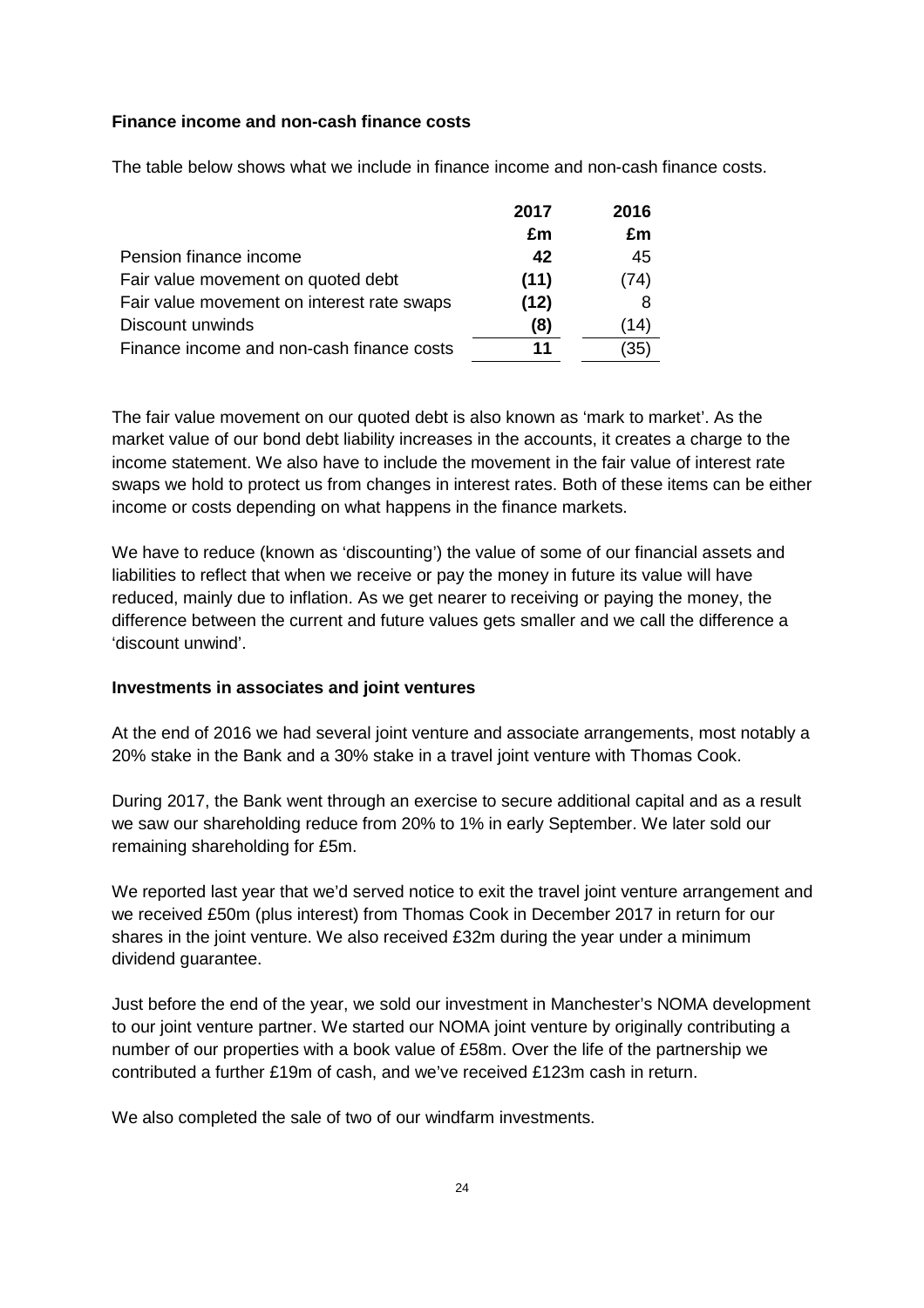The table below shows our income and losses during 2017 and 2016 from associates and joint ventures.

|                                                         | 2017<br>£m | 2016<br>£m |
|---------------------------------------------------------|------------|------------|
| Reduction in value of our investment in the<br>Bank     |            | (185)      |
| Share of profits or losses made during the              |            |            |
| year:                                                   |            |            |
| Travel                                                  |            | 12         |
| <b>NOMA</b>                                             | 8          | 1          |
| Other investments                                       |            | 1          |
| Income / (losses) from associates and joint<br>ventures | 8          |            |

## **Financing and cashflow**

Net debt was £775m at year end, down from £885m last year (details of what is included in net debt are provided in note 10).

We've continued to invest in our trading estate and in our systems but have also received significantly higher proceeds from our disposals than we did in 2016 – £241m compared to £65m in the previous year, driven by the disposals in our Food business as explained on page 23. We invested £441m on capital expenditure, including £95m on new Food stores, £135m on refitting existing Food stores and £51m on our Funeral and Life Planning business.

Underlying interest payable fell to £73m from £74m.

Our regulated Insurance business is separately funded from the Trading Group, which includes our other businesses, so we review our funding position separately and on an overall group basis. The Insurance business operates under the Solvency II regulatory reporting regime which sets out capital requirements for the business. Our Insurance business meets and, based on current plans will continue to meet, all these regulatory capital requirements.

The Trading Group is comfortably within the ratios of debt and interest agreed with our banks and our funding position is strong. Our £21m debenture stock is due to be repaid during 2018 and we're also due to pay back our £450m Eurobond notes in 2020. We're confident we'll be able to fully replace these facilities and have already started work on this.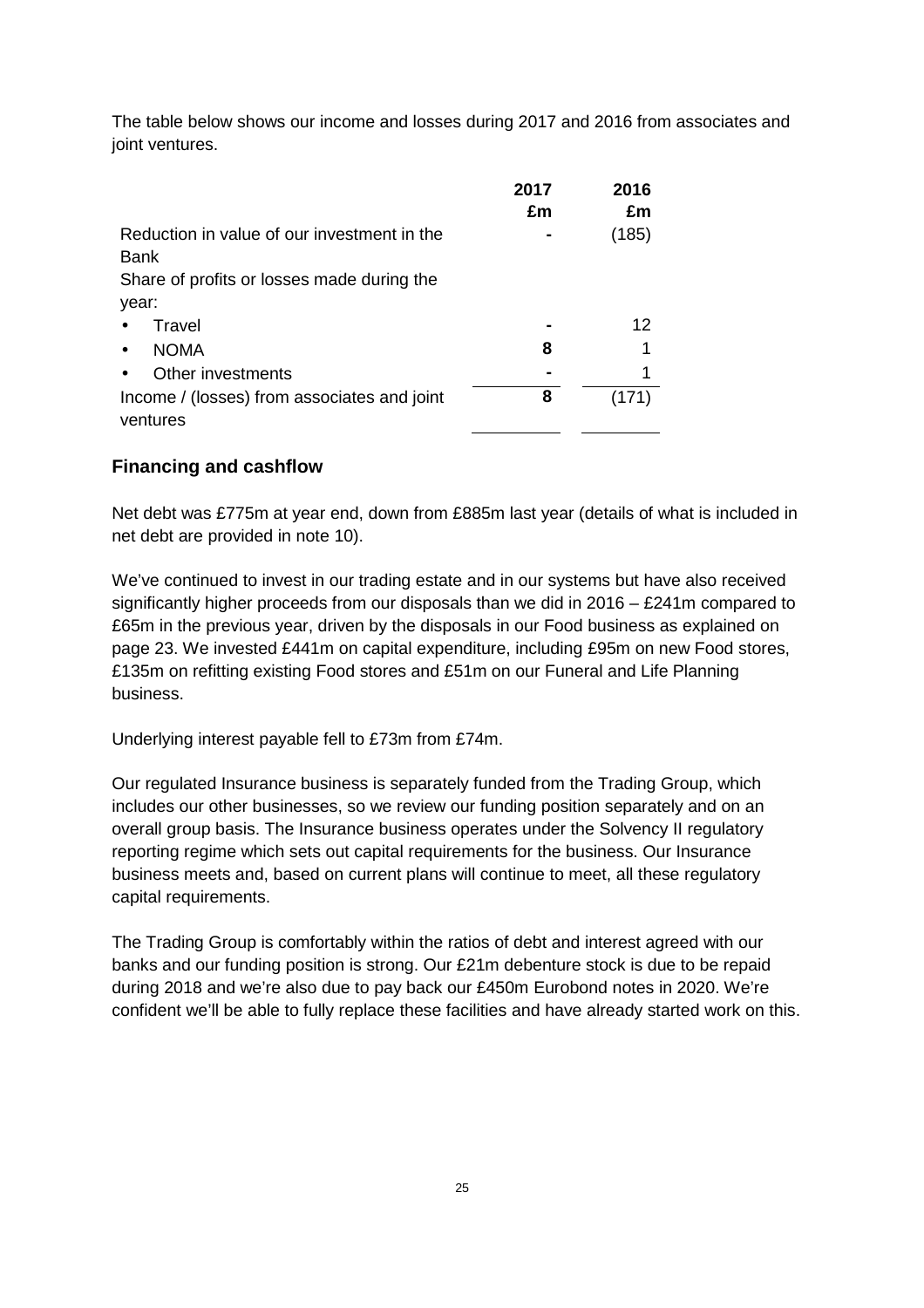## **Tax**

We won't be paying corporation tax in respect of the year because we have brought forward capital allowances and tax losses in excess of the taxable profit. These allowances and losses are explained in more detail in note 5. In 2017 we paid £201m (2016: £199m) to the government in respect of VAT, business rates, Stamp Duty Land Taxes and Employers' National Insurance.

We retained the Fair Tax Mark accreditation in 2017 showing that we put our purpose, Values and Principles into action in the way we do business. Our tax policy can be found here: www.co-operative.coop/ethics/tax-policy/.

## **Pensions**

Our accounts show a surplus of £1,553m (2016: £1,727m) across all our schemes. Our largest scheme, the Pace Complete scheme, has a healthy surplus of £1,603m (2016: £1,822m) with most of the other schemes in a deficit position and so partially offsetting this.

These figures are on an accounting basis. Pension schemes look at funding on a statutory basis which values pension liabilities on a more prudent basis than the accounting basis. On a statutory basis, Pace Complete has a smaller surplus which was assessed as part of the funding valuation at 5 April 2016. It's this statutory funding basis which informs how much cash we'll need to pay into the pension pot in future. We agreed with the Pace trustee that contributions to Pace Complete would stop with effect from 1 December 2017 to reflect this surplus as it moves towards being self-funded. Discussions are currently taking place about the funding of two of our other schemes that had valuations during 2017.

As part of the arrangements which led to the sale of our investment in the Bank, we agreed principles to split the total pension liabilities of Pace and to remove the Bank's obligation to support our share of the Pace Complete pension scheme liabilities. This agreement means that in our accounts we've reduced the amount of pension surplus we show by around 21% (£374m) and our pension liabilities by £1.9bn. This is explained further in note 8.

## **Balance sheet**

Total equity fell by £153m to £3,088m during the year. This was mainly due to the reduction in the amount of pension surplus recognised as a result of our agreement reached with the Bank as explained above, offset by our retained profit for the year.

Our investments in joint ventures and associates have reduced from £52m to £3m due to the sale of our investments in NOMA and two of our windfarms. The balance relates to one windfarm investment.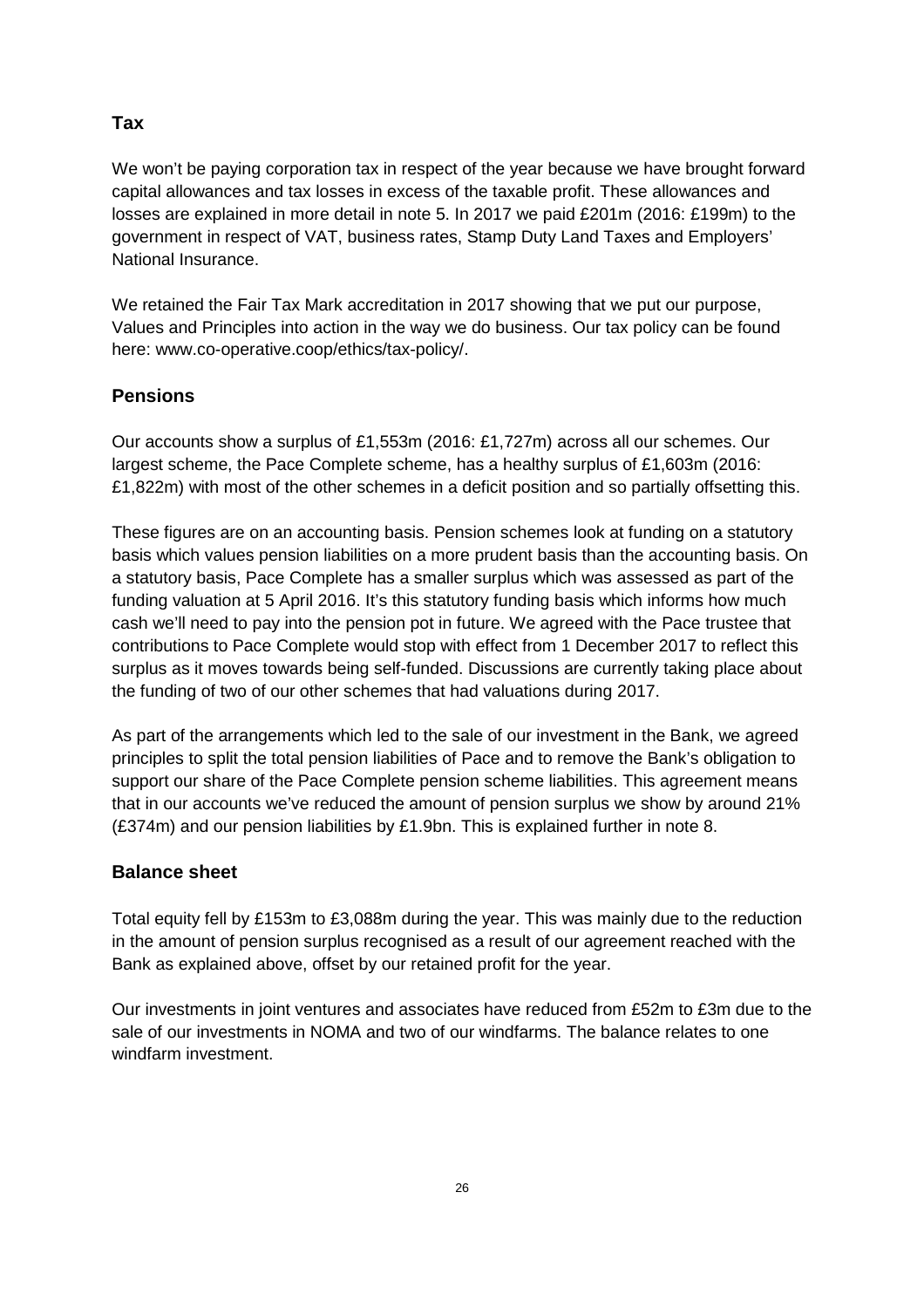Our funeral plan investments have grown over the year to £1,076m (2016: £872m), reflecting our increased sales of funeral plans. An independent actuarial valuation is carried out each year and we're comfortable that we have enough assets to meet the costs of carrying out the funerals in future.

## **Outlook**

In 2017 we continued the great progress we've made over the last few years. As we move into 2018, we'll continue to invest in our businesses so that we can grow our Co-op, while we explore potential new markets where we believe we can deliver a better solution for the benefit of our members. 2017 was the first full year of our new Membership, and we want to continue to develop this to drive business growth as well as strengthening communities.

# **Principal risks and uncertainties**

| <b>Risk description</b>                                                                                                                            | <b>Reasons for risk</b>                                                                                                                                                   | Where we are and what we're doing                                                                                                                                                                |
|----------------------------------------------------------------------------------------------------------------------------------------------------|---------------------------------------------------------------------------------------------------------------------------------------------------------------------------|--------------------------------------------------------------------------------------------------------------------------------------------------------------------------------------------------|
| Change                                                                                                                                             |                                                                                                                                                                           |                                                                                                                                                                                                  |
| <b>Transformational</b><br>change is not done<br>effectively                                                                                       | Number and complexity<br>$\bullet$<br>of change programmes<br>Available resources for<br>programmes                                                                       | Where we are<br>Our plans are ambitious and as a result<br>of there being a number of complex<br>programmes this risk profile remains                                                            |
| <b>Potential consequences</b><br>Failing to realise the                                                                                            | Dependencies between<br>programmes                                                                                                                                        | high.                                                                                                                                                                                            |
| planned benefits in full                                                                                                                           |                                                                                                                                                                           | What we're doing                                                                                                                                                                                 |
|                                                                                                                                                    |                                                                                                                                                                           | Set up a Transformation Steering Group<br>$\bullet$<br>with Executive oversight and sponsorship<br>Regular review of all our programmes<br>$\bullet$<br>and rationalisation by the Portfolio Co- |
|                                                                                                                                                    |                                                                                                                                                                           | ordination Board<br>Governance at an individual programme<br>$\bullet$<br>level and across all our programmes<br>Training colleagues in our approach to<br>managing change                       |
| Misuse and/or loss of data                                                                                                                         |                                                                                                                                                                           |                                                                                                                                                                                                  |
| Personal data is<br>inappropriately<br>accessed, shared<br>and/or not managed in<br>line with our<br>expectations                                  | Member, colleague and<br>$\bullet$<br>customer confidence<br>Data privacy and GDPR<br>$\bullet$<br>regulations<br>Information processed on<br>our behalf by third parties | Where we are<br>Our GDPR programme is in place to help<br>make sure our Co-op is ready for<br>changes to data protection law that come<br>into force in May 2018.                                |
|                                                                                                                                                    |                                                                                                                                                                           | What we're doing                                                                                                                                                                                 |
| <b>Potential consequences</b><br>Customer and member<br>confidence is affected,<br>financial loss, regulatory<br>fines, and reputational<br>damage |                                                                                                                                                                           | Revised data protection operating model<br>Expanded data protection team led by<br>our Data Protection Officer<br>Revised policies and standards                                                 |

The key risks most relevant to the Group are as follows: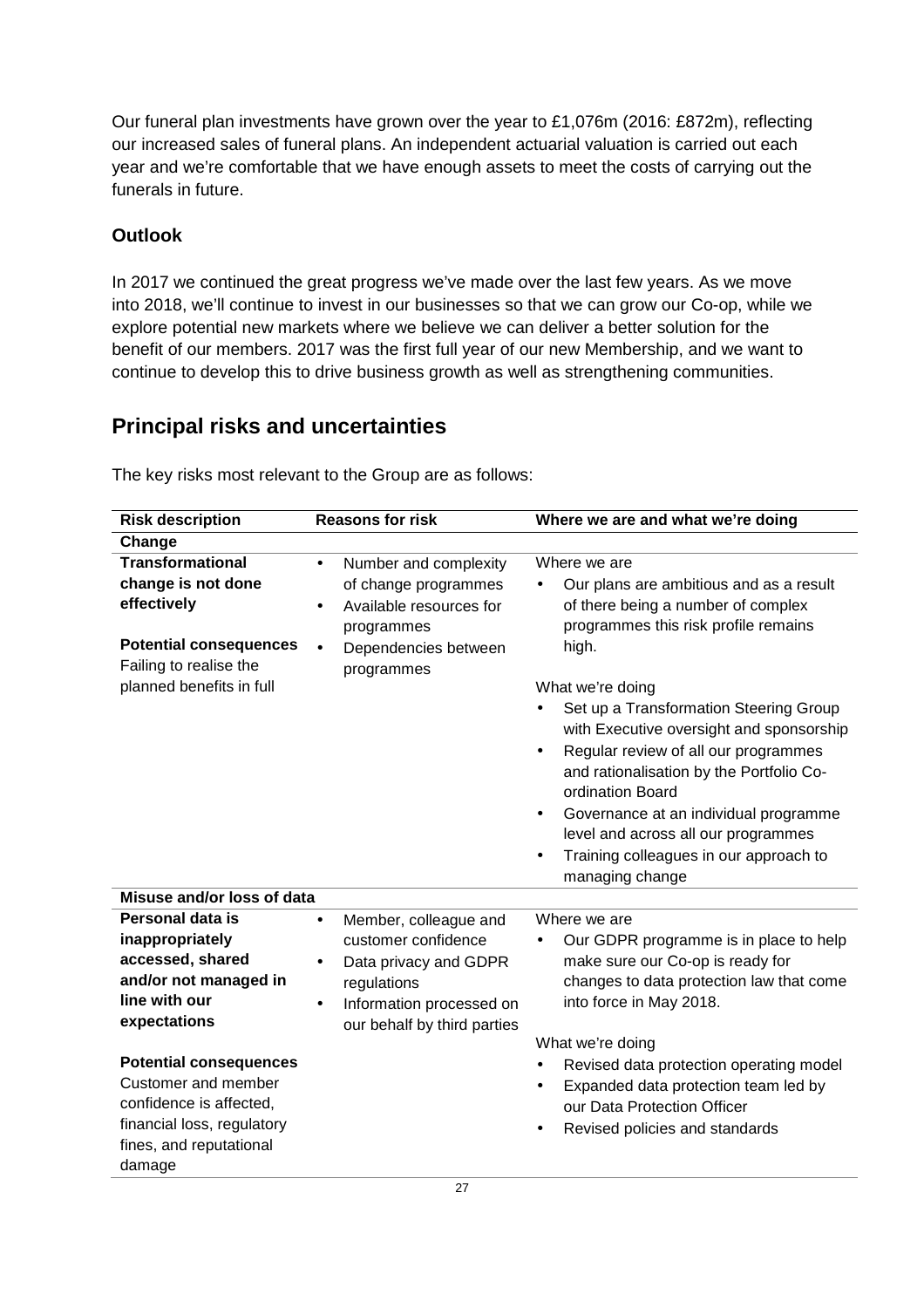|                                       |                                    | Inventory of all personal information, its<br>$\bullet$ |
|---------------------------------------|------------------------------------|---------------------------------------------------------|
|                                       |                                    | uses and how long it's held                             |
|                                       |                                    | Information retention framework<br>$\bullet$            |
|                                       |                                    | Use of IT to support GDPR compliance                    |
|                                       |                                    | GDPR training and awareness                             |
|                                       |                                    | Managing third party contracts and                      |
|                                       |                                    | processes                                               |
|                                       |                                    | Payment Card Industry (PCI) framework                   |
| <b>Market and economic conditions</b> |                                    |                                                         |
| <b>Changing market and</b>            | Consumer behaviour<br>$\bullet$    | Where we are                                            |
| economic conditions                   |                                    | Continuing uncertainty around Brexit and                |
| may threaten our                      | Pressure on margins<br>$\bullet$   |                                                         |
| objectives and                        | Structural impact of<br>٠          | its potential impact on the economy and                 |
| business model                        | <b>Brexit</b>                      | consumer spending means that this risk                  |
|                                       | Economic downturn<br>$\bullet$     | remains high.                                           |
| <b>Potential consequences</b>         | Competitors                        | What we're doing                                        |
| Changes to our                        | Political landscape                |                                                         |
| consumers' spending                   | <b>Currency fluctuation</b>        | Scenario analysis and planning                          |
| patterns and choices,                 |                                    | Monitoring of leading economic<br>$\bullet$             |
| availability of labour,               |                                    | indicators                                              |
| increased cost of funding             |                                    | Establishing early warning triggers<br>٠                |
| and disruptions to parts of           |                                    | <b>Brand strategy</b><br>٠                              |
| our supply chain                      |                                    | Market research and analysis                            |
|                                       |                                    | Strategic ventures to strengthen our                    |
|                                       |                                    | brand                                                   |
|                                       |                                    | Currency hedging<br>$\bullet$                           |
| <b>Revenue targets</b>                |                                    |                                                         |
| We don't meet our sales               | Consumer confidence<br>$\bullet$   | Where we are                                            |
| growth targets                        | Changes in spending<br>$\bullet$   | We're a market leading funerals                         |
|                                       | patterns                           | business, have great food store                         |
| <b>Potential consequences</b>         | Price competition in all of        | locations, great products, a good                       |
| Not achieving our                     | our markets                        | reputation and loyal customers.                         |
| planned sales growth                  | Customer experience                |                                                         |
| would affect the                      |                                    | What we're doing                                        |
| sustainability of our                 |                                    | Continuous review of our products and                   |
| business model and                    |                                    | services                                                |
| mean we can't invest in               |                                    |                                                         |
|                                       |                                    | Expanded wholesale offering through our<br>$\bullet$    |
| communities                           |                                    | proposed acquisition of Nisa                            |
|                                       |                                    | Management of our locations and online                  |
|                                       |                                    | services                                                |
| Fuel for growth                       |                                    |                                                         |
| We don't achieve our                  | Market cost pressures<br>$\bullet$ | Where we are                                            |
| 'fuel for growth' targets             | Inefficiencies in our              | We have many projects looking at cutting                |
| making our                            | operations                         | costs and making us more efficient that                 |
| organisation more                     |                                    | are managed through the programme                       |
| costly                                | Complexity                         | governance explained above.                             |
|                                       |                                    |                                                         |
| <b>Potential consequences</b>         |                                    | What we're doing                                        |
| If we don't find ways to              |                                    | Programme governance structure with                     |
| save money and become                 |                                    | Executive oversight and sponsorship                     |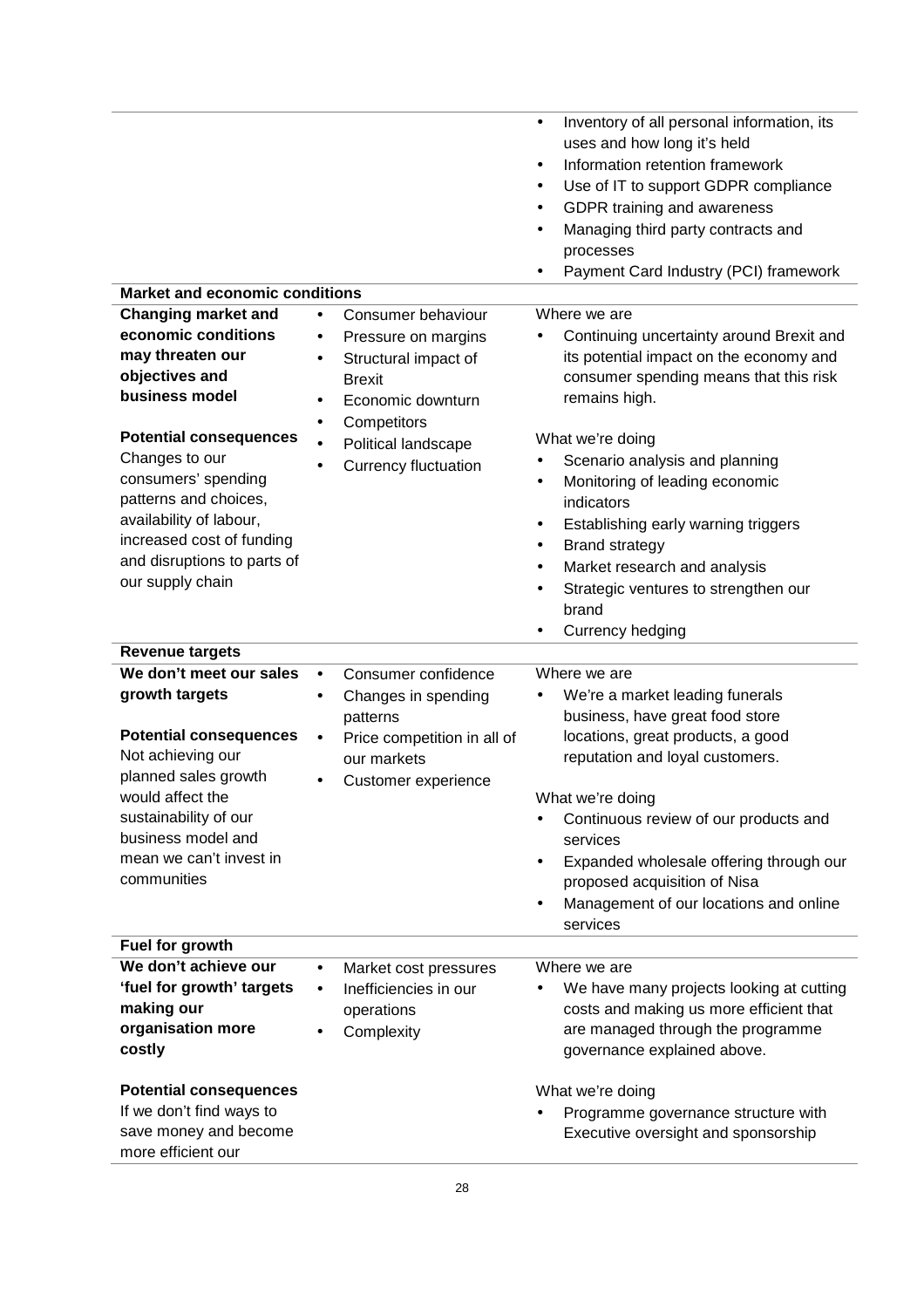profitability will be lower than planned

• Continuous review of individual savings and progress to savings targets

| <b>Brand and ethical framework</b>                                                                                                                                                                                |                                                                                                                                                                                                                                                      |                                                                                                                                                                                                                                                                                                                                                                                                                                                                                 |
|-------------------------------------------------------------------------------------------------------------------------------------------------------------------------------------------------------------------|------------------------------------------------------------------------------------------------------------------------------------------------------------------------------------------------------------------------------------------------------|---------------------------------------------------------------------------------------------------------------------------------------------------------------------------------------------------------------------------------------------------------------------------------------------------------------------------------------------------------------------------------------------------------------------------------------------------------------------------------|
| Failure to create a<br>brand and ethical<br>framework that<br>strengthens our Co-op<br><b>Way</b><br><b>Potential consequences</b><br>We don't successfully<br>balance profit and ethics                          | Our Co-op values<br>$\bullet$<br>Members' expectations<br>$\bullet$<br>A Co-op that makes our<br>$\bullet$<br>colleagues proud                                                                                                                       | Where we are<br>Our business model is Stronger Co-op,<br>$\bullet$<br><b>Stronger Communities</b><br>Ethical framework in place<br>$\bullet$<br>Award-winning sustainability report<br>$\bullet$<br>Leading global campaigns like modern<br>$\bullet$<br>slavery<br>What we're doing<br>More focus on our social impact<br>supported by external assessments and<br>benchmarking<br>Continued improvement to our<br>$\bullet$<br>sustainability reporting<br>Our Co-op Way plan |
| <b>Managing health and safety</b>                                                                                                                                                                                 |                                                                                                                                                                                                                                                      |                                                                                                                                                                                                                                                                                                                                                                                                                                                                                 |
| <b>Weaknesses in our</b><br>health and safety<br>practices and<br>procedures could put<br>customers and<br>colleagues at risk<br><b>Potential consequences</b><br>An unsafe environment<br>for our colleagues and | Keeping our colleagues,<br>$\bullet$<br>members and customers<br>safe<br><b>UK Health and Safety</b><br>$\bullet$<br><b>Regulation and Approved</b><br><b>Codes of Practice</b><br>Avoidable accidents<br>$\bullet$<br>Complexity of our<br>business | Where we are<br>Our health and safety programme is<br>$\bullet$<br>creating a better controlled and safer<br>place to work which can be seen through<br>less events being reported and the<br>organisation's increased awareness.<br>What we're doing<br>Making sure our colleagues understand<br>$\bullet$<br>our health and safety culture and how it                                                                                                                         |
| customers                                                                                                                                                                                                         |                                                                                                                                                                                                                                                      | links with our Ways of Being Co-op<br>Training and awareness at all levels<br>$\bullet$<br>including the Executive<br>Health and safety operating model with<br>$\bullet$<br>clear roles and responsibilities<br>Policies and control standards<br>Putting a new accident management<br>system in place<br>Safety governance framework                                                                                                                                          |
| <b>Regulatory compliance</b>                                                                                                                                                                                      |                                                                                                                                                                                                                                                      |                                                                                                                                                                                                                                                                                                                                                                                                                                                                                 |
| Non-compliance with                                                                                                                                                                                               | Regulations from our<br>$\bullet$                                                                                                                                                                                                                    | Where we are                                                                                                                                                                                                                                                                                                                                                                                                                                                                    |
| laws and regulations                                                                                                                                                                                              | primary regulators                                                                                                                                                                                                                                   | In our Food business we're doing a full                                                                                                                                                                                                                                                                                                                                                                                                                                         |
| may increase our cost                                                                                                                                                                                             | Codes and regulations<br>$\bullet$                                                                                                                                                                                                                   | review of processes and ways of working                                                                                                                                                                                                                                                                                                                                                                                                                                         |
| of doing business                                                                                                                                                                                                 | that apply to our Food<br>business including the                                                                                                                                                                                                     | to make sure we fully understand,<br>execute and monitor our performance                                                                                                                                                                                                                                                                                                                                                                                                        |
| <b>Potential consequences</b><br>Our Co-op is subject to<br>various laws and<br>regulations across its<br>businesses. Failure to                                                                                  | <b>Groceries Supply Code</b><br>of Practice and product<br>safety regulations                                                                                                                                                                        | against regulatory compliance.<br>The Groceries Code Adjudicator has<br>٠<br>opened an investigation into some of our<br>practices relating to suppliers.                                                                                                                                                                                                                                                                                                                       |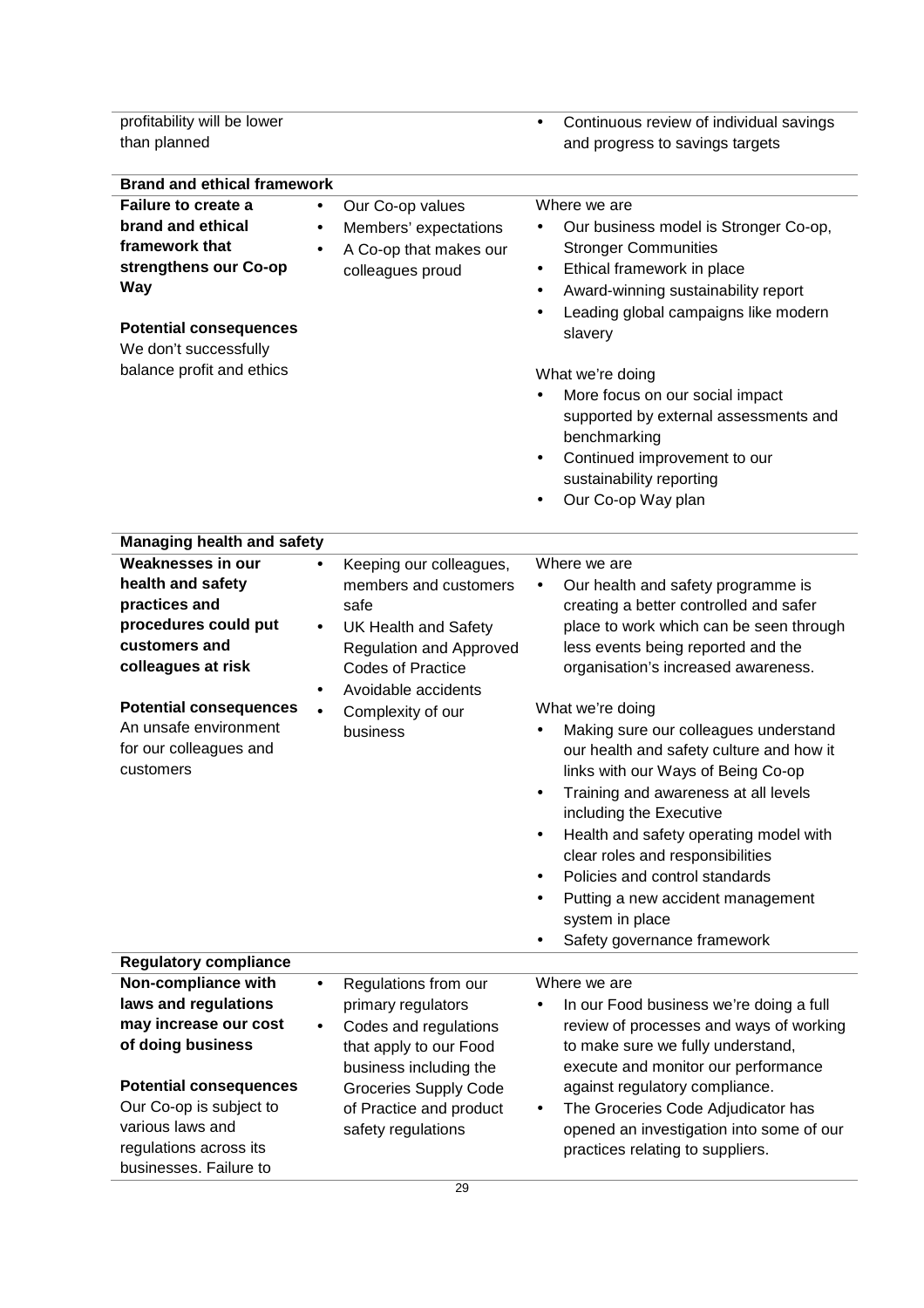| respond to changes in<br>regulations or stay<br>compliant could affect<br>profitability through fines<br>and sanctions from our<br>regulators                                                                                                                                                                                                                                                                                           | <b>Solicitors Regulation</b><br>$\bullet$<br>Authority regulations<br>applicable to our Funeral<br>and Life Planning<br>business<br><b>Financial Conduct</b><br>$\bullet$<br>Authority and Prudential<br><b>Regulation Authority</b><br>applicable to our<br>Insurance business<br>Increased enforcement<br>$\bullet$<br>activity | Our regulated Insurance business has<br>well established regulatory risk and<br>compliance teams.<br>What we're doing<br>Regular engagement with primary<br>$\bullet$<br>authorities and regulatory bodies<br>Executive oversight of compliance<br>$\bullet$<br>activity<br>Horizon scanning by our in-house Legal<br>$\bullet$<br>team<br>Continued focus on product quality and<br>٠<br>safety<br>Dedicated Food policy and Code<br>٠<br>Compliance Team<br>Colleague training and awareness<br>$\bullet$ |
|-----------------------------------------------------------------------------------------------------------------------------------------------------------------------------------------------------------------------------------------------------------------------------------------------------------------------------------------------------------------------------------------------------------------------------------------|-----------------------------------------------------------------------------------------------------------------------------------------------------------------------------------------------------------------------------------------------------------------------------------------------------------------------------------|-------------------------------------------------------------------------------------------------------------------------------------------------------------------------------------------------------------------------------------------------------------------------------------------------------------------------------------------------------------------------------------------------------------------------------------------------------------------------------------------------------------|
| IT security and cyber threats                                                                                                                                                                                                                                                                                                                                                                                                           |                                                                                                                                                                                                                                                                                                                                   |                                                                                                                                                                                                                                                                                                                                                                                                                                                                                                             |
| A cyber-attack or data<br>security breach could<br>lead to downtime of<br>critical IT services<br>and/or a loss of<br>sensitive personal or<br>commercial data<br><b>Potential consequences</b><br>Our ability to serve our<br>customers is highly<br>dependent on our IT<br>systems. Any prolonged<br>downtime or data<br>breaches could prevent<br>us from providing our<br>products and services to<br>our customers and<br>members. | Data privacy and GDPR<br>$\bullet$<br>regulations<br>Colleague, member and<br>$\bullet$<br>customer confidence<br>Processing of data<br>$\bullet$<br>through third parties<br>Worldwide spread of<br>$\bullet$<br>cyber threats<br>Increasingly<br>$\bullet$<br>sophisticated and diverse<br>threat landscape                     | Where we are<br>The continuous evolution of cyber threats<br>means that this risk remains critical.<br>What we're doing<br>Strengthened Information Security team<br>$\bullet$<br>in place<br>Information Security governance<br>$\bullet$<br>framework in place<br>24/7 security monitoring<br>$\bullet$<br>Enhanced patching, encryption, user<br>$\bullet$<br>access controls and incident detection                                                                                                     |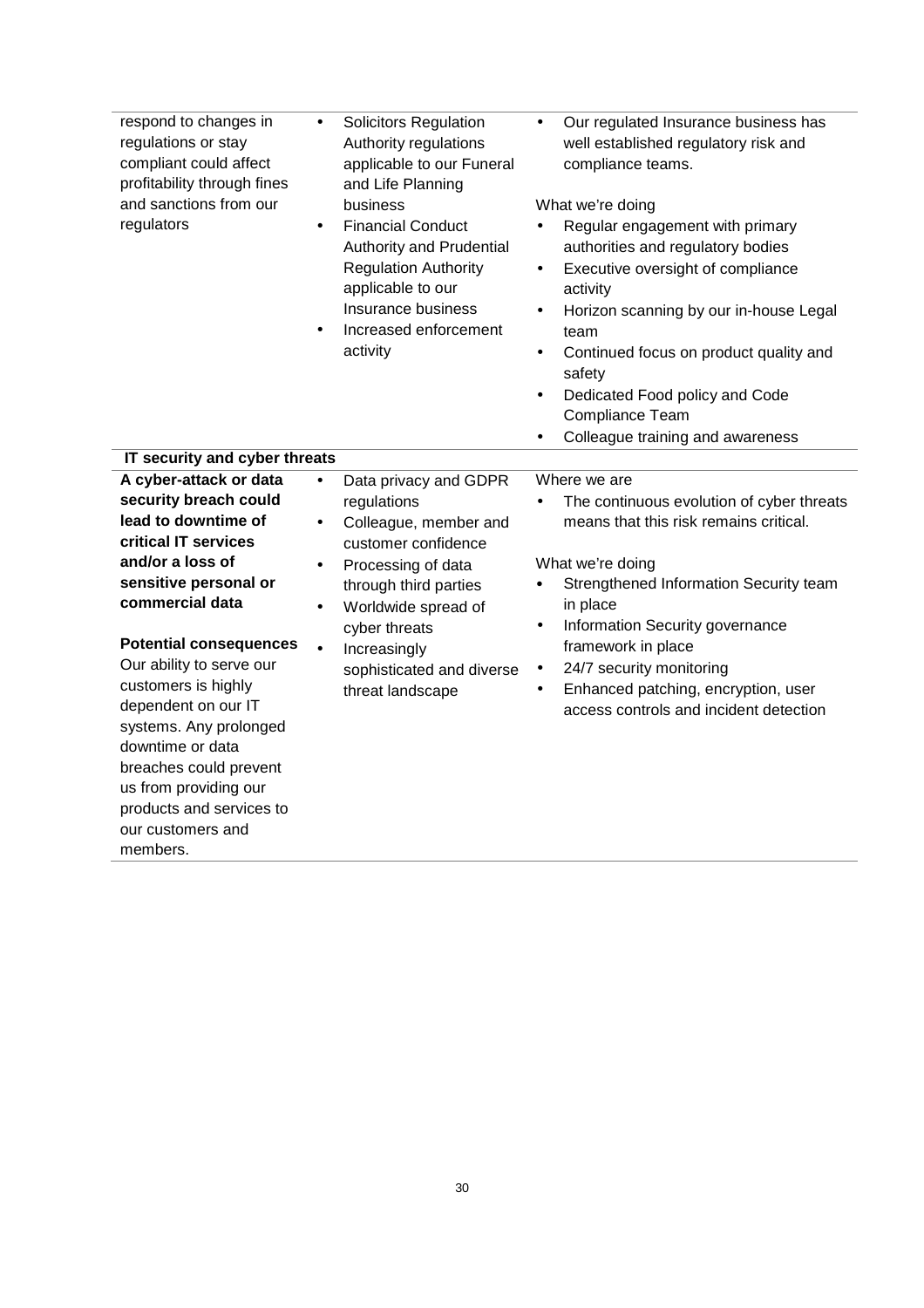# **Consolidated income statement**

for the period ended 6 January 2018

|                                                                             |              | 2017     | 2016     |
|-----------------------------------------------------------------------------|--------------|----------|----------|
|                                                                             | <b>Notes</b> | £m       | £m       |
| Revenue                                                                     |              | 9,470    | 9,472    |
| Operating expenses                                                          |              | (9, 432) | (9, 363) |
| Other income                                                                |              | 88       | 39       |
| <b>Operating profit</b>                                                     | 1            | 126      | 148      |
| Finance income                                                              | 3            | 44       | 53       |
| Finance costs                                                               | 4            | (106)    | (162)    |
| Share of profits / (losses) of associates and joint ventures                | 7            | 8        | (171)    |
| Profit / (loss) before tax                                                  | 1            | 72       | (132)    |
| Taxation                                                                    | 5            | (2)      | (2)      |
| Profit / (loss) for the period (all attributable to members of the Society) |              | 70       | (134)    |

## **Non-GAAP measure: underlying profit before tax \*\***

|                                                 | 2017 | 2016<br>(restated*) |
|-------------------------------------------------|------|---------------------|
| <b>Notes</b>                                    | £m   | £m                  |
| Operating profit (as above)                     | 126  | 148                 |
| Add back losses / (deduct gains):               |      |                     |
| One-off items                                   | 23   | 21                  |
| Property and business disposals                 | 4    | (27)                |
| Change in value of investment properties        | (15) | (16)                |
| Less underlying interest payable                | (73) | (74)                |
| Underlying profit before tax                    | 65   | 52                  |
|                                                 |      |                     |
| Underlying profit before tax (as above)         | 65   | 52                  |
| Add back: member rewards                        | 61   | 16                  |
| Underlying profit before tax and member rewards | 126  | 68                  |

\* For more details on the restatement, refer to the general accounting policies note on page 56.

\*\* Refer to note 1 for a definition of underlying profit before tax.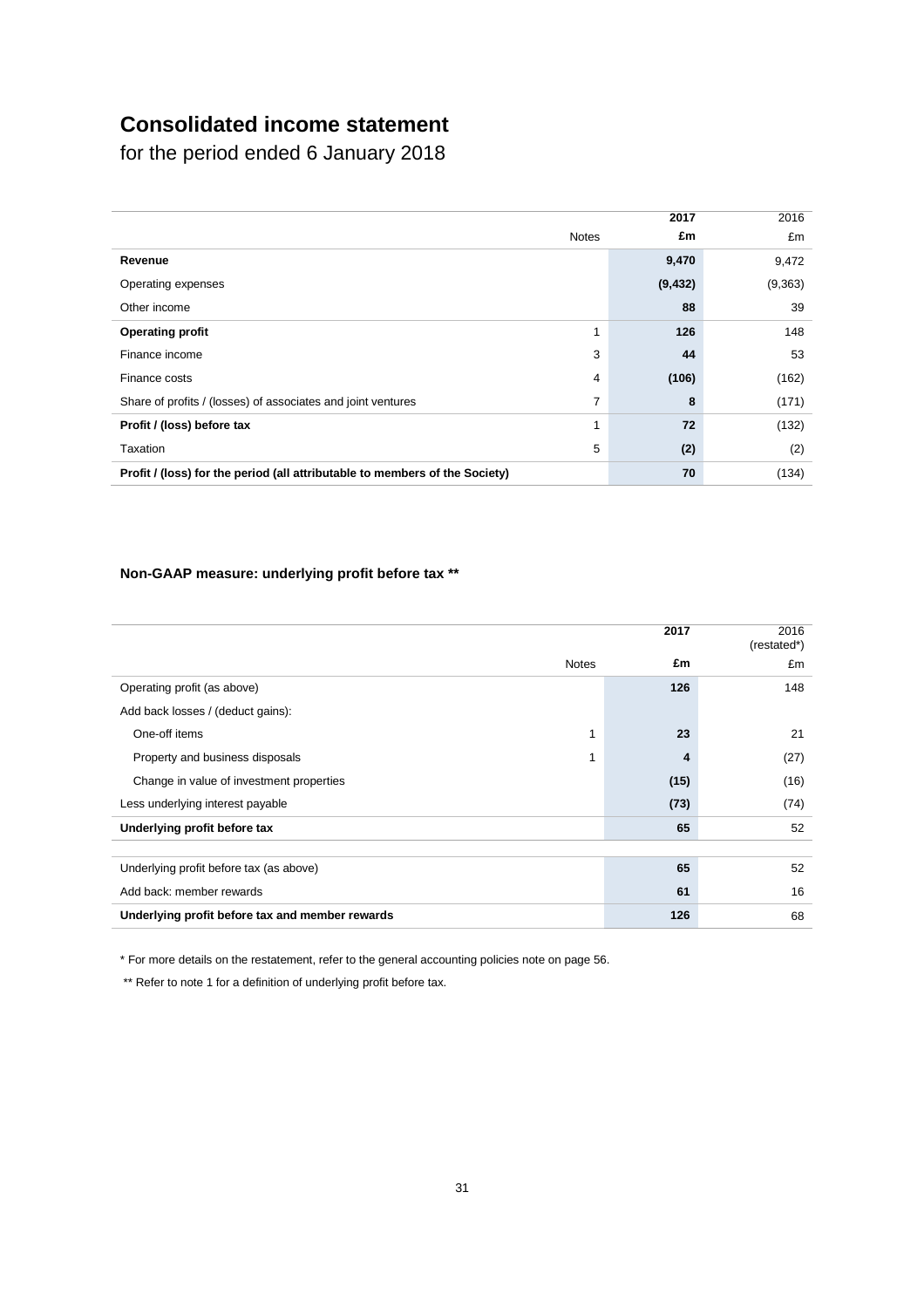## **Consolidated statement of comprehensive income**

for the period ended 6 January 2018

|                                                                                        |   | 2017  | 2016<br>(restated*) |
|----------------------------------------------------------------------------------------|---|-------|---------------------|
| <b>Notes</b>                                                                           |   | £m    | £m                  |
| Profit / (loss) for the period                                                         |   | 70    | (134)               |
|                                                                                        |   |       |                     |
| Other comprehensive income:                                                            |   |       |                     |
| Items that will never be reclassified to the income statement:                         |   |       |                     |
| Remeasurement gains on employee pension schemes                                        |   | 112   | 503                 |
| Derecognition of pension surplus attributable to Co-operative Bank                     | 8 | (374) |                     |
| Related tax on items                                                                   | 5 | 44    | (78)                |
|                                                                                        |   | (218) | 425                 |
| Items that are or may be reclassified to the income statement:                         |   |       |                     |
| Changes in value of available for sale assets                                          |   | (7)   | 16                  |
| Related tax on items                                                                   | 5 | 1     | (3)                 |
|                                                                                        |   | (6)   | 13                  |
| Other comprehensive income for the period net of tax                                   |   | (224) | 438                 |
| Total comprehensive income for the period (all attributable to members of the Society) |   | (154) | 304                 |

\*For more details on the restatement, refer to the general accounting policies note on page 56.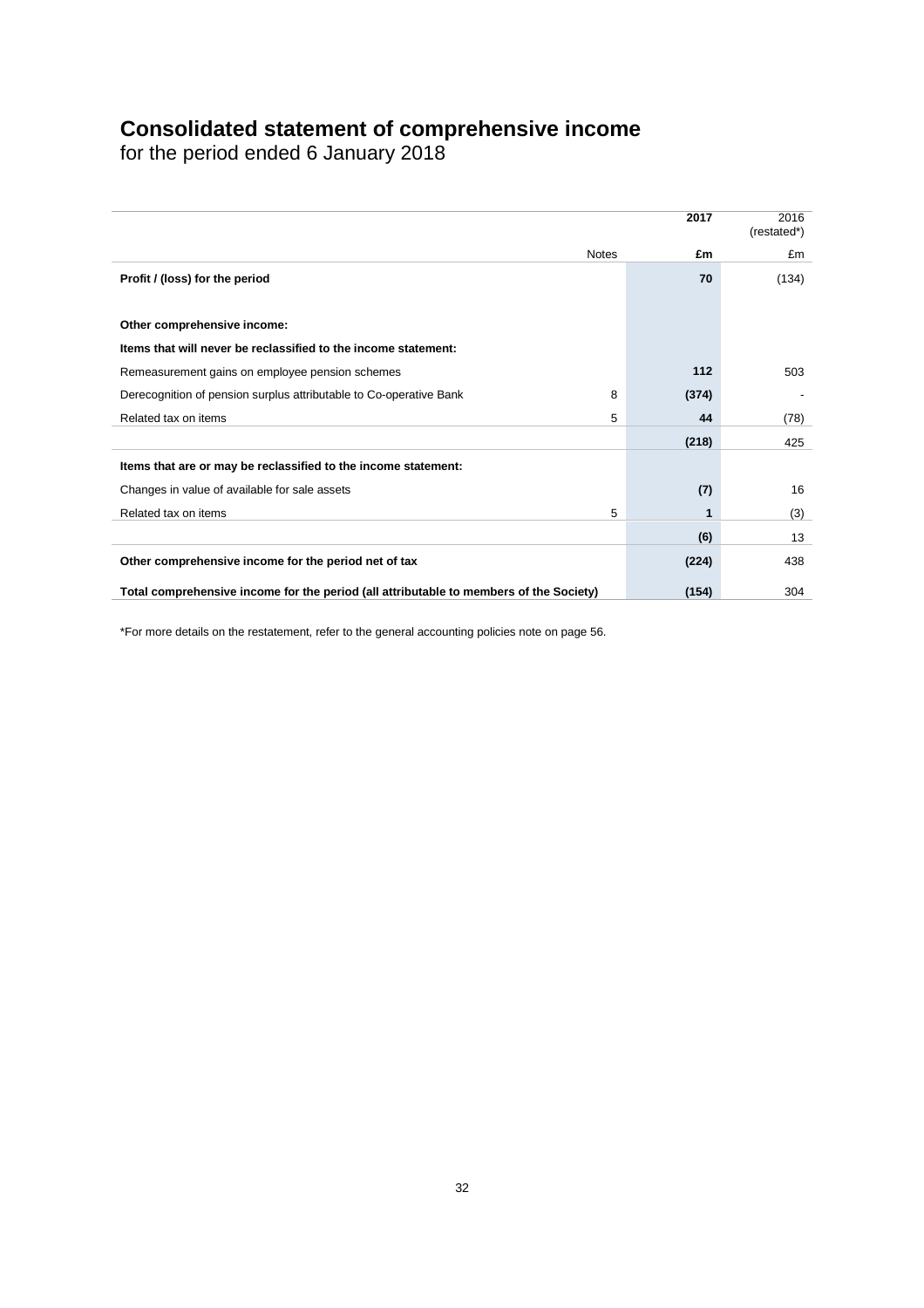# **Consolidated balance sheet**

as at 6 January 2018

|                                                                     |              | 2017       | 2016 (restated*) |
|---------------------------------------------------------------------|--------------|------------|------------------|
|                                                                     | <b>Notes</b> | £m         | £m               |
| <b>Non-current assets</b>                                           |              |            |                  |
| Property, plant and equipment                                       |              | 2,014      | 1,943            |
| Goodwill and intangible assets                                      |              | 897        | 911              |
| Investment properties                                               |              | 68         | 74               |
| Investments in associates and joint ventures<br>Other investments   | 7            | 3<br>1,538 | 52<br>1,414      |
| Reinsurance contracts                                               |              | 44         | 47               |
| Derivatives                                                         |              | 38         | 50               |
| Pension assets                                                      | 8            | 1,746      | 1,978            |
| Trade and other receivables<br>Deferred tax assets                  |              | 58<br>228  | 55<br>221        |
| <b>Reclaim Fund assets</b>                                          |              | 234        | 237              |
| <b>Total non-current assets</b>                                     |              | 6,868      | 6,982            |
| <b>Current assets</b>                                               |              |            |                  |
| Inventories                                                         |              | 389        | 439              |
| Trade and other receivables                                         |              | 635        | 704              |
| Cash and cash equivalents                                           |              | 403        | 283              |
| Assets held for sale                                                | 9            | 6          | 106              |
| Other investments<br>Reinsurance contracts                          |              | 415<br>14  | 372<br>7         |
| <b>Reclaim Fund assets</b>                                          |              | 439        | 332              |
| <b>Total current assets</b>                                         |              | 2,301      | 2,243            |
| <b>Total assets</b>                                                 |              | 9,169      | 9,225            |
| <b>Non-current liabilities</b>                                      |              |            |                  |
| Interest-bearing loans and borrowings                               | 10           | 1,138      | 1,141            |
| Trade and other payables                                            |              | 1,249      | 1,078            |
| Provisions<br><b>Pension liabilities</b>                            | 8            | 222<br>193 | 224<br>251       |
| Deferred tax liabilities                                            |              | 400        | 429              |
| Insurance contracts                                                 |              | 289        | 280              |
| <b>Reclaim Fund liabilities</b>                                     |              | 446        | 495              |
| <b>Total non-current liabilities</b>                                |              | 3,937      | 3,898            |
| <b>Current liabilities</b>                                          |              |            |                  |
| Overdrafts                                                          |              | 6          | 6                |
| Interest-bearing loans and borrowings<br>Income tax payable         | 10           | 34         | 21<br>1          |
| Trade and other payables                                            |              | 1,400      | 1,506            |
| Provisions                                                          |              | 90         | 102              |
| Liabilities held for sale                                           | 9            |            | 5                |
| Insurance contracts                                                 |              | 461<br>153 | 444<br>1         |
| <b>Reclaim Fund liabilities</b><br><b>Total current liabilities</b> |              | 2.144      | 2,086            |
| <b>Total liabilities</b>                                            |              | 6,081      | 5,984            |
| Equity                                                              |              |            |                  |
| Members' share capital                                              |              | 73         | 72               |
| Retained earnings                                                   |              | 2,914      | 3,062            |
| Other reserves                                                      |              | 101        | 107              |
| <b>Total equity</b>                                                 |              | 3,088      | 3,241            |
| <b>Total equity and liabilities</b>                                 |              | 9,169      | 9,225            |

\*For more details on the restatement, refer to the general accounting policies note on page 56.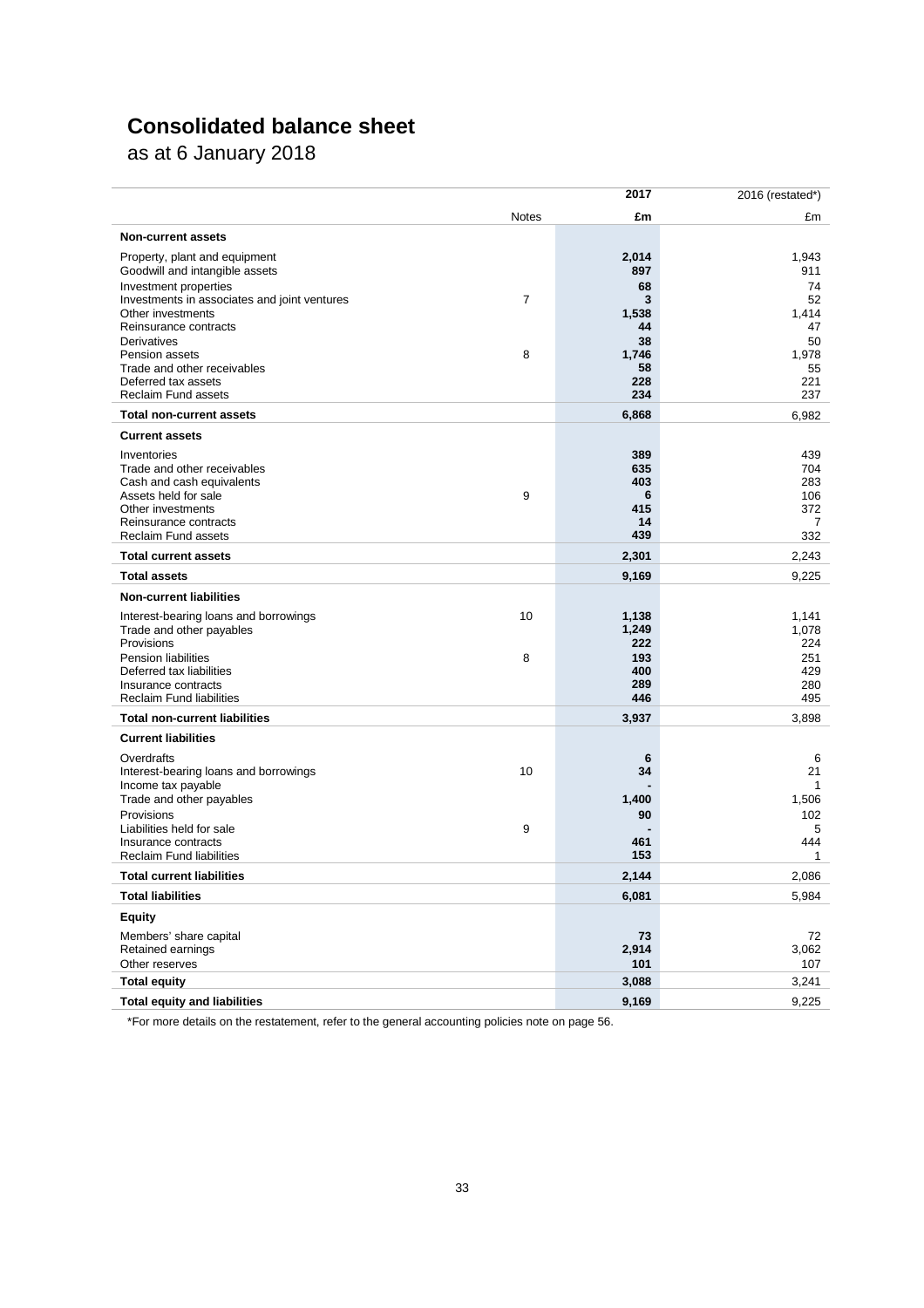## **Consolidated statement of changes in equity**

for the period ended 6 January 2018

|                                                                                                                 | <b>Note</b> | Members'<br>share<br>capital | <b>Retained</b><br>earnings | Other<br>reserves | Total<br>equity |
|-----------------------------------------------------------------------------------------------------------------|-------------|------------------------------|-----------------------------|-------------------|-----------------|
|                                                                                                                 | s           | £m                           | £m                          | £m                | £m              |
| Balance at 31 December 2016                                                                                     |             | 72                           | 3,062                       | 107               | 3,241           |
| Profit for the period                                                                                           |             |                              | 70                          | $\blacksquare$    | 70              |
| Other comprehensive income:                                                                                     |             |                              |                             |                   |                 |
| Remeasurement gains on employee pension schemes                                                                 | 8           |                              | 112                         |                   | 112             |
| Derecognition of pension surplus attributable to Co-operative Bank                                              | 8           |                              | (374)                       |                   | (374)           |
| Gains less losses on available for sale assets<br>Available for sale cumulative gains transferred to the income |             |                              |                             | (4)               | (4)             |
| statement                                                                                                       |             |                              |                             | (3)               | (3)             |
| Revaluation reserve recycled to retained earnings                                                               |             |                              |                             |                   |                 |
| Tax on items taken directly to other comprehensive income                                                       | 5           |                              | 44                          | 1                 | 45              |
| Total other comprehensive income                                                                                |             |                              | (218)                       | (6)               | (224)           |
| Contributions by and distributions to members:                                                                  |             |                              |                             |                   |                 |
| Shares issued less shares withdrawn                                                                             |             | 1                            |                             | ٠                 | 1               |
| Contributions by and distributions to members:                                                                  |             | 1                            |                             |                   | 1               |
| Balance at 6 January 2018                                                                                       |             | 73                           | 2,914                       | 101               | 3.088           |

See note 20 in the annual report for further details of Share Capital and Reserves.

|                                                                                                                 |              | Members'<br>share<br>capital | Retained<br>earnings<br>(restated) | Other<br>reserves | Total<br>equity<br>(restated) |
|-----------------------------------------------------------------------------------------------------------------|--------------|------------------------------|------------------------------------|-------------------|-------------------------------|
|                                                                                                                 | <b>Notes</b> | £m                           | £m                                 | £m                | £m                            |
| Balance at 2 January 2016                                                                                       |              | 72                           | 2,770                              | 95                | 2,937                         |
| Loss for the period                                                                                             |              | $\overline{\phantom{a}}$     | (134)                              | ٠                 | (134)                         |
| Other comprehensive income:                                                                                     |              |                              |                                    |                   |                               |
| Remeasurement gains on employee pension schemes                                                                 | 8            |                              | 503                                |                   | 503                           |
| Gains less losses on available for sale assets<br>Available for sale cumulative gains transferred to the income |              |                              | ٠                                  | 17                | 17                            |
| statement                                                                                                       |              |                              |                                    | (1)               | (1)                           |
| Revaluation reserve recycled to retained earnings                                                               |              |                              | 1                                  | (1)               |                               |
| Tax on items taken directly to other comprehensive income                                                       | 5            |                              | (78)                               | (3)               | (81)                          |
| Total other comprehensive income                                                                                |              | $\blacksquare$               | 426                                | 12                | 438                           |
| Contributions by and distributions to members:                                                                  |              | $\overline{\phantom{0}}$     | ٠                                  | ٠                 |                               |
| Balance at 31 December 2016                                                                                     |              | 72                           | 3,062                              | 107               | 3,241                         |

\*For more details on the restatement, refer to the general accounting policies note on page 56.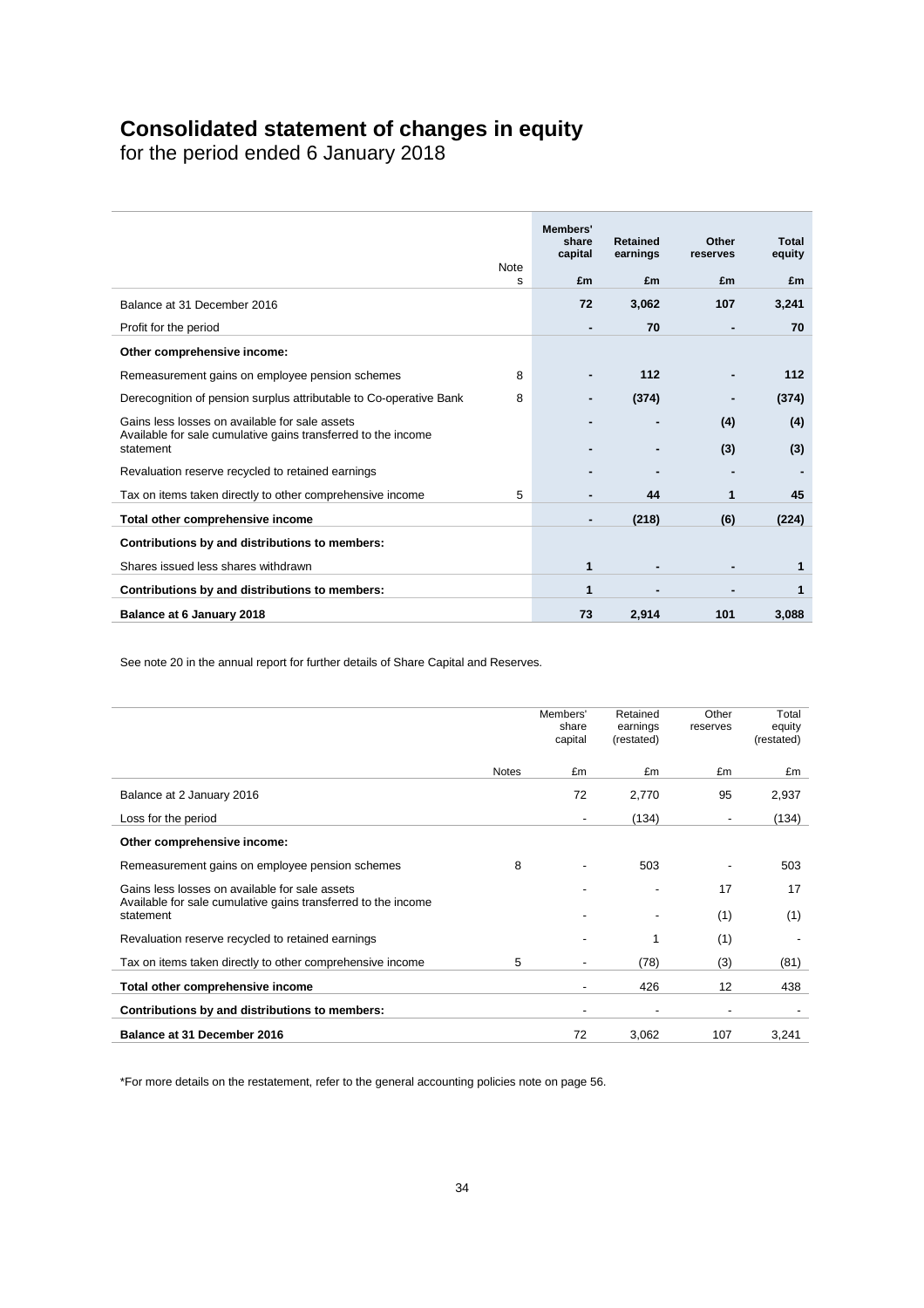# **Consolidated statement of cash flows**

for the period ended 6 January 2018

|                                                       | 2017  | 2016  |
|-------------------------------------------------------|-------|-------|
| <b>Notes</b>                                          | £m    | £m    |
| Net cash from operating activities<br>6               | 363   | 247   |
| Cash flows from investing activities                  |       |       |
| Acquisition of property, plant and equipment          | (427) | (330) |
| Proceeds from sale of property, plant and equipment   | 186   | 60    |
| Purchase of intangible assets                         | (4)   | (23)  |
| Acquisition of businesses                             | (10)  | (5)   |
| Proceeds from sale of investments                     | 55    | 5     |
| Disposal of businesses, net of cash disposed          |       | 17    |
| Dividends received from investments<br>$\overline{7}$ | 33    | 2     |
| Net cash used in investing activities                 | (167) | (274) |
| Cash flows from financing activities                  |       |       |
| Interest paid on borrowings                           | (75)  | (72)  |
| Repayment of corporate investor shares                | (8)   |       |
| Repayment of borrowings including derivatives         | (1)   | (22)  |
| Finance leases entered into / (repaid)                | 8     | (3)   |
| Net cash used in financing activities                 | (76)  | (97)  |
| Net increase in cash and cash equivalents             | 120   | (124) |
| Cash and cash equivalents at beginning of period      | 277   | 401   |
| Cash and cash equivalents at end of period            | 397   | 277   |
| Analysis of cash and cash equivalents                 |       |       |
| Overdrafts (per balance sheet)                        | (6)   | (6)   |
| Cash and cash equivalents (per balance sheet)         | 403   | 283   |
|                                                       | 397   | 277   |

| <b>Group Net Debt</b>                      | 2017     | 2016     |
|--------------------------------------------|----------|----------|
|                                            | £m       | £m       |
| Interest-bearing loans and borrowings:     |          |          |
| - current                                  | (34)     | (21)     |
| - non-current                              | (1, 138) | (1, 141) |
| <b>Total Debt</b>                          | (1, 172) | (1, 162) |
| - Group cash                               | 403      | 283      |
| - Overdraft                                | (6)      | (6)      |
| <b>Group Net Debt</b>                      | (775)    | (885)    |
| Add back fair value adjustment             | 138      | 127      |
| Group Net Debt (pre fair value adjustment) | (637)    | (758)    |

See note 10 for a full reconciliation of the movement in net debt.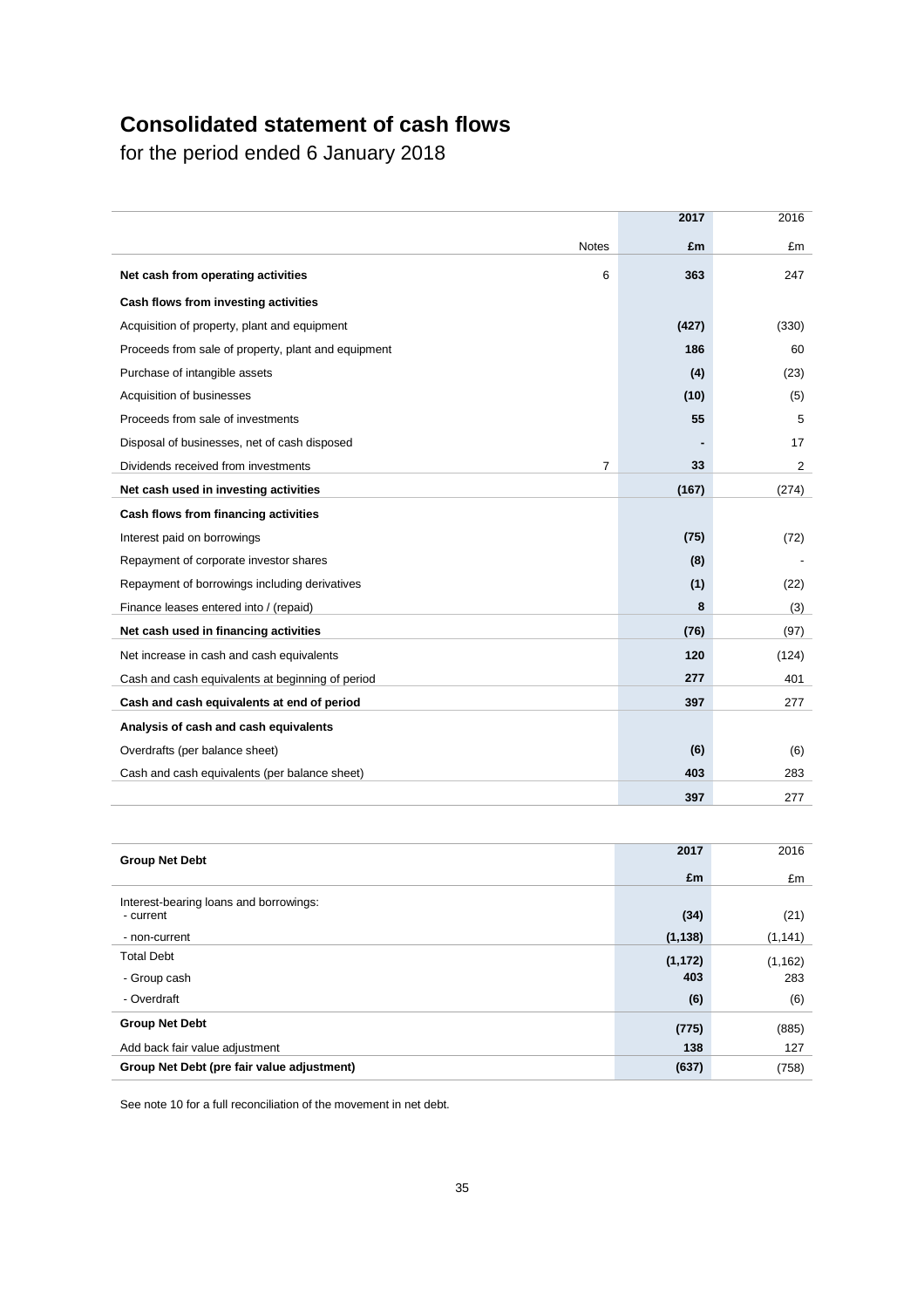## **Notes to the financial statements**

### **1 Operating segments**

|                                 | Revenue<br>from<br>external<br>customers<br>(f)<br>£m | Underlying<br>segment<br>operating<br>profit (a)<br>£m | Operating<br>profit<br>£m | <b>Additions</b><br>to non-<br>current<br>assets (e,<br>f)<br>£m | Depreciation<br>and<br>amortisation<br>(e)<br>£m |
|---------------------------------|-------------------------------------------------------|--------------------------------------------------------|---------------------------|------------------------------------------------------------------|--------------------------------------------------|
|                                 |                                                       |                                                        |                           |                                                                  |                                                  |
| Food                            | 7,054                                                 | 182                                                    | 202                       | 357                                                              | (215)                                            |
| Funeral and Life Planning       | 343                                                   | 66                                                     | 66                        | 51                                                               | (22)                                             |
| Insurance                       | 331                                                   | 11                                                     | (12)                      | 61                                                               | (61)                                             |
| Other businesses                | 59                                                    | (3)                                                    | (5)                       | 1                                                                | $\blacksquare$                                   |
| Federal (g)                     | 1,683                                                 |                                                        |                           | ۰                                                                |                                                  |
| Costs from supporting functions | ۰                                                     | (118)                                                  | (125)                     | 33                                                               | (26)                                             |
| Total                           | 9,470                                                 | 138                                                    | 126                       | 503                                                              | (324)                                            |

# **2017**

### 2016 (restated - see (d) below)

|                                 | Revenue<br>from<br>external<br>customers<br>(f)<br>£m | Underlying<br>segment<br>operating profit<br>(a)<br>£m | Operating profit<br>£m | <b>Additions</b><br>to non-<br>current<br>assets<br>(e, f)<br>£m | Depreciation<br>and<br>amortisation<br>(e)<br>£m |
|---------------------------------|-------------------------------------------------------|--------------------------------------------------------|------------------------|------------------------------------------------------------------|--------------------------------------------------|
| Food                            | 7,064                                                 | 182                                                    | 203                    | 286                                                              | (210)                                            |
| Funeral and Life Planning       | 329                                                   | 71                                                     | 101                    | 26                                                               | (19)                                             |
| Insurance                       | 439                                                   | 11                                                     | (18)                   | 64                                                               | (61)                                             |
| Other businesses                | 67                                                    | (4)                                                    | 3                      | 1                                                                | ۰                                                |
| Federal (g)                     | 1,573                                                 | -                                                      |                        |                                                                  |                                                  |
| Costs from supporting functions | -                                                     | (134)                                                  | (141)                  | 40                                                               | (22)                                             |
| Total                           | 9,472                                                 | 126                                                    | 148                    | 417                                                              | (312)                                            |

a) Underlying segment operating profit is a non-GAAP measure of segment operating profit before the impact of property and business disposals (including individual store impairments), change in value of investment properties, profits / losses from associates / joint ventures and one-off costs.

b) Each segment derives its revenue and profits from the sale of goods and provision of services, mainly from retail and insurance activities.

c) The Group identifies its operating segments based on its divisions, which are organised according to the differing products and services it offers its customers. The reportable operating segments (and the captions) reported above are based on the periodic results reported into the Chief Operating Decision Maker (CODM) which is the Board and whether the respective division's results meet the IFRS 8 minimum reporting thresholds. The 'Other Businesses' category includes activities which are not reportable per IFRS 8. The significant constituent parts of 'Other businesses' are the Group's Electricals business and the deferred income recognised on the disposal of the Travel business in 2011 (see also d) below) and these results have been combined as allowed by IFRS 8. Other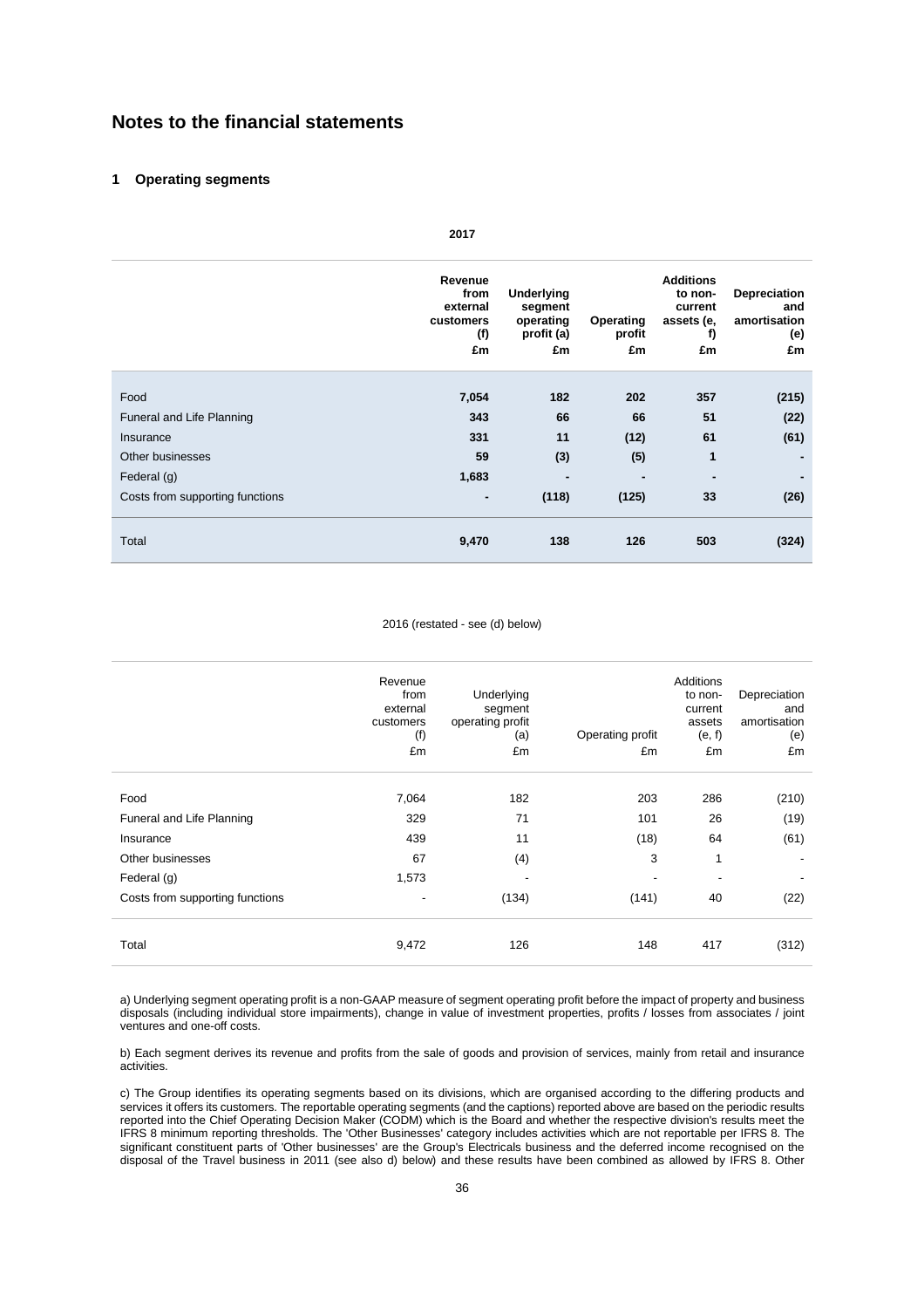Financial Services entities (mainly holding, ancillary companies and the Reclaim Fund Limited) are included within costs from supporting functions.

d) The result of the Group's Legal services business has been reported in the segmental analysis within Funeral and Life Planning (previously reported within Other Businesses) to be consistent with a change in the way information is reported to the Group Board. Deferred income recognised on the disposal in 2011 of 70% of the Group's interest in Travel is now shown within property and business disposals whereas previously it was shown within underlying operating profit (within Other businesses). See general accounting policies section on page 56 for details of the restatements.

e) Additions to non-current assets are derived on a cash flow basis. Depreciation and amortisation excludes £nil (2016: £7m) amortisation of deferred income relating to the use of the Co-operative Travel brand by the Group's associate: TCCT Holdings UK Limited. Amortisation of £61m (2016: £61m) and additions of £61m (2016: £64m) on deferred acquisition costs are included within Insurance.

f) The Group's external revenue and non-current assets arise primarily within the United Kingdom. The Group does not have a major customer who accounts for 10% or more of revenue. There are no material transactions between the main operating segments.

g) Federal relates to the activities of a joint buying group that is operated by the Group for itself and other independent co-operative societies. The Group acts as a wholesaler to the other independent co-operatives and generates sales because of this. This is run on a cost recovery basis and therefore no profit is derived from its activities.

h) Transactions between operating segments excluded in the analysis are £6m (2016: £6m) sales of electrical goods by Co-op Electrical to Food and £1m (2016: £2m) sales of legal cover on insurance policies by Legal Services to Insurance.

i) A reconciliation between underlying segment operating profit and operating profit is as follows:

| 2017                                     | Food<br>£m | <b>Funeral and</b><br><b>Life Planning</b><br>£m | <b>Insurance</b><br>£m | Other<br>businesses<br>£m | <b>Costs from</b><br>supporting<br>functions<br>£m | <b>Total</b><br>£m |
|------------------------------------------|------------|--------------------------------------------------|------------------------|---------------------------|----------------------------------------------------|--------------------|
| Underlying segment operating profit      | 182        | 66                                               | 11                     | (3)                       | (118)                                              | 138                |
| One-off items                            | ۰          | $\blacksquare$                                   | (23)                   |                           | $\blacksquare$                                     | (23)               |
| Property and business disposals          | 5          | $\blacksquare$                                   | $\blacksquare$         | (2)                       | (7)                                                | (4)                |
| Change in value of investment properties | 15         | ۰                                                | ۰                      | -                         | $\blacksquare$                                     | 15                 |
| Operating profit                         | 202        | 66                                               | (12)                   | (5)                       | (125)                                              | 126                |

One-off items include restructuring costs of £23m (2016: £29m) relating to expenditure incurred in relation to the transformation programme and replatforming work being undertaken within our Insurance business. The costs associated with the implementation of the transformation programme are charged to the income statement as incurred, with recognition of assets where the technical accounting criteria are met.

| 2016 (restated*)                         | Food | Funeral<br>and Life<br>Planning | Insurance                | Other<br>businesses      | Costs from<br>supporting<br>functions | Total |
|------------------------------------------|------|---------------------------------|--------------------------|--------------------------|---------------------------------------|-------|
|                                          | £m   | £m                              | £m                       | £m                       | £m                                    | £m    |
| Underlying segment operating profit      | 182  | 71                              | 11                       | (4)                      | (134)                                 | 126   |
| One-off items                            |      | $\overline{\phantom{a}}$        | (29)                     | -                        | 8                                     | (21)  |
| Property and business disposals          | 5    | 30                              | -                        | 7                        | (15)                                  | 27    |
| Change in value of investment properties | 16   | $\overline{\phantom{a}}$        | $\overline{\phantom{a}}$ | $\overline{\phantom{a}}$ | $\overline{\phantom{a}}$              | 16    |
| Operating profit                         | 203  | 101                             | (18)                     | 3                        | (141)                                 | 148   |

\*See general accounting policies section on page 56 for details of the restatement.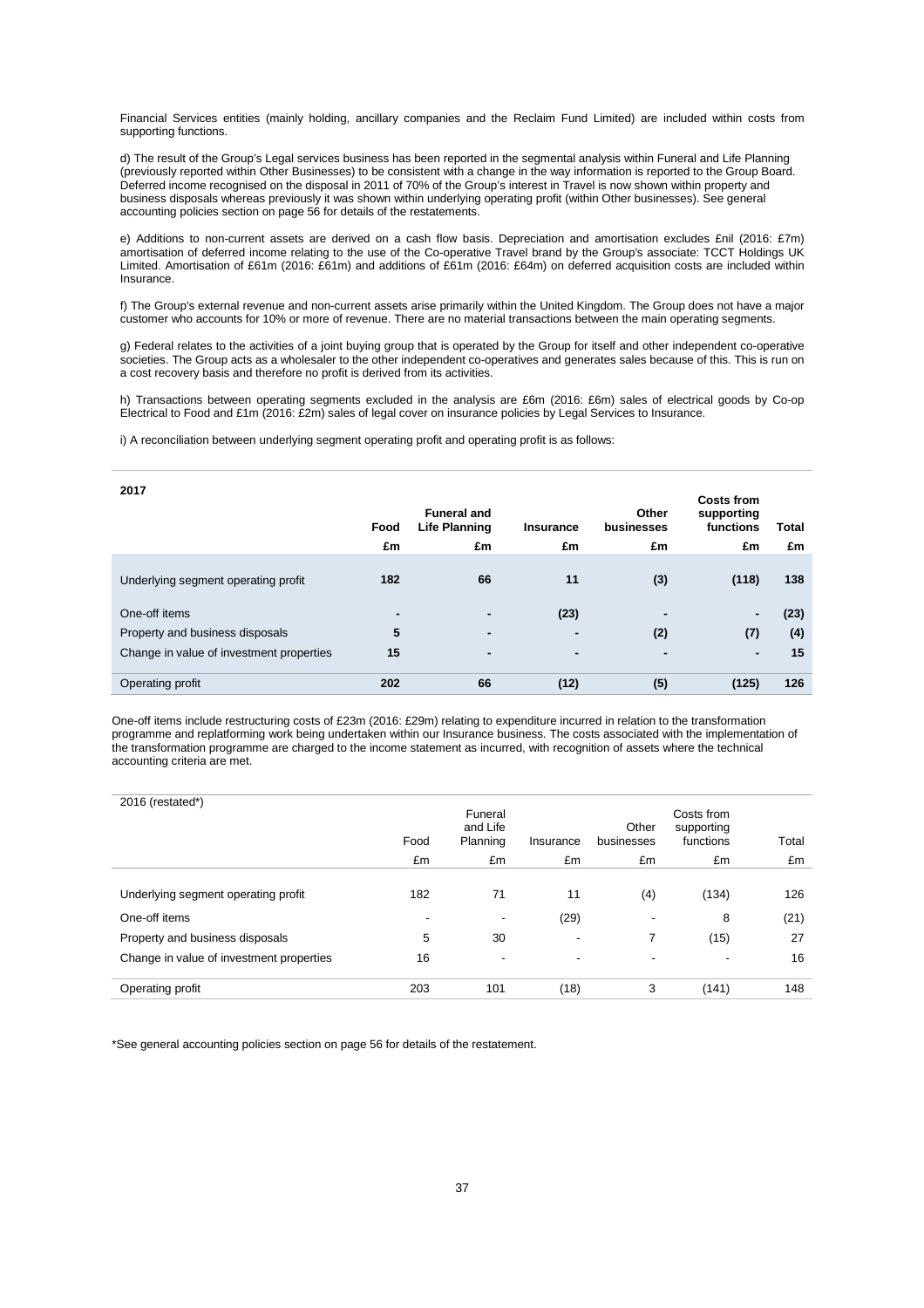j) A reconciliation between underlying segment operating profit and profit before tax is provided below:

|                                                                   |              | 2017 | 2016<br>(restated*) |
|-------------------------------------------------------------------|--------------|------|---------------------|
|                                                                   | <b>Notes</b> | £m   | £m                  |
| Underlying segment operating profit                               |              | 138  | 126                 |
| Underlying interest payable                                       | 4            | (73) | (74)                |
|                                                                   |              |      |                     |
| Underlying profit before tax                                      |              | 65   | 52                  |
| One-off items                                                     |              | (23) | (21)                |
| (Loss) / profit on property and business disposals - see overleaf |              | (4)  | 27                  |
| Change in value of investment properties                          |              | 15   | 16                  |
| Finance income                                                    | 3            | 44   | 53                  |
| Non-cash finance costs                                            | 4            | (33) | (88)                |
| Share of profits / (losses) of associates and joint ventures      | 7            | 8    | (171)               |
|                                                                   |              |      |                     |
| Profit / (loss) before tax                                        |              | 72   | (132)               |

| (Loss) / Profit from property and business disposals                  |       | 2017           |      | 2016<br>(restated*) |  |
|-----------------------------------------------------------------------|-------|----------------|------|---------------------|--|
|                                                                       | £m    | £m             | £m   | £m                  |  |
| Crematoria sale                                                       |       |                |      |                     |  |
| - proceeds                                                            |       |                | 41   |                     |  |
| - less net book value written off                                     |       |                | (11) |                     |  |
|                                                                       |       |                |      | 30                  |  |
| Sale of Somerfield Stores Ltd                                         |       |                |      |                     |  |
| - expenses                                                            |       |                | (13) |                     |  |
| - payable recognised                                                  |       |                | (35) |                     |  |
| - net onerous lease provision release and net book value written off  |       |                | 53   |                     |  |
|                                                                       |       |                |      | 5                   |  |
| Sale of NOMA (50% stake in joint venture)                             |       |                |      |                     |  |
| - proceeds                                                            | 35    |                |      |                     |  |
| - less net book value written off                                     | (23)  |                |      |                     |  |
|                                                                       |       | 12             |      |                     |  |
| Sale of Bank (remaining 1% shareholding)                              |       |                |      |                     |  |
| - proceeds                                                            | 5     |                |      |                     |  |
| - less net book value written off                                     |       |                |      |                     |  |
|                                                                       |       | 5              |      |                     |  |
| Food store sales to McColls Retail Group                              |       |                |      |                     |  |
| - proceeds                                                            | 121   |                |      |                     |  |
| - less net book value written off                                     | (114) |                |      |                     |  |
|                                                                       |       | $\overline{7}$ |      |                     |  |
| Other Disposals                                                       |       |                |      |                     |  |
| - proceeds                                                            | 80    |                | 90   |                     |  |
| - less net book value written off                                     | (82)  |                | (83) |                     |  |
| - provisions recognised on closure                                    | (19)  |                | (20) |                     |  |
|                                                                       |       | (21)           |      | (13)                |  |
| Impairment of property, plant and equipment and goodwill              |       | (7)            |      | (5)                 |  |
| CFS Management Services Ltd (CFSMS) retirement liability derecognised |       |                |      | 3                   |  |
| Deferred income on Travel disposal                                    |       |                |      | 7                   |  |
| (Loss) / Profit on disposal                                           |       | (4)            |      | 27                  |  |

\*See general accounting policies section on page 56 for details of the restatement.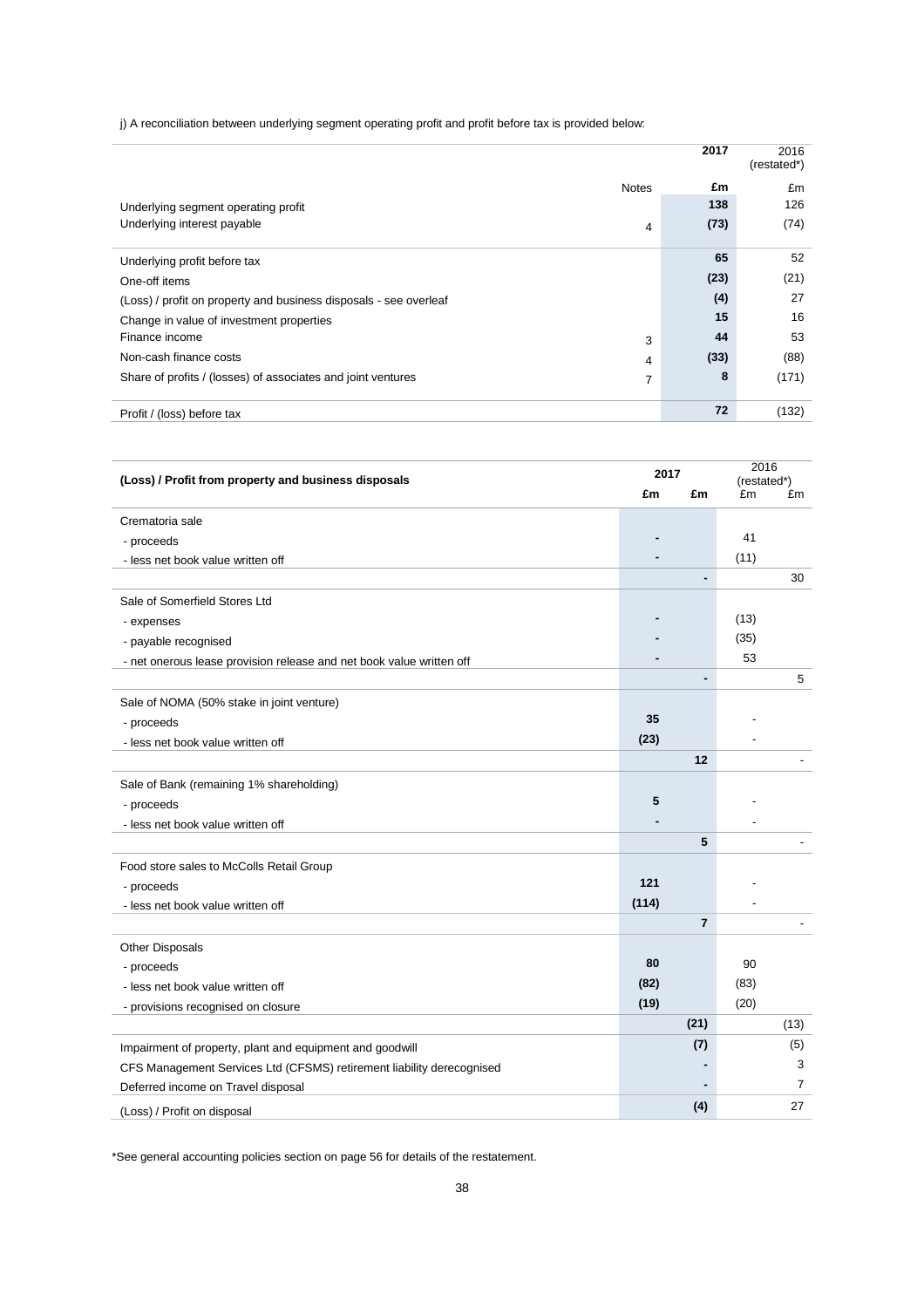### **2 Supplier income**

| <b>Supplier Income</b> | 2017 | 2016 |
|------------------------|------|------|
|                        | £m   | £m   |
|                        |      |      |
| Long-term agreements   | 149  | 155  |
| Bonus income           | 142  | 157  |
| Promotional income     | 337  | 359  |
|                        |      |      |
| Total supplier income  | 628  | 671  |
|                        |      |      |

### **Percentage of Food's Cost of Sales before deducting Supplier Income**

| 2.2%                         |
|------------------------------|
| 2.3%                         |
| 5.2%                         |
|                              |
| 9.7%                         |
| 2.1%<br>2.1%<br>4.8%<br>9.0% |

These figures do not include income or purchases made as part of the Federal joint buying group.

### **3 Finance income**

|                                                                 | 2017<br>£m     | 2016<br>£m |
|-----------------------------------------------------------------|----------------|------------|
|                                                                 |                |            |
| Net pension finance income                                      | 42             | 45         |
| Fair value movement on interest rate swaps (see note 11)        |                | 8          |
| Discount unwind from trade receivables                          | $\overline{2}$ |            |
| Net interest on funeral investments and liabilities (see below) |                |            |
| Total finance income                                            | 44             | 53         |

The discount unwind from trade receivables relates to the £50m put option that was recognised in trade receivables in the prior year following the Group serving notice to Thomas Cook of its intention to exit its investment in the Travel JV. The £50m put option (plus interest) was paid by Thomas Cook in December and the Co-op Group no longer holds any receivable balances in respect of Travel.

Included in the above are interest and bonuses of £103m (2016: £23m) earned in the year on funeral plan investments. These have been offset by a £103m (2016: £23m) increase in the corresponding financial liability.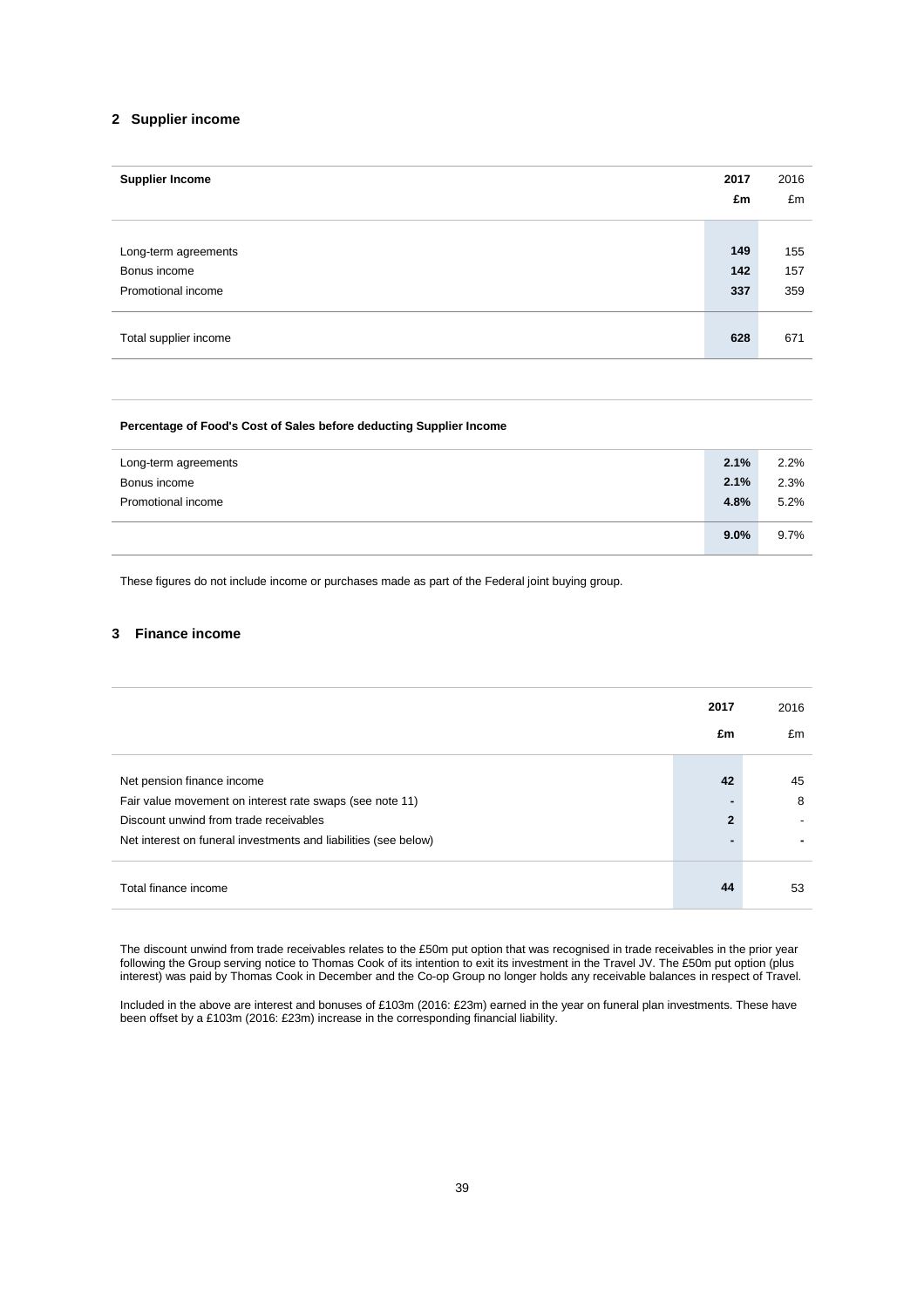### **4 Finance costs**

|                                                          | 2017  | 2016  |
|----------------------------------------------------------|-------|-------|
|                                                          | £m    | £m    |
| Loans repayable within five years                        | (27)  | (27)  |
| Loans repayable wholly or in part after five years       | (46)  | (47)  |
| Underlying interest payable                              | (73)  | (74)  |
| Fair value movement on quoted Group debt (see note 10)   | (11)  | (74)  |
| Fair value movement on interest rate swaps (see note 11) | (12)  |       |
| Discount unwind of provisions                            | (10)  | (14)  |
| Other finance costs                                      | (33)  | (88)  |
| Total finance costs                                      | (106) | (162) |

The Group's Eurobond debt is fair valued each period with the fair value movement going through the income statement (see note 10).

Fair value movements on forward currency transactions were immaterial in the current and prior period.

Total interest expense on financial liabilities that are not at fair value through profit or loss was £15m (2016: £16m).

## **5 Taxation**

|                                                                                |          | 2017           | 2016 |
|--------------------------------------------------------------------------------|----------|----------------|------|
|                                                                                | Footnote | £m             | £m   |
| Current tax charge - current year                                              | (i)      |                |      |
| Current tax - adjustment to group relief payable owed to Co-operative Bank plc | (ii)     | 3              | 6    |
| Current tax (charge) / credit - adjustment in respect of prior years           | (iii)    | (1)            | 12   |
| Net current tax credit                                                         |          | $\overline{2}$ | 18   |
| Deferred tax charge - current year                                             | (iv)     | (8)            | (24) |
| Deferred tax credit - adjustments in respect of prior years                    | (v)      | 4              | 4    |
| Net deferred tax charge                                                        |          | (4)            | (20) |
|                                                                                |          |                |      |
| Total tax charge                                                               |          | (2)            | (2)  |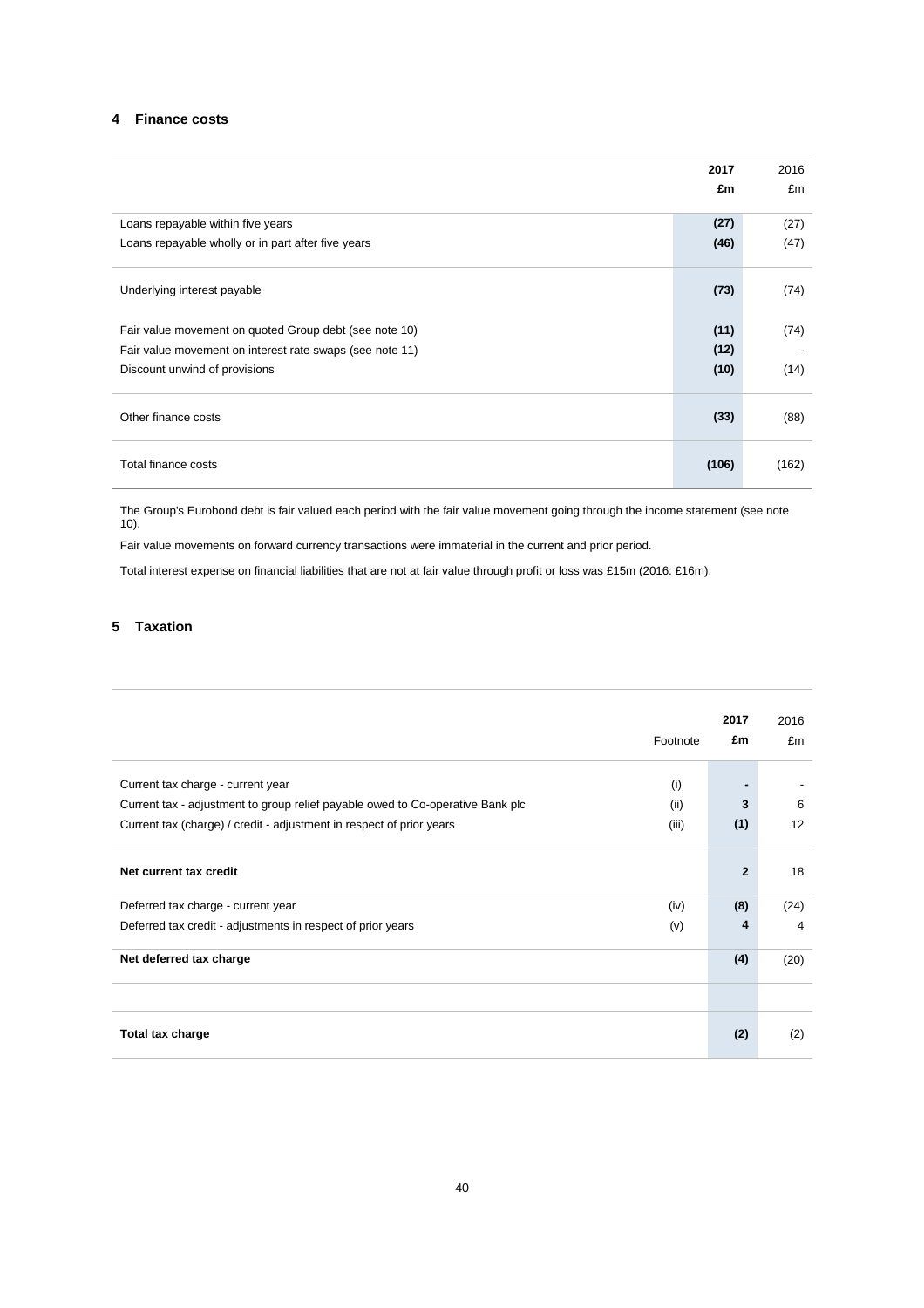The tax on the Group's net profit before tax differs from the theoretical amount that would arise using the standard applicable rate of corporation tax of 19.25% (2016: 20%) as follows:

|                                                                        | 2017                         | 2016           |
|------------------------------------------------------------------------|------------------------------|----------------|
| Footnote                                                               | £m                           | £m             |
| Profit / (loss) before tax                                             | 72                           | (132)          |
|                                                                        |                              |                |
| Tax (charge) / credit at 19.25% (2016: 20%)                            | (14)                         | 26             |
| Deferred tax reconciliation:                                           |                              |                |
| (vi)<br>Expenses not deductible for tax (including one off costs)      | (4)                          | (1)            |
| (vii)<br>Depreciation and amortisation on non-qualifying assets        | (4)                          | (3)            |
| (viii)<br>Non-taxable profits / (losses) arising on business disposals | $\mathbf{2}$                 | (2)            |
| (ix)<br>Impairment of investment - Co-operative Bank plc               | $\qquad \qquad \blacksquare$ | (37)           |
| (x)<br>Associated company profits                                      | $\mathbf 1$                  | $\overline{2}$ |
| (x <sub>i</sub> )<br>Capital gains arising on property disposals       | 10                           | (21)           |
| (v)<br>Adjustment in respect of previous periods                       | 4                            | 4              |
| (xii)<br>Restatement of deferred tax to blended rate (2016:17.1%)      | 1                            | 12             |
| Subtotal of deferred tax reconciling items                             | 10                           | (46)           |
| <b>Current tax reconciliation:</b>                                     |                              |                |
| (i)<br>Current year tax charge                                         |                              |                |
| (iii)<br>Adjustment in respect of previous periods                     | (1)                          | 12             |
| (ii)<br>Adjustment to group relief payable                             | 3                            | 6              |
| <b>Current tax reconciling items</b>                                   | $\overline{2}$               | 18             |
| Total tax charge                                                       | (2)                          | (2)            |

The net tax charge of £2m on a profit before tax of £72m, gives an effective tax rate of 3%, which is 16.25% lower than the standard rate of 19.25%. The majority of this difference can be explained by two principal items. Firstly, there was a £4m reduction in the amount payable to the Bank in respect of group relief, representing 5% of the difference (see footnote (ii) overleaf). The remaining 11% is in respect of the sale of food stores to McColls Retail Group. Tax legislation dictates that the tax charge on this disposal is triggered in 2016, being the date in which the contract was signed. This differs to the accounting treatment, where the disposal is recognised in 2017, being the period in which the properties were transferred out of the Group.

#### **Tax expense on items taken directly to consolidated statement of comprehensive income**

|                                                                                                | 2017    | 2016<br>(Restated*) |
|------------------------------------------------------------------------------------------------|---------|---------------------|
|                                                                                                | £m      | £m                  |
| Actuarial gains and losses on employee pension scheme<br>Available for sale assets - Insurance | 44<br>1 | (78)<br>(3)         |
|                                                                                                | 45      | (81)                |

Of the tax taken directly to the consolidated statement of comprehensive income, £45m credit (2016: £81m charge) relates to deferred taxation credit of £44m (2016: £91m charge) arising on the actuarial movement for the year, net of a credit of £nil (2016: £13m) relating to the restatement of deferred tax rates on the pensions scheme surplus. \*For more details on the restatement, refer to the general accounting policies note on page 56. Furthermore, there is a £1m credit representing the movement in deferred taxation on available for sale assets in General Insurance (2016: £3m charge).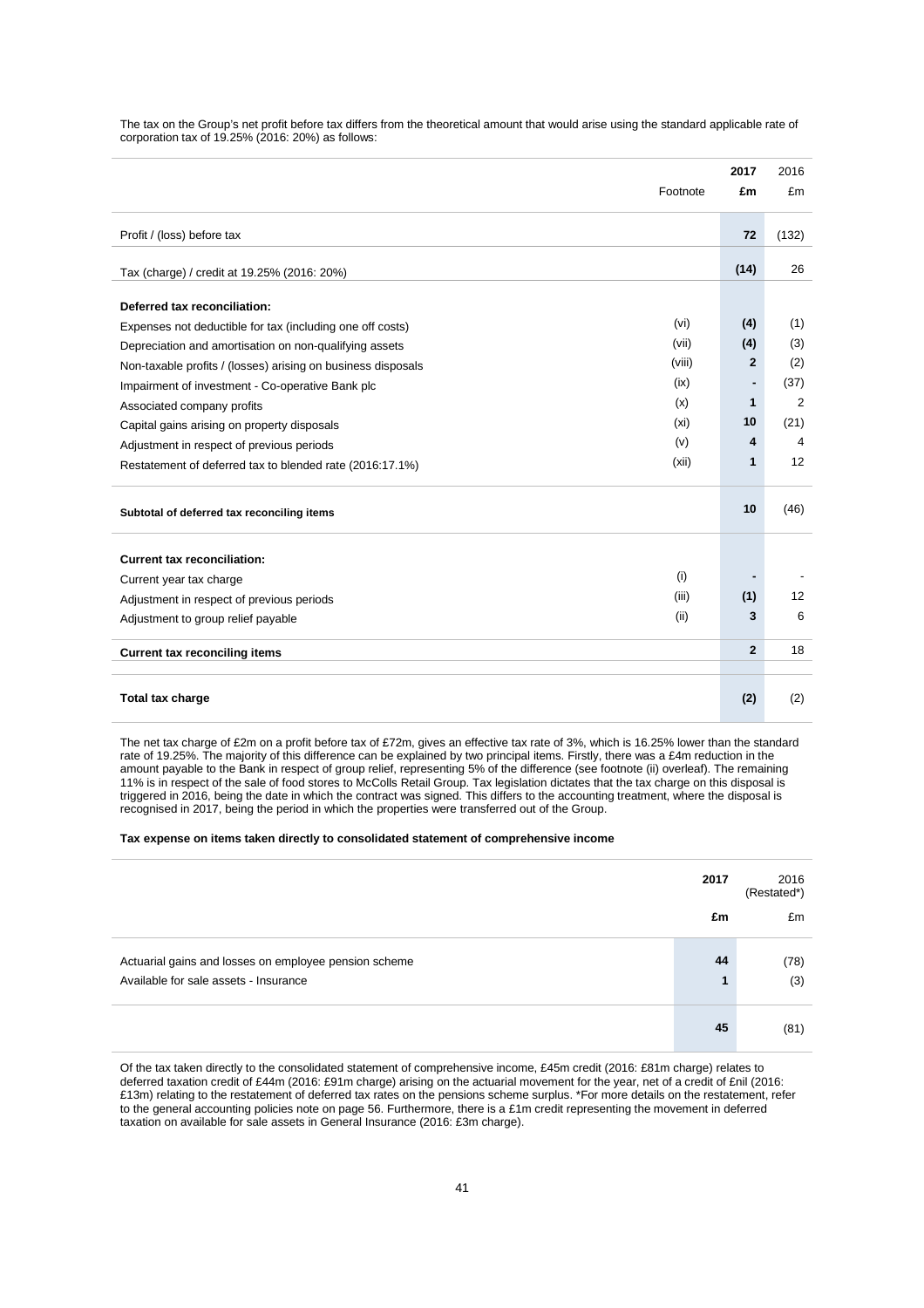The Finance Act 2016 will reduce the main rate of corporation tax to 17% from 1 April 2020. This will reduce the company's future current tax charge accordingly. Each deferred tax balance has been measured individually based on the tax rate at which it is expected to unwind (either 17%, 18% or 19%). This results in a blended deferred tax rate of 17.1% at the balance sheet date.

#### **Tax policy**

The Group published its Tax Policy on our website https://www.co-operative.coop/ethics/tax-policy. The Group have complied with the commitments set out in that policy.

#### **Footnotes to taxation note 5:**

i) The Group is not taxpaying in the UK in respect of 2017 due to the fact it has a number of brought forward capital allowances (£187m gross claimed in 2017) and tax losses (£29m gross utilised in 2017) that are in excess of its taxable profit for the period. An amount of current tax of £265k (2016: £253k) is in respect of wholly owned IOM resident subsidiary, Manx Co-operative Society, an entity undertaking convenience retailing in the Isle of Man. This is the Group's only non UK resident entity for tax purposes, which employs 246 out of our total Group headcount figure. All other employees are employed in the UK. The unaudited 2017 revenue of Manx Co-operative Society is £34m, all other Revenue reflected in the consolidated income statement is generated by UK trading activities. The unaudited 2017 profit before tax of Manx Co-operative Society is £2m, all other income in the consolidated income statement is generated by UK trading activities. The net assets of Manx Co-operative Society at December 2016 were £19m, compared to net assets of the consolidated Group of £3,209m. The Manx assets represent the only overseas assets within the Group. A full copy of the most recent accounts is available here https://www.co-operative.coop/downloads/manx-co-operative-2016 accounts.pdf. The presence of this IOM resident subsidiary has resulted in this additional tax charge of £265k. If these activities had been carried out in the UK, any taxable profits would have been reduced to nil due to the availability of capital allowances and tax losses. In addition the Group has one company registered in the Cayman Islands, Violet S Propco Limited. This dormant company is UK resident for tax purposes as it is managed and controlled entirely within the UK. All tax obligations in respect of this company are therefore reported in the UK.

ii) The Group hold a creditor balance in relation to group relief claimed from the Bank. Group relief is the surrender of tax losses made by one group company to another which made taxable profits. In 2012 and 2013, the Bank had tax losses that it was able to surrender to a number of Group companies which had taxable profits during those two years. This group relief payable is intrinsically linked to and held at prevailing tax rates to 17%. As a result of the change in tax legislation regarding the utilisation of losses, the timing of the total group relief payable has extended into periods when the tax rate will be 17% and a credit is required to be booked in the income statement in respect of this item. In addition a contractual agreement was made to reduce payments due to the Bank by £4m in July 2017 and a credit for reduction in amounts payable has been booked.

iii) Adjustments to tax charges in earlier years arise because the tax charge in the financial statements is an estimate that is prepared before the detailed tax calculations are required to be submitted to HMRC, which is 12 months after the year end. Furthermore, HMRC may not agree with a tax return some time after the year end and a liability for a prior period may arise as a result. Provisions for uncertain tax positions booked in previous years of £0.5m have been released in the year as a result of increased certainty gained through correspondence with HMRC during 2017.

iv) Deferred taxation is an accounting standard concept that reflects how certain income and expenses fall into the charge to tax in differing periods from the accounting period than the period the original income or expense arose. These differences are a result of tax legislation.

v) In addition to the adjustments arising between prior year estimates and submissions to HMRC, the Group ascertained on the original purchase cost information on deferred tax balances arising on land and buildings.

vi) Some expenses incurred by the Group may be entirely appropriate charges for inclusion in its financial statements but are not allowed as a deduction against taxable income when calculating the Group's tax liability. Examples of this include certain repairs, entertaining costs and legal costs.

vii) The accounting treatment of depreciation differs from the tax treatment. For accounting purposes an annual rate of depreciation is applied to capital assets. For taxation purposes the Group is entitled to claim capital allowances, a relief provided by law. Certain assets do not qualify for capital allowances and no relief is available for tax purposes on these assets. This value represents depreciation arising on such assets (primarily Land and Buildings).

viii) In 2017 the Group disposed of its shareholdings in Gilsland Spa Ltd, White Mill Windfarm Ltd, Biggleswade Windfarm Ltd, TCCT UK Holdings Ltd and Co-operative Bank Plc. No tax arose on the accounting profit due to the availability of the Substantial Shareholding Exemption. This is a legislative exemption from capital gains for corporate entities who sell more than 10% of their shares in a trading entity.

ix) In 2016, the investment held in the Co-operative Bank Plc was impaired, which attracted no tax relief. No such impairment has been made this year.

x) This represents the share of post-tax profits from associated companies that are not included in the Group's tax charge, as tax is already included in the accounts of the associate.

xi) During the year a number of assets were sold, where the tax value is in excess of the accounting profit. The most significant element of this figure relates to NOMA following the sale of the JV's interest in the CIS Tower Miller Street and disposal of the investment in this partnership.

xii) It is a requirement to measure deferred tax balances at the substantively enacted corporation tax rate at which they are expected to unwind. This figure represents the change in the tax rate identified in 2017 at which these deferred tax balances are expected to unwind.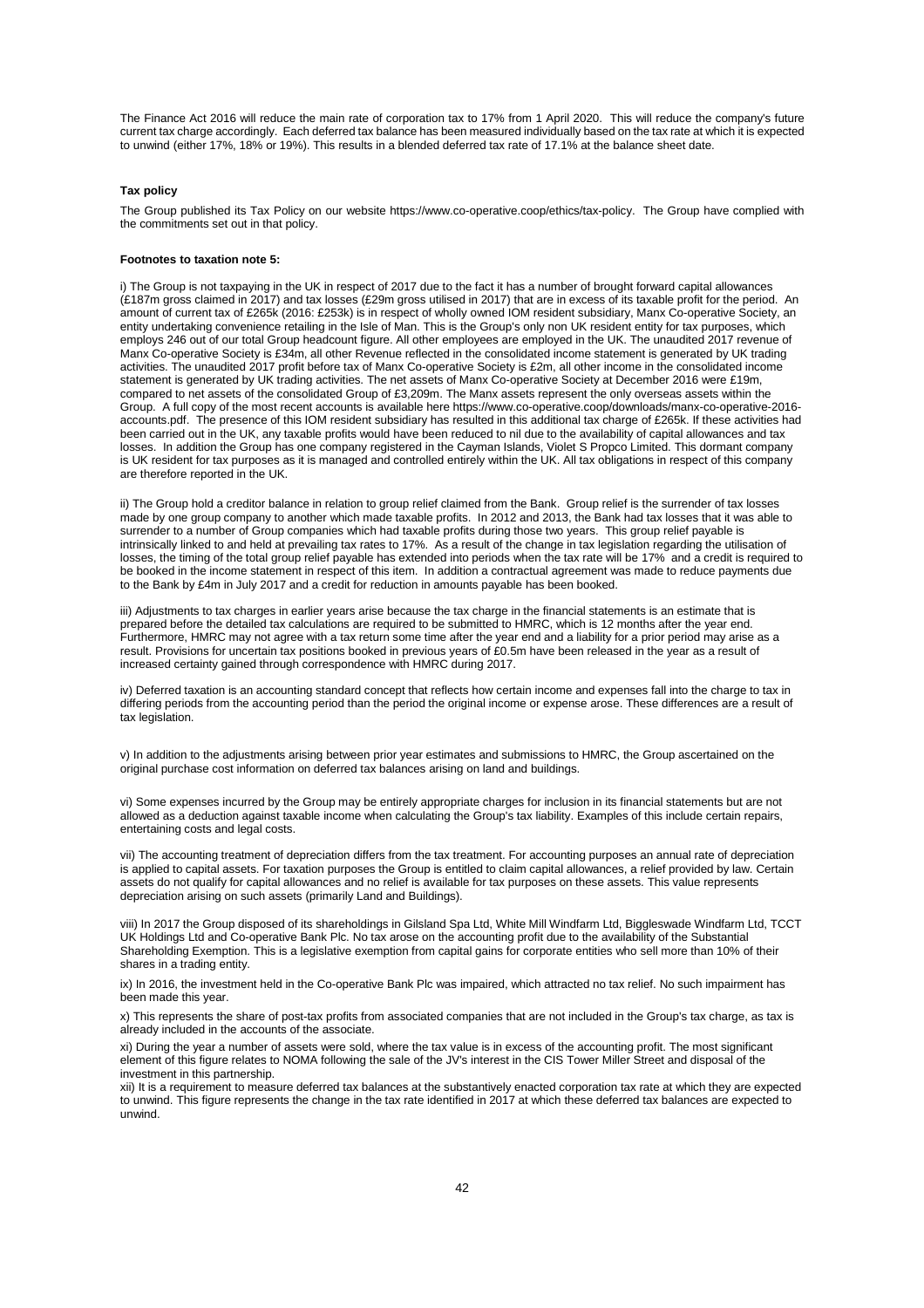### **6 Reconciliation of operating profit to net cash flow from operating activities**

|                                                                                                    | 2017  | 2016<br>(restated*) |
|----------------------------------------------------------------------------------------------------|-------|---------------------|
|                                                                                                    | £m    | £m                  |
|                                                                                                    |       |                     |
| Operating profit                                                                                   | 126   | 148                 |
| Depreciation and amortisation charges (excluding deferred acquisition costs)                       | 264   | 251                 |
| Non-current asset impairments                                                                      | 9     | 5                   |
| Profit on disposal of businesses and non-current assets                                            | (4)   | (32)                |
| Change in value of investment properties                                                           | (15)  | (16)                |
| Retirement benefit obligations                                                                     | (45)  | (45)                |
| Decrease in inventories                                                                            | 50    | 6                   |
| Increase in receivables                                                                            | (137) | (160)               |
| Increase in payables and provisions                                                                | 88    | 78                  |
| Net cash flow from operating activities before asset and liability movements in Financial Services | 336   | 235                 |
| Fair value through profit and loss movement                                                        | 14    | (27)                |
| Assets available for sale movement                                                                 | 18    | 21                  |
| Movement in deferred acquisition costs                                                             | 1     | (3)                 |
| Reinsurance assets                                                                                 | (5)   | 15                  |
| Loan receivables at amortised cost                                                                 | 9     | (6)                 |
| Insurance and other receivables                                                                    | (23)  | 36                  |
| Insurance and participation contract provisions                                                    | 24    | (24)                |
| Insurance and other payables                                                                       | (11)  |                     |
| Asset and liability movements in Financial Services                                                | 27    | 12                  |
| Net cash from operating activities                                                                 | 363   | 247                 |

\*See general accounting policies section on page 56 for details of the restatement.

Asset and liability movements from Financial Services activity are shown separately from the rest of the Group to help members understanding the impact of fluctuations and volatility in this area.

The increases in receivables and payables noted above for the Trading Group include increases on funeral plan assets and liabilities of £233m (2016: £109m) and £213m (2016: £109m) respectively.

### **7 Investments in associates and joint ventures**

A breakdown of the investments held and income received is disclosed below:

|                                                                | 2017                     |                    |                     |             |  | 2016 |
|----------------------------------------------------------------|--------------------------|--------------------|---------------------|-------------|--|------|
|                                                                | Income /<br>(losses)     | <b>Investments</b> | Income/<br>(losses) | Investments |  |      |
|                                                                | £m                       | £m                 | £m                  | £m          |  |      |
| The Co-operative Bank plc                                      | $\overline{\phantom{0}}$ | -                  | (185)               |             |  |      |
| TCCT Holdings UK Limited (Travel) - share of income / (losses) | $\blacksquare$           |                    | 12                  |             |  |      |
| <b>NOMA</b>                                                    | 8                        | -                  |                     | 39          |  |      |
| Other investments (including windfarms)                        | $\blacksquare$           | 3                  |                     | 13          |  |      |
| <b>Total</b>                                                   |                          |                    |                     |             |  |      |
|                                                                | 8                        | 3                  | (171)               | 52          |  |      |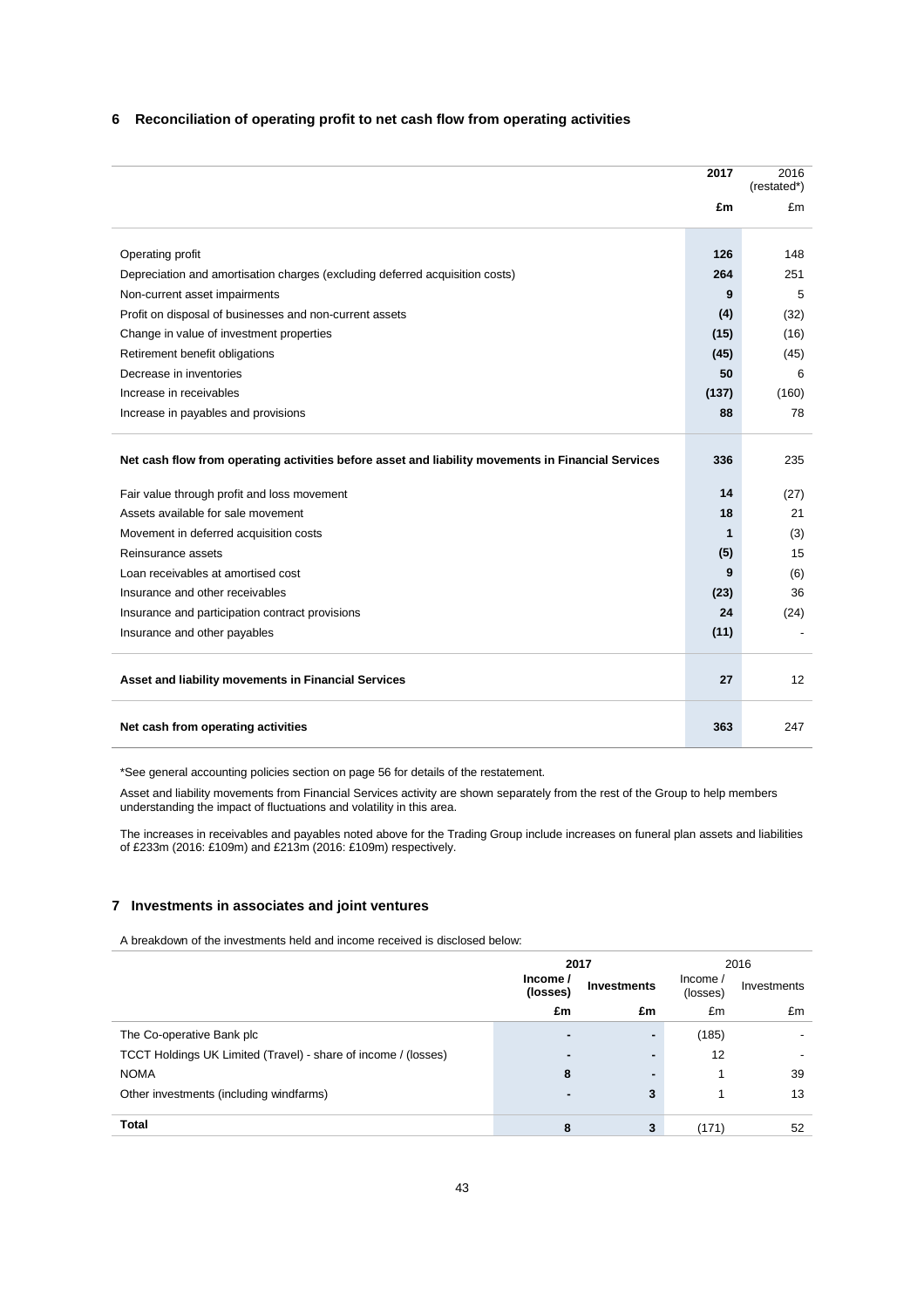The movements in investments in associates, joint ventures and other investments are as follows:

|                              | 2017<br>£m | 2016<br>£m |
|------------------------------|------------|------------|
|                              |            |            |
| At beginning of period       | 52         | 285        |
| Additions                    | 10         | 5          |
| Share of profits / (losses)  | 8          | (171)      |
| <b>Dividends</b><br>received | (33)       | (2)        |
| Disposals                    | (34)       | (65)       |
|                              |            |            |
| At end of period             | 3          | 52         |
|                              |            |            |

#### **The Co-operative Bank plc (the Bank)**

On 1 September 2017, The Co-operative Bank plc ('the Bank') announced that it had successfully recapitalised, raising approximately £700m of additional core tier 1 capital and positioning the Bank to meet regulatory capital requirements in full in the medium term. The Group's shareholding therefore reduced from 20% to 1% from 1 September 2017. As a result, some formal arrangements including the right of the Group to nominate a Director to the Bank Board ended and meant the Group no longer accounts for the Bank as an associate as it has lost significant influence. The remaining 1% shareholding was subsequently sold for £5m in September 2017.

#### **TCCT Holdings UK Limited (Travel)**

On 29 November 2016, a deed was signed with Thomas Cook that determined when the additional outstanding dividend amount of £32m had to be paid by and in addition confirmed that the value payable for the Group's shares in the JV in the event of exit in 2017 would be £50m, in line with the terms of the Shareholders' Agreement.

Of the outstanding dividend, £20m was received on 3 January 2017 and the remaining £12m was received on 3 April 2017. This amount was recognised by the Group in 2015 and the balance as at 31 December 2016 was held within trade and other receivables.

On 6 December 2016 the Group served notice to Thomas Cook of the decision to exit its investment in the Travel JV under the put option granted to it in the Shareholders' Agreement. This meant that Thomas Cook Retail Ltd had to buy the Group's 30% interest by 30 November 2017. Upon giving notice, the Group lost all voting rights to the associate meaning it was no longer able to demonstrate significant influence over the entity. Therefore, the book value of the investment in Travel transferred to trade and other receivables and was treated as a disposal in the prior year in the above table. The £50m put option (plus interest) was paid by Thomas Cook in December 2017 and the Co-op Group no longer holds any receivable balances in respect of Travel.

### **NOMA**

During 2017, the Group invested an additional £10m (2016: £5m) into the NOMA joint venture and also received dividends of £33m (2016:£1m) relating to the sale of the JV's interest in the CIS Tower Miller Street in June 2017. On 22 December the Group completed the sale of its 50% stake in NOMA to Hermes Real Estate. Over the full term of the joint venture since its incorporation in 2014, the Group received total cash proceeds and dividends of £123m in return for total investment of £77m in property (£58m) and cash (£19m).

#### **Windfarms**

The Group sold its investment in Biggleswade and Whitemill windfarms on 20 December 2017 for £12m. The only remaining investment is the 20% interest in Coldham windfarm.

#### **Other Joint Ventures or Associates**

The principal place of business for all of the Group's remaining investments in associates and joint ventures is the United Kingdom. There were no contingent liabilities or capital commitments in respect of the Group's other joint ventures or associates as at 6 January 2018 (31 December 2016: £nil).

### **8 Pensions**

#### **Defined benefit (DB) plans**

The Group operates five funded DB pension schemes all of which are closed to future accrual. The assets of these schemes are held in separate trustee-administered funds to meet future benefit payments.

The Group's largest pension scheme is the Co-operative Group Pension Scheme ('Pace') which accounts for approximately 80% of the Group's pension assets. The DB section of Pace ('Pace Complete') closed to future service accrual on 28 October 2015.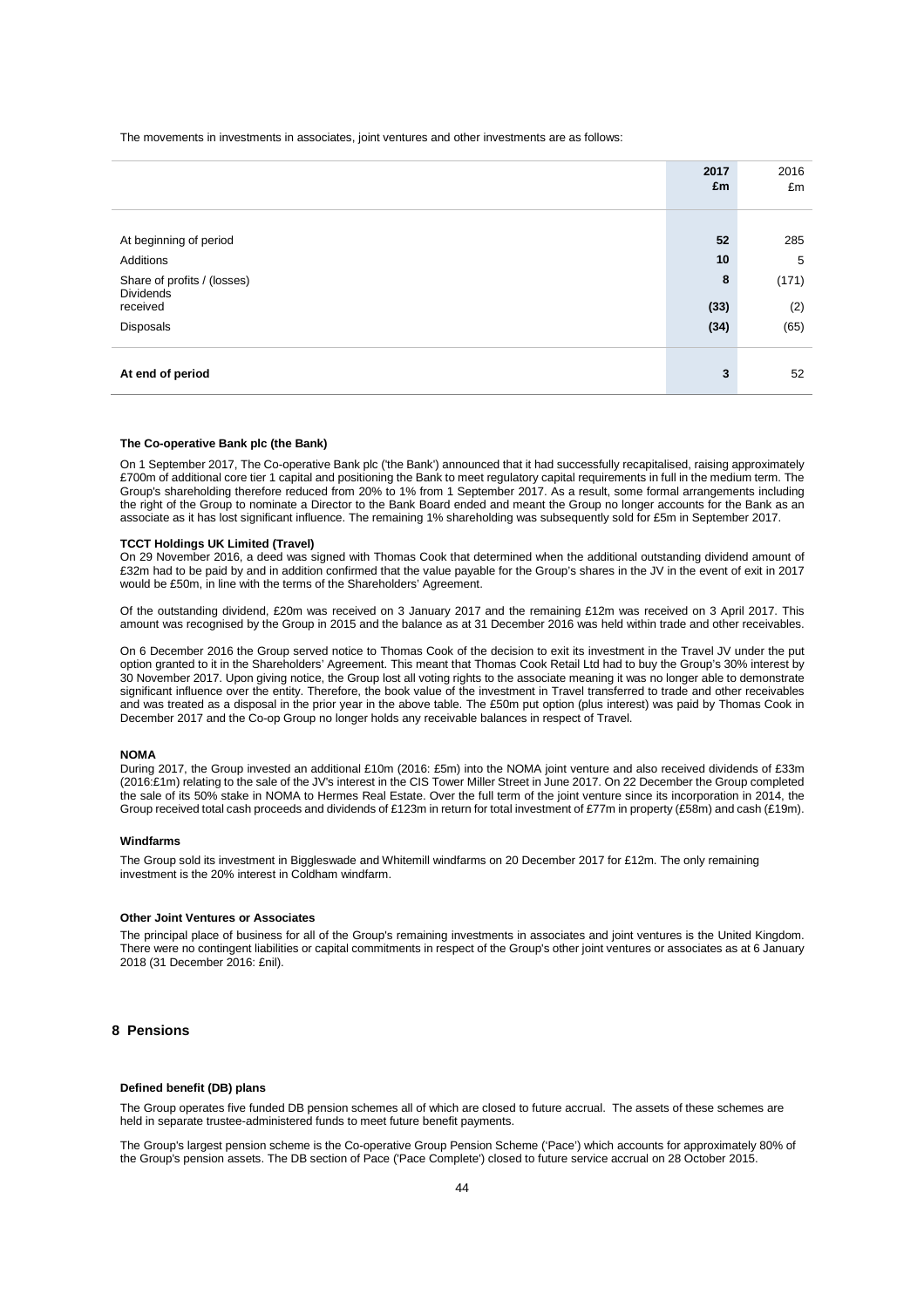Pace is a multi employer scheme in which the Bank is a participating employer. Following discussion during 2017 it is anticipated that during 2018 the scheme will be split such that the liabilities and corresponding assets attributable to the Bank will be moved to a new section. Discussion during 2017 has also facilitated the identification of the Group's share of assets and liabilities and the Group's financial statements at the 2017 year end now reflect only its own share of the scheme.

#### **Defined contribution (DC) plans**

Since the closure of the DB schemes, the Group continues to provide all employees with DC pension benefits through the DC section of Pace. Colleagues are able to select the level of contributions that they wish to pay. The contribution paid by the Group varies between 1% and 10% of pensionable salary depending on the contribution tier that the member has selected.

Contributions are based on the member's basic pay plus any earnings in respect of overtime, commission and shift allowance. Colleagues who meet automatic enrolment requirements are enrolled into the tier with 2% colleague and 3% employer contributions. All colleagues across the Group are able to join the DC section and have the option to change their contributions at any point.

The Pace DC section provides benefits based on the value of the individual colleague's fund accrued through contributions and investment returns. The Group has no legal or constructive obligation to pay contributions beyond those specified above. There is therefore no balance sheet items for DC pension benefits except for any accrued contributions.

### **Balance sheet position for DB plans**

The table below summarises the net surplus in the balance sheet by scheme:

|                                                                                         | <b>Net</b><br>2017<br>£m | <b>Net</b><br>2016<br>(restated)<br>£m |
|-----------------------------------------------------------------------------------------|--------------------------|----------------------------------------|
| Schemes in surplus                                                                      |                          |                                        |
| The Co-operative Group Pension Scheme (Pace)                                            | 1,603                    | 1,822                                  |
| Somerfield Pension Scheme                                                               | 143                      | 156                                    |
| Total schemes in surplus                                                                | 1,746                    | 1,978                                  |
| <b>Schemes in deficit</b>                                                               |                          |                                        |
| United Norwest Co-operatives Employees' Pension Fund                                    | (133)                    | (173)                                  |
| Yorkshire Co-operatives Limited Employees' Superannuation Scheme                        | (11)                     | (21)                                   |
| The Plymouth and South West Co-operative Society Limited Employees' Superannuation Fund | (43)                     | (51)                                   |
| Other unfunded obligations                                                              | (6)                      | (6)                                    |
| Total schemes in deficit                                                                | (193)                    | (251)                                  |
|                                                                                         |                          |                                        |
| <b>Total schemes</b>                                                                    | 1,553                    | 1,727                                  |

### **Recognition of accounting surplus**

Any net pension asset disclosed represents the maximum economic benefit available to the Group in respect of its pension obligations. The Group has carried out a review of the provisions for the recovery of surplus in its pension schemes. This review concluded that all of the DB schemes can recoup surplus via a right to refunds and this is reflected in the balance sheet position.

#### **Restatement**

The net surplus of the Pace scheme in 2016 has been restated from £1,783m to £1,822m with a corresponding increase in other comprehensive income to recognise £39m of insured pensions assets relating to AVCs that had not been included in the 2016 actuarial valuation.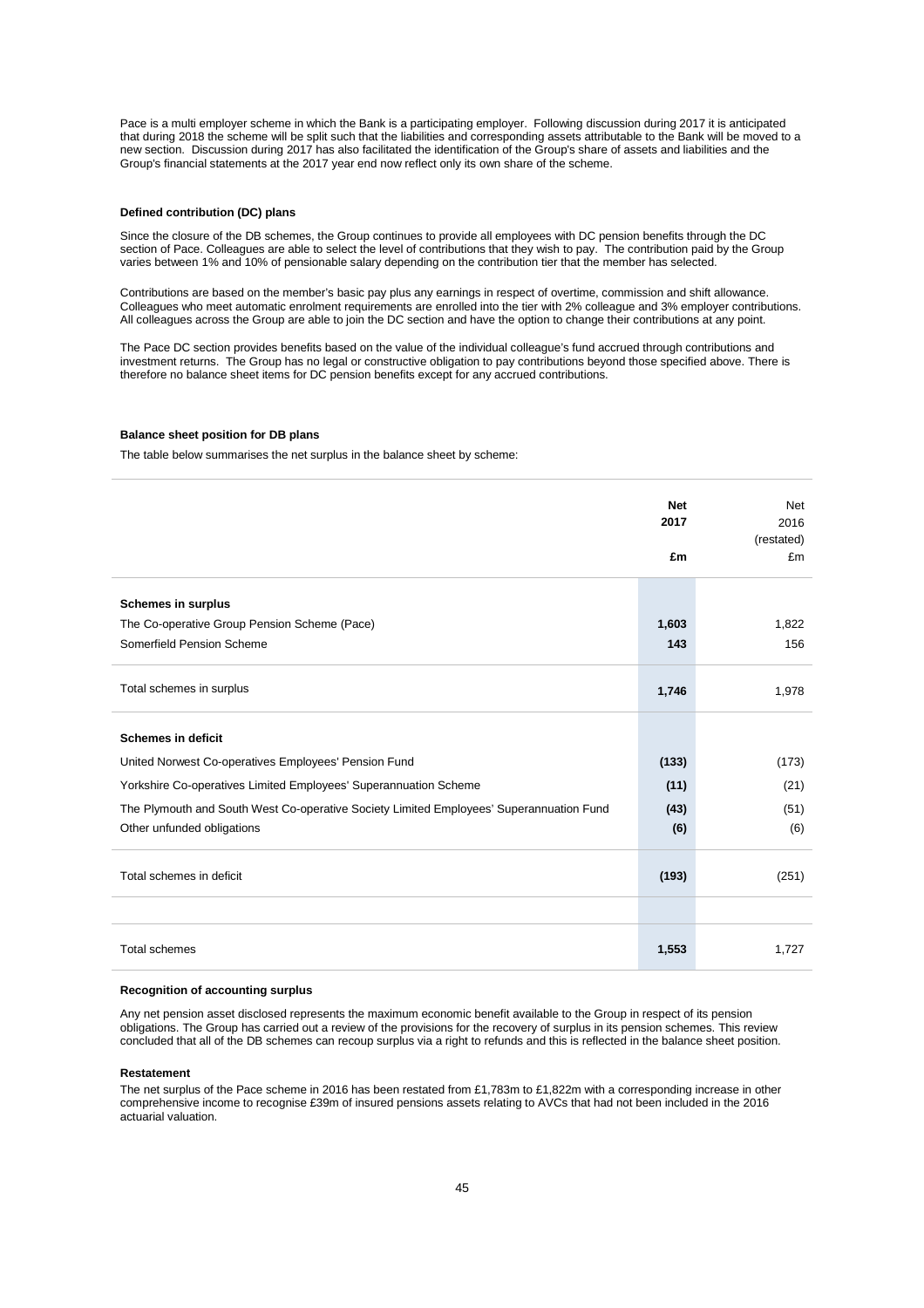### **Changes in the present value of the defined benefit obligation (DBO)**

|                                                                       | 2017     | 2016               |
|-----------------------------------------------------------------------|----------|--------------------|
|                                                                       | £m       | £m                 |
|                                                                       |          |                    |
| Opening defined benefit obligation (restated)                         | 11,152   | 9,669              |
| De-recognition of Britannia Pension Scheme (unfunded)                 |          | (3)                |
| Interest expense on DBO                                               | 275      | 355                |
| Remeasurements:                                                       |          |                    |
| a. Effect of changes in demographic assumptions                       | (106)    | (550)              |
| b. Effect of changes in financial assumptions                         | 223      | 2,432              |
| c. Effect of experience adjustments                                   | (26)     | (285)              |
| Benefit payments from plan                                            | (667)    | (466)              |
| Derecognition of scheme liabilities attributable to Co-operative Bank | (1,866)  |                    |
|                                                                       |          |                    |
| Closing defined benefit obligation                                    | 8,985    | 11,152             |
| Changes in the fair value of the plan assets                          |          |                    |
|                                                                       | 2017     | 2016<br>(restated) |
|                                                                       | £m       | £m                 |
|                                                                       |          |                    |
| Opening fair value of plan assets                                     | 12,879   | 10,799             |
| Interest income                                                       | 317      | 400                |
| Return on plan assets (excluding interest income)                     | 203      | 2,100              |
| Administrative expenses paid from plan assets                         | (3)      | (5)                |
| Employer contributions                                                | 49       | 51                 |
| Benefit payments from plan                                            | (667)    | (466)              |
| Derecognition of plan assets attributable to Co-operative Bank        | (2, 240) |                    |
|                                                                       |          |                    |
| Closing fair value of plan assets                                     | 10,538   | 12,879             |

### **9 Assets and liabilities held for sale**

|                                                    | 2017<br>£m | 2016<br>£m<br>Assets held for sale | 2017<br>£m | 2016<br>£m<br><b>Liabilities held for sale</b> |
|----------------------------------------------------|------------|------------------------------------|------------|------------------------------------------------|
| Total                                              | 6          | 106                                | ٠.         | (5)                                            |
|                                                    |            |                                    |            |                                                |
| Assets and liabilities classified as held for sale |            |                                    | 2017<br>£m | 2016<br>£m                                     |
|                                                    |            |                                    |            |                                                |
| Property, plant and equipment                      |            |                                    | 6          | 48                                             |
| Intangible assets                                  |            |                                    |            | 58                                             |
| Deferred tax                                       |            |                                    | -          | (5)                                            |
|                                                    |            |                                    | 6          | 101                                            |

The majority of the assets held for sale in the prior year related to 298 food stores that were sold to McColls Retail Group plc. Assets are recorded at their current carrying value unless this exceeds any expected net proceeds of sale in which case the assets are impaired.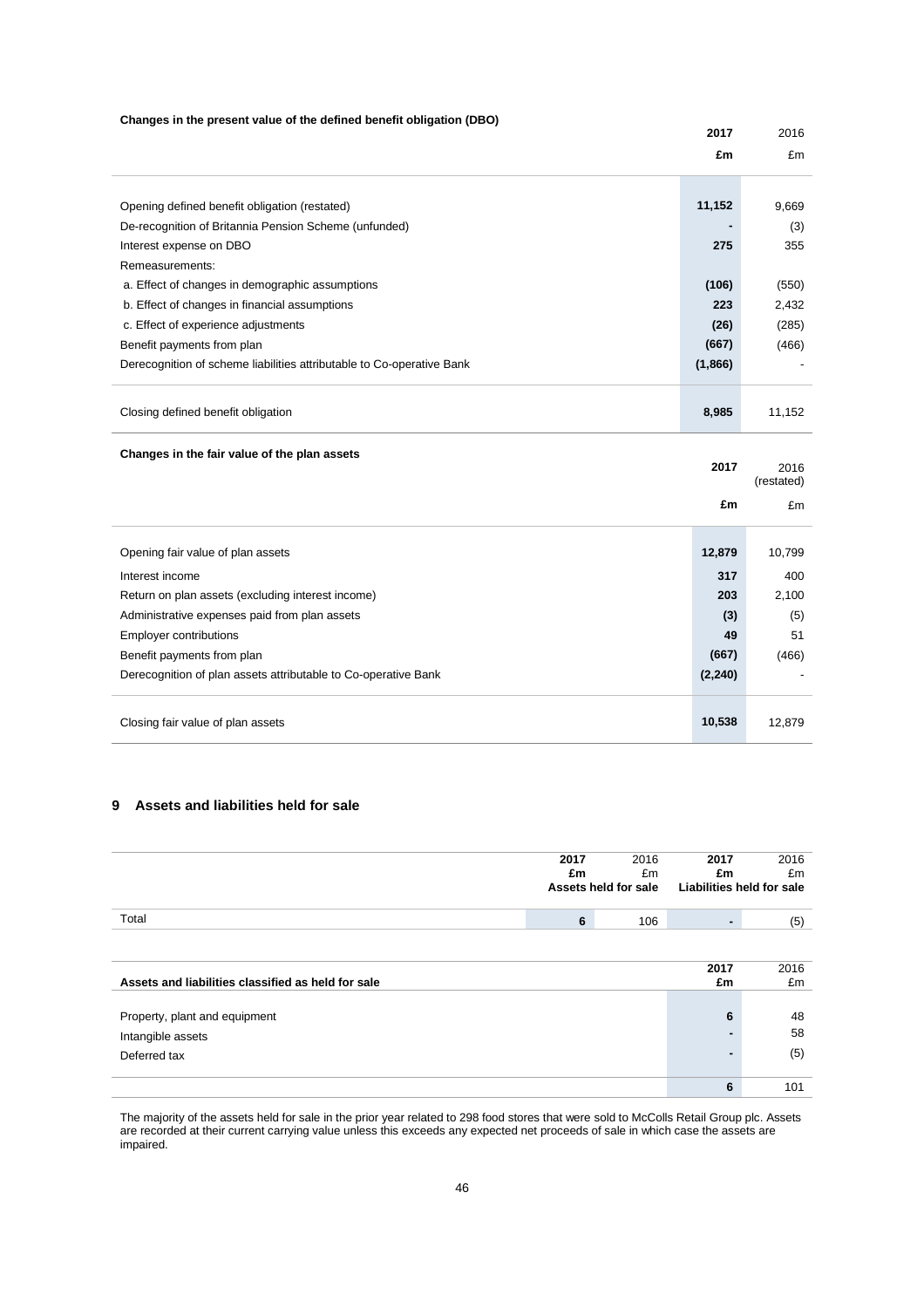### **10 Interest-bearing loans and borrowings**

| <b>Non-current liabilities:</b>                                               | 2017<br>£m | 2016<br>£m |
|-------------------------------------------------------------------------------|------------|------------|
|                                                                               |            |            |
| £450m 6 7/8% Eurobond Notes due 2020*                                         | 502        | 511        |
| £350m 7 1/2% Eurobond Notes due 2026*                                         | 436        | 416        |
| £21m 8 7/8% First Mortgage Debenture Stock 2018*                              |            | 21         |
| £109m 11% final repayment subordinated notes due 2025                         | 109        | 109        |
| £16m instalment repayment notes (final payment 2025)                          | 15         | 16         |
| Non-current portion of finance lease liabilities                              | 8          |            |
| Trading Group interest-bearing loans and borrowings                           |            | 1,073      |
| £70m 12% Financial Services Callable Dated Deferrable Tier Two Notes due 2025 | 68         | 68         |
| Total Group interest-bearing loans and borrowings                             | 1,138      | 1,141      |

| <b>Current liabilities:</b>                      | 2017<br>£m     | 2016<br>£m |
|--------------------------------------------------|----------------|------------|
| £21m 8 7/8% First Mortgage Debenture Stock 2018* | 21             |            |
| Instalment repayment notes (final payment 2025)  |                |            |
| Corporate investor shares                        | 8              | 16         |
| Current portion of finance lease liabilities     | $\overline{2}$ | 2          |
| Other unsecured loans                            | $\overline{2}$ | 2          |
|                                                  | 34             | 21         |

\* These drawn down loan commitments are designated as financial liabilities at fair value through the income statement.

For more information about the Group's exposure to interest rate and foreign currency risk, and a breakdown of IFRS 13 level hierarchies in relation to these borrowings, see note 11.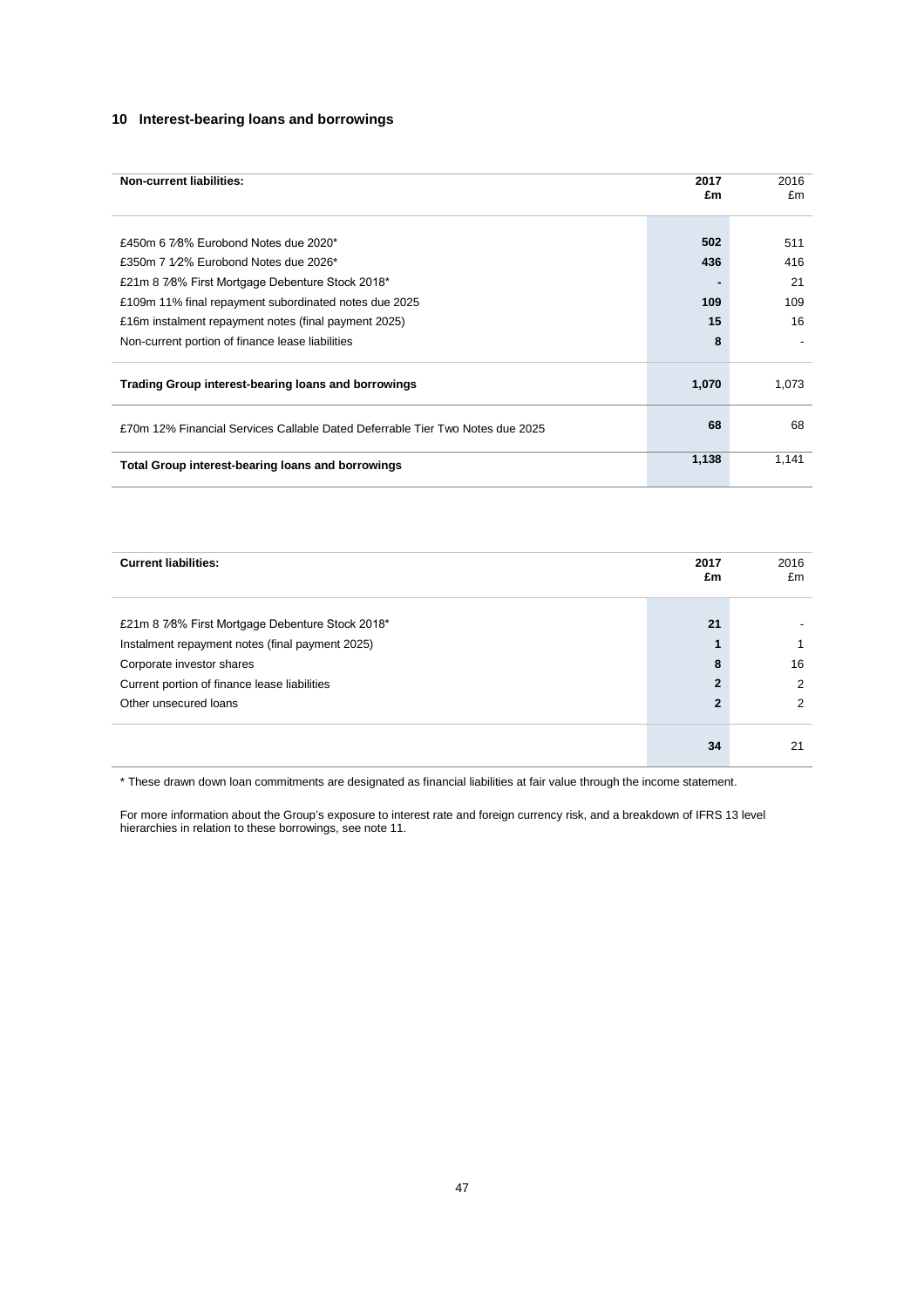### **Reconciliation of movement in net debt**

Net debt is a measure that shows the Group's net indebtedness to banks and other external financial institutions and comprises the total of cash and short-term deposits less deposits held in trustee-administered bank accounts and current and non-current interestbearing loans and borrowings. The Group's Eurobonds and first mortgage debenture stock borrowings are designated as financial liabilities at fair value through the income statement. The year-on-year fair value movement on these liabilities is shown under noncash movements in the tables below. The total cumulative fair value movement on these liabilities is also shown at the bottom of each table.

| For period ended 6 January 2018                                 | Start of<br>period | Non-cash<br>movements | <b>Cash flow</b> | <b>Movement</b><br>in<br>corporate<br>investor<br>shares | End of<br>period |
|-----------------------------------------------------------------|--------------------|-----------------------|------------------|----------------------------------------------------------|------------------|
|                                                                 | £m                 | £m                    | £m               | £m                                                       | £m               |
|                                                                 |                    |                       |                  |                                                          |                  |
| Interest-bearing loans and borrowings:<br>- current             | (21)               | (21)                  |                  | 8                                                        | (34)             |
| - non-current                                                   | (1, 141)           | 10                    | (7)              |                                                          | (1, 138)         |
|                                                                 |                    |                       |                  |                                                          |                  |
| <b>Total Debt</b>                                               | (1, 162)           | (11)                  | (7)              | 8                                                        | (1, 172)         |
| Group cash:                                                     |                    |                       |                  |                                                          |                  |
| - Group cash (per balance sheet)                                | 283                |                       | 120              |                                                          | 403              |
| - Overdraft (per balance sheet)                                 | (6)                |                       |                  |                                                          | (6)              |
| <b>Group Net Debt</b>                                           | (885)              | (11)                  | 113              | 8                                                        | (775)            |
| Comprised of:                                                   |                    |                       |                  |                                                          |                  |
| <b>Trading Group debt</b>                                       | (1,095)            | (11)                  | (6)              | 8                                                        | (1, 104)         |
| Trading Group cash                                              | 208                |                       | 106              |                                                          | 314              |
| <b>Trading Group Net Debt</b>                                   | (887)              | (11)                  | 100              | 8                                                        | (790)            |
| CISGIL debt and overdrafts                                      | (73)               | ä,                    | (1)              | ä,                                                       | (74)             |
| Co-operative Banking Group Ltd (CBG Ltd) cash and<br>overdrafts | 75                 |                       | 14               |                                                          | 89               |
| <b>Group Net Debt</b>                                           | (885)              | (11)                  | 113              | 8                                                        | (775)            |
| Less fair value adjustment                                      | 127                | 11                    | $\blacksquare$   | ۰                                                        | 138              |
| Group Net Debt before fair value adjustment                     | (758)              |                       | 113              | 8                                                        | (637)            |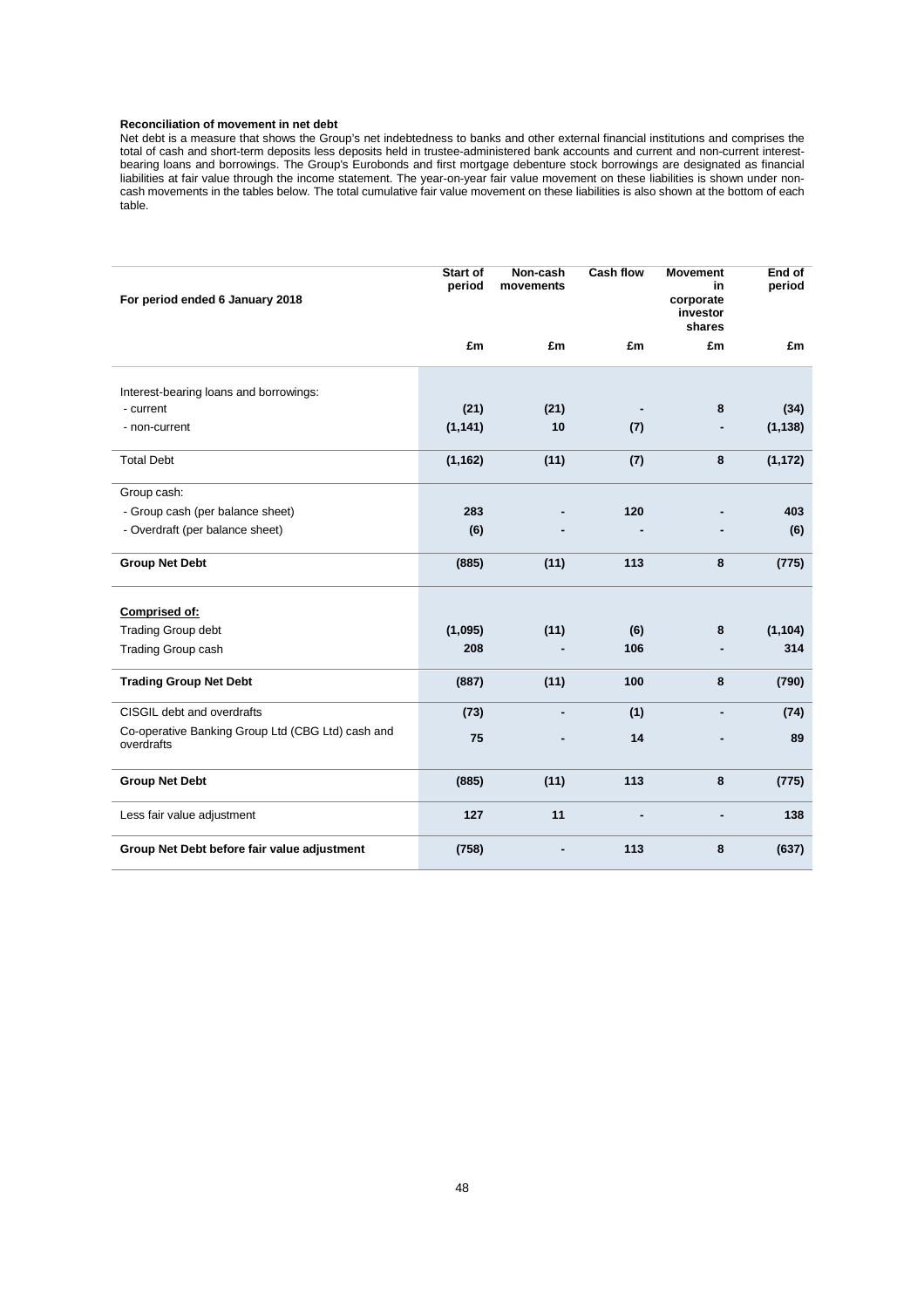| For period ended 31 December 2016                   | Start of<br>period | Non-cash<br>movements    | Cash flow      | Movement in<br>corporate<br>investor<br>shares | End of<br>period |
|-----------------------------------------------------|--------------------|--------------------------|----------------|------------------------------------------------|------------------|
|                                                     | £m                 | £m                       | £m             | £m                                             | £m               |
|                                                     |                    |                          |                |                                                |                  |
| Interest-bearing loans and borrowings:<br>- current | (22)               |                          | 1              |                                                | (21)             |
| - non-current                                       | (1,071)            | (74)                     | 3              | 1                                              | (1, 141)         |
|                                                     |                    |                          |                |                                                |                  |
| <b>Total Debt</b>                                   | (1,093)            | (74)                     | $\overline{4}$ | $\mathbf{1}$                                   | (1, 162)         |
| Group cash:                                         |                    |                          |                |                                                |                  |
| - Group cash (per balance sheet)                    | 405                |                          | (122)          |                                                | 283              |
| - Overdraft (per balance sheet)                     | (4)                |                          | (2)            |                                                | (6)              |
| <b>Group Net Debt</b>                               | (692)              | (74)                     | (120)          | 1                                              | (885)            |
| Comprised of:                                       |                    |                          |                |                                                |                  |
| <b>Trading Group debt</b>                           | (1,025)            | (74)                     | 3              | 1                                              | (1,095)          |
| <b>Trading Group cash</b>                           | 331                |                          | (123)          |                                                | 208              |
| <b>Trading Group Net Debt</b>                       | (694)              | (74)                     | (120)          | 1                                              | (887)            |
| CISGIL debt and overdrafts                          | (72)               | $\overline{\phantom{a}}$ | (1)            | $\overline{\phantom{a}}$                       | (73)             |
| CBG Ltd cash and overdrafts                         | 74                 |                          | 1              |                                                | 75               |
| <b>Group Net Debt</b>                               | (692)              | (74)                     | (120)          | 1                                              | (885)            |
| Less fair value adjustment                          | 53                 | 74                       |                |                                                | 127              |
| Group Net Debt before fair value adjustment         | (639)              |                          | (120)          | 1                                              | (758)            |

### **Terms and repayment schedule**

The 8.875% First Mortgage Debenture Stock 2018, which is secured over freehold and leasehold properties, with an original value of £50m, was subsequently reduced to £21m as a result of a partial redemption exercise in April 2014. This also had the effect of increasing the debenture coupon to 8.875% (previously 7.625%). The residual carrying amount of £21m is to be paid to holders upon maturity.

The 6.875% (inclusive of 1.25% coupon step up) Eurobond Issue 2020 has an original value of £450m (carrying amount of £502m) and the 7.5% (inclusive of 1.25% coupon step up) Eurobond Issue 2026 has an original value of £350m (carrying amount of £436m). These bonds have each been paying an additional 1.25% coupon since 8 July 2013 following the downgrade of the Group's credit rating to sub investment grade. Both these Bonds are to be paid to holders upon maturity at par value.

In December 2013 the Group issued two subordinated debt instruments; £109m 11% final repayments notes due 2025 and £20m instalment repayment notes, final payment 2025. As at 6 January 2018 the amounts outstanding are final repayments notes of £109m and the instalment repayment notes of £16m.

The unsecured bank loans consist of a £355m Revolving Credit Facility which expires in February 2021. The facility is undrawn as at 6 January 2018.

### **Corporate investor shares**

Corporate investor shares represent borrowings the Group has with other co-operative societies. The rate of interest payable on the borrowings is determined by reference to the London Interbank Offered Rate (LIBOR). The borrowings are split into Variable Corporate Investor Shares (VCIS) and Fixed Corporate Investor Shares (FCIS). The VCIS are money at call and the rate of interest that is charged is fixed across all Societies based on a policy of Base minus 0.5% with a minimum of 0.25%. The FCIS are fixed term borrowings at fixed rates of interest (currently 1%). Corporate Investor shares may be issued to existing corporate members who hold fully paid corporate shares and are registered under the Co-operative and Communities Benefit Act 2014.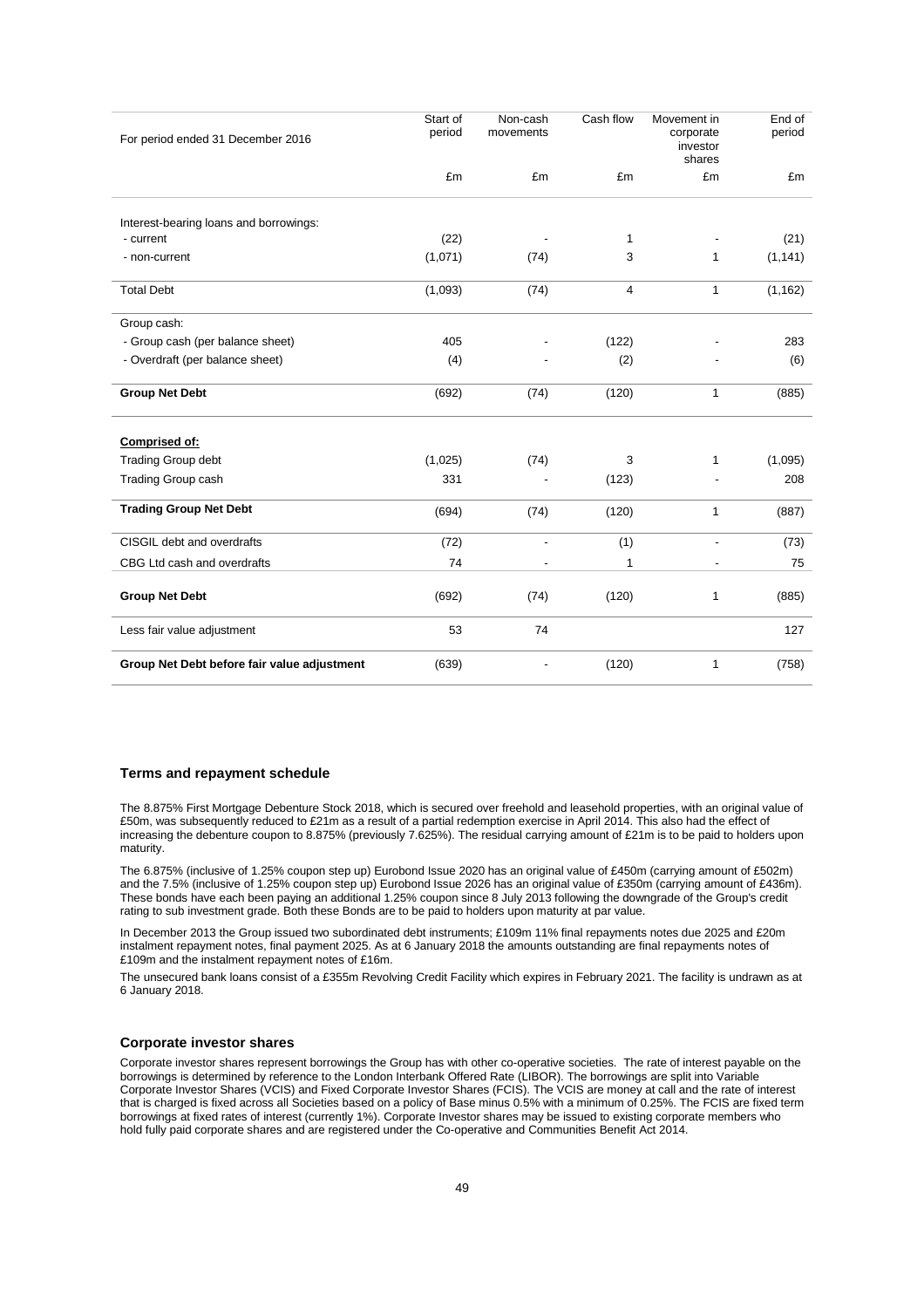### **Finance lease liabilities**

Finance leases have the following maturities in the Trading Group:

|                                                | 2017<br>£m | 2016<br>£m    |
|------------------------------------------------|------------|---------------|
|                                                | າ          | $\mathcal{P}$ |
| Less than one year                             |            |               |
| Greater than one year but less than five years | 4          |               |
| Greater than five years                        | 4          |               |
|                                                | 10         | $\Omega$      |

Under the terms of the lease agreements, no contingent rents are payable. The difference between the total future minimum lease payments and their present value is immaterial.

### **11 Financial instruments, derivatives and fair values of financial assets and liabilities**

### **Derivatives**

Derivatives held for non-trading purposes for which hedge accounting has not been applied are as follows:

|                                    |                                    | 2017                    |                              |                                    | 2016                 |                              |
|------------------------------------|------------------------------------|-------------------------|------------------------------|------------------------------------|----------------------|------------------------------|
|                                    | Contractual/<br>notional<br>amount | Fair<br>value<br>assets | Fair<br>value<br>liabilities | Contractual/<br>notional<br>amount | Fair value<br>assets | Fair<br>value<br>liabilities |
|                                    | £m                                 | £m                      | £m                           | £m                                 | £m                   | £m                           |
| Interest rate swaps                | 390                                | 38                      | ۰                            | 390                                | 50                   |                              |
| Total recognised derivative assets | 390                                | 38                      | ۰                            | 390                                | 50                   | -                            |

#### **Fair values of financial assets and liabilities**

The following summarises the major methods and assumptions used in estimating the fair values of financial instruments reflected in the annual report and accounts:

#### **a) Financial instruments at fair value through income or expense**

The fair value of financial assets designated at fair value through income or expense, being short term (less than one month) fixed rate deposits, approximates to their nominal amount.

#### **Investments in funeral plans**

Where there is no active market or the investments are unlisted, the fair values are based on commonly used valuation techniques.

#### **Derivatives**

Forward exchange contracts, such as the Trading Group's interest rate swaps, are either marked to market using listed market prices or by discounting the contractual forward price and deducting the current spot rate. For interest rate swaps, broker quotes are used. Those quotes are back-tested using pricing models or discounted cash flow techniques.

#### **Fixed rate sterling Eurobonds**

The fixed rate sterling eurobond values are determined in whole by using quoted market prices.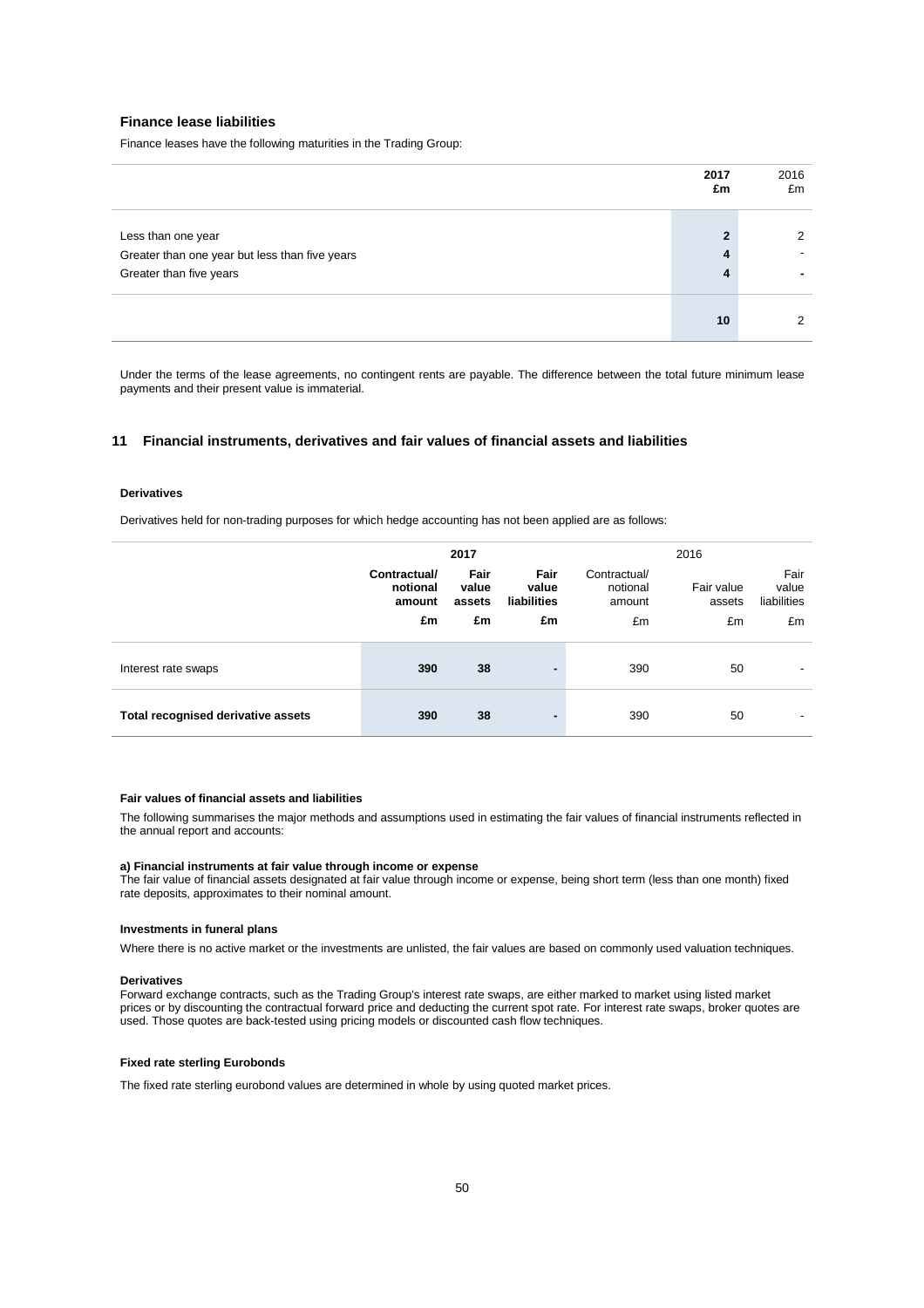#### **b) Available for sale assets**

Fair value of listed debt securities is based on clean bid prices at the balance sheet date without any deduction for transaction costs. Available for sale assets are regularly reviewed for impairment. Objective evidence of impairment can include default by a borrower or issuer, indications that a borrower or issuer will enter bankruptcy or the disappearance of an active market for that financial asset because of financial difficulties. These reviews give particular consideration to evidence of any significant financial difficulty of the issuer or measurable decrease in the estimated cash flows from the investments.

### **c) Interest-bearing loans and borrowings - amortised cost**

These are shown at amortised cost which presently equate to fair value or are determined in whole by using quoted market prices. Fair value measurement is calculated on a discounted cash flow basis using prevailing market interest rates.

#### **d) Receivables and payables**

For receivables and payables with a remaining life of less than one year, the nominal amount is deemed to reflect the fair value, where the effect of discounting is immaterial.

The table below shows a comparison of the carrying value and fair values of financial instruments for those liabilities not disclosed at fair value.

| <b>Financial liabilities</b>          | Carrying | Fair  | Carrying | Fair  |
|---------------------------------------|----------|-------|----------|-------|
|                                       | value    | value | value    | value |
|                                       | 2017     | 2017  | 2016     | 2016  |
|                                       | £m       | £m    | £m       | £m    |
| Interest-bearing loans and borrowings | 203      | 215   | 194      | 203   |

The table below analyses financial instruments by measurement basis as detailed by IAS 39 (Financial Instruments: Recognition and Measurement).

| 2017                                  | Designated<br>at fair<br>value | Loans and<br>receivables | Available<br>for<br>sale | Other<br>amortised<br>cost | <b>Total</b> |
|---------------------------------------|--------------------------------|--------------------------|--------------------------|----------------------------|--------------|
|                                       | £m                             | £m                       | £m                       | £m                         | £m           |
| <b>Assets</b>                         |                                |                          |                          |                            |              |
|                                       |                                |                          |                          |                            |              |
| Other investments                     | 1,288                          |                          | 665                      | ۰                          | 1,953        |
| Derivative financial instruments      | 38                             |                          |                          |                            | 38           |
| Trade and other receivables           | $\blacksquare$                 | 606                      | ٠                        | ۰                          | 606          |
| Cash and cash equivalents             | ۰                              | ٠                        | ٠                        | 403                        | 403          |
| <b>Total financial assets</b>         | 1,326                          | 606                      | 665                      | 403                        | 3,000        |
|                                       |                                |                          |                          |                            |              |
| <b>Liabilities</b>                    |                                |                          |                          |                            |              |
| Interest-bearing loans and borrowings | 959                            |                          |                          | 203                        | 1,162        |
| Trade and other payables              |                                |                          |                          | 2,456                      | 2,456        |
| Funeral plans                         | 1,139                          |                          |                          | $\blacksquare$             | 1,139        |
| Overdrafts                            | $\blacksquare$                 | $\blacksquare$           | ٠                        | 6                          | 6            |
|                                       |                                |                          |                          |                            |              |
| <b>Total financial liabilities</b>    | 2,098                          | $\blacksquare$           | ٠                        | 2,665                      | 4,763        |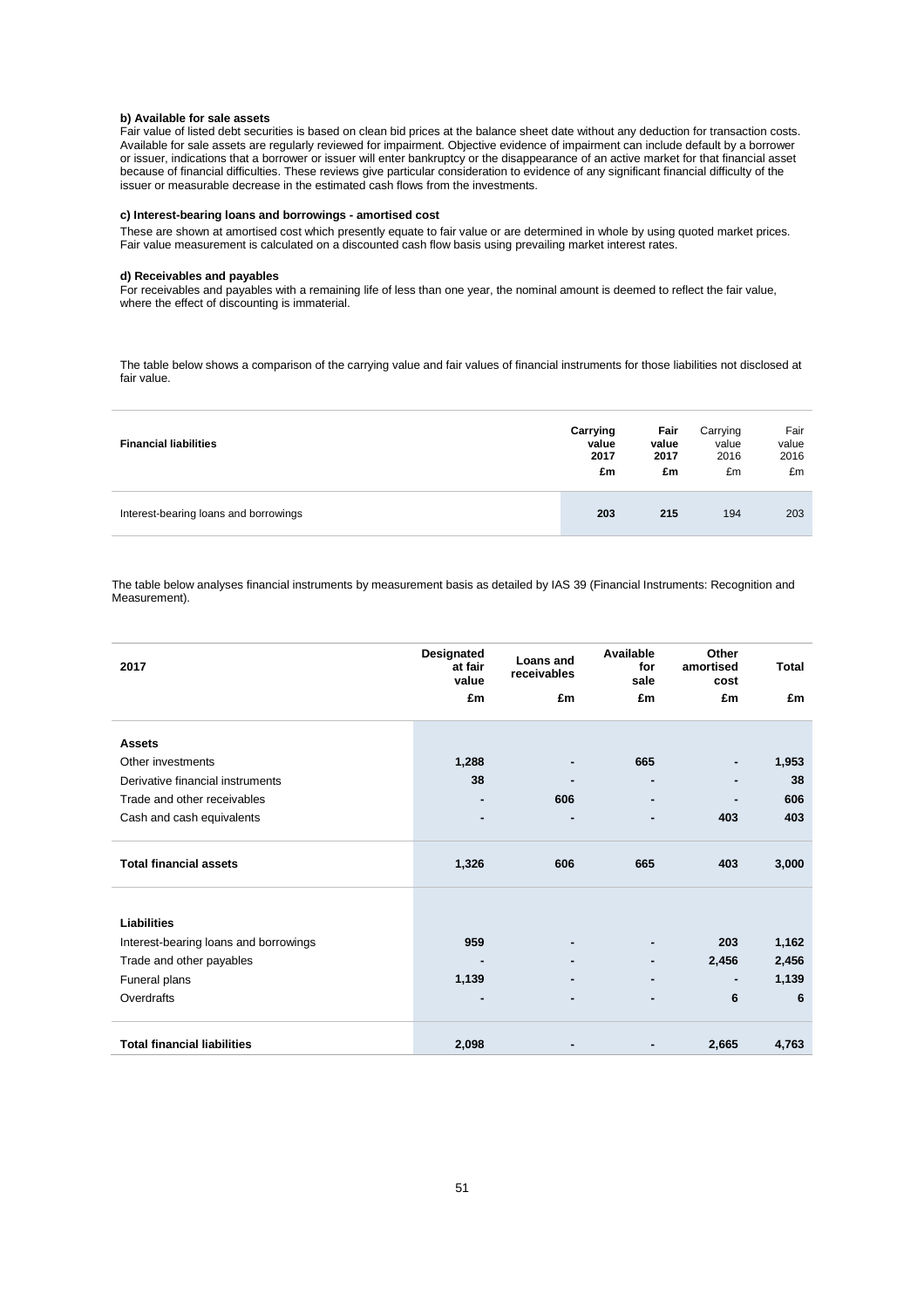| 2016                                     | Designate<br>d at fair<br>value | Loans and<br>receivable<br>s | Availabl<br>e for<br>sale | Other<br>amortise<br>d cost | Total |
|------------------------------------------|---------------------------------|------------------------------|---------------------------|-----------------------------|-------|
|                                          | £m                              | £m                           | £m                        | £m                          | £m    |
| Assets                                   |                                 |                              |                           |                             |       |
| Other investments                        | 1,098                           | $\overline{\phantom{a}}$     | 688                       |                             | 1,786 |
| Derivative financial instruments         | 50                              | ٠                            | ٠                         |                             | 50    |
| Trade and other receivables              | $\overline{\phantom{a}}$        | 678                          | $\overline{\phantom{a}}$  | $\overline{\phantom{a}}$    | 678   |
| Cash and cash equivalents                | ٠                               | $\overline{\phantom{a}}$     | $\overline{\phantom{a}}$  | 283                         | 283   |
| <b>Total financial assets</b>            | 1,148                           | 678                          | 688                       | 283                         | 2,797 |
| Liabilities                              |                                 |                              |                           |                             |       |
| Interest-bearing loans and<br>borrowings | 948                             |                              | $\overline{\phantom{a}}$  | 212                         | 1,160 |
| Trade and other payables                 |                                 | $\overline{\phantom{a}}$     | $\overline{\phantom{a}}$  | 2,355                       | 2,355 |
| Funeral plans                            | 915                             | $\overline{\phantom{a}}$     | $\overline{\phantom{a}}$  | $\overline{\phantom{a}}$    | 915   |
| Overdrafts                               | ٠                               | $\overline{\phantom{0}}$     |                           | 6                           | 6     |
| <b>Total financial liabilities</b>       | 1,863                           |                              |                           | 2,573                       | 4,436 |

The following table provides an analysis of financial assets and liabilities that are valued or disclosed at fair value, by the three level fair value hierarchy as defined within IFRS 7 (Financial Instruments: Disclosure):

| $\bullet$ Level 1 | Fair value measurements are those derived from quoted prices (unadjusted) in active markets for identical<br>assets or liabilities.                                                                                                     |
|-------------------|-----------------------------------------------------------------------------------------------------------------------------------------------------------------------------------------------------------------------------------------|
| $\cdot$ Level 2   | Fair value measurements are those derived from inputs other than quoted prices included within Level 1<br>that are observable for the asset or liability, either directly (i.e. as prices) or indirectly (i.e. derived from<br>prices). |
| $\bullet$ Level 3 | Fair value measurements are those derived from valuation techniques that include inputs for the asset or<br>liability that are not based on observable market data (unobservable inputs).                                               |

Based upon guidance issued by The Committee of European Securities Regulators, CISGIL classifies debt securities in Level 1 only if it can be demonstrated on an individual security by security basis that these are quoted in an active market, i.e. that the price quotes obtained are representative of actual trades in the market (through obtaining binding quotes or through corroboration to published market prices). Pricing providers can not guarantee that the prices that they provide are based on actual trades in the market. Therefore all of the corporate bonds are classified as Level 2.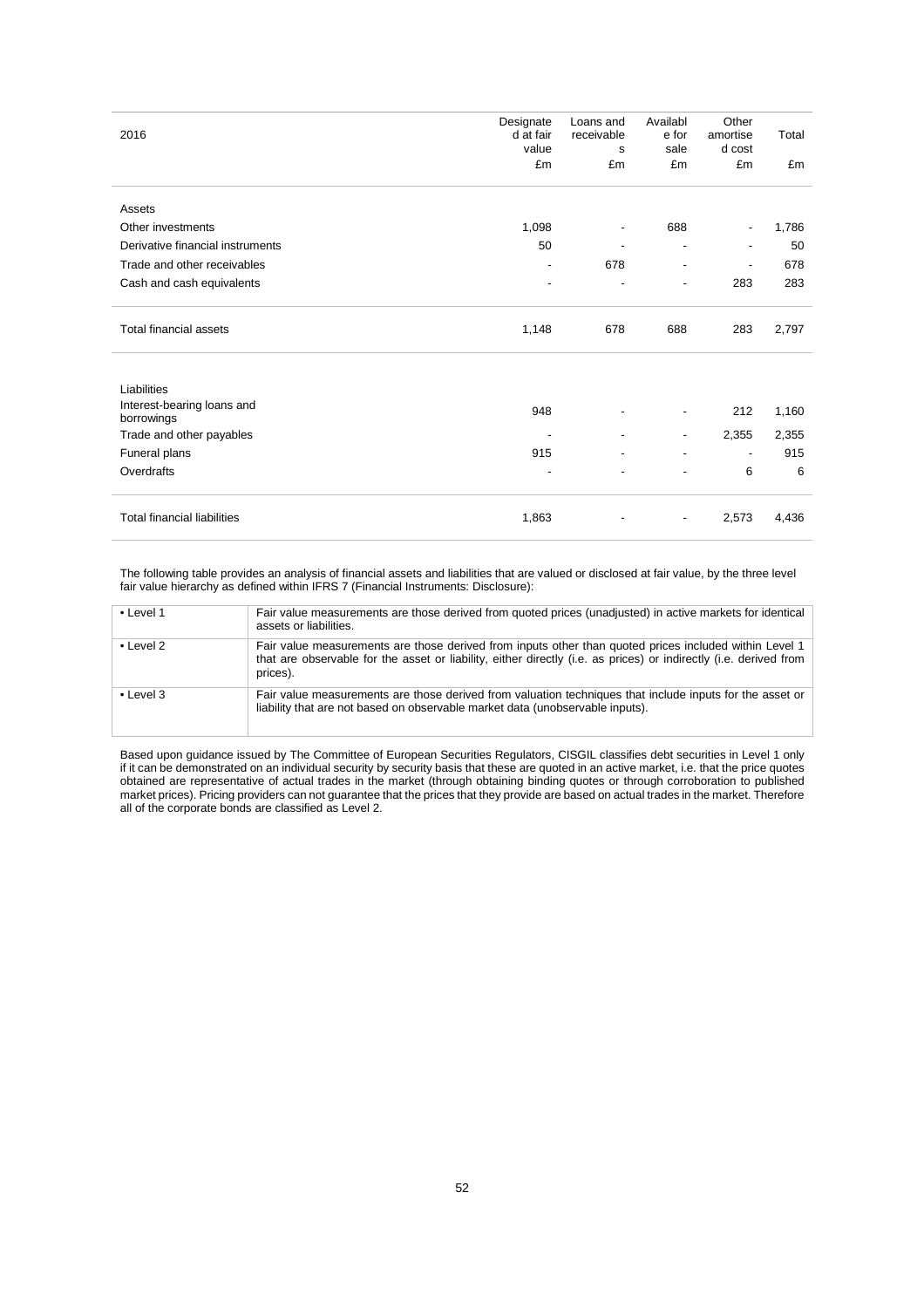### **Valuation of financial instruments**

| 2017                                                          | Level 1 | Level <sub>2</sub> | Level 3 | <b>Total</b> |
|---------------------------------------------------------------|---------|--------------------|---------|--------------|
|                                                               | £m      | £m                 | £m      | £m           |
|                                                               |         |                    |         |              |
| <b>Assets</b>                                                 |         |                    |         |              |
| Financial assets at fair value through income or expense      |         |                    |         |              |
| - Funeral plan investments                                    |         |                    | 1,076   | 1,076        |
| - Derivative financial instruments                            |         | 38                 |         | 38           |
| - Insurance investments                                       |         | 212                |         | 212          |
|                                                               |         |                    |         |              |
| Available for sale assets                                     |         | 665                |         | 665          |
|                                                               |         |                    |         |              |
| Total financial assets at fair value                          |         | 915                | 1,076   | 1,991        |
|                                                               |         |                    |         |              |
|                                                               |         |                    |         |              |
| <b>Liabilities</b>                                            |         |                    |         |              |
| Financial liabilities at fair value through income or expense |         |                    |         |              |
| - Fixed-rate sterling eurobond                                |         | 938                |         | 938          |
| - First mortgage debenture                                    |         | 21                 |         | 21           |
| - Funeral plan liabilities                                    |         | $\blacksquare$     | 1,139   | 1,139        |
|                                                               |         |                    |         |              |
| Total financial liabilities at fair value                     |         | 959                |         |              |
|                                                               |         |                    | 1,139   | 2,098        |

| 2016                                                     | Level 1        | Level<br>$\overline{2}$  | Level 3                  | Total |
|----------------------------------------------------------|----------------|--------------------------|--------------------------|-------|
|                                                          | £m             | £m                       | £m                       | £m    |
| Assets                                                   |                |                          |                          |       |
| Financial assets at fair value through income or expense |                |                          |                          |       |
| - Funeral plan investments                               | -              | $\overline{\phantom{a}}$ | 872                      | 872   |
| - Derivative financial instruments                       | ٠              | 50                       | $\overline{\phantom{a}}$ | 50    |
| - Insurance investments                                  |                | 226                      | $\overline{\phantom{a}}$ | 226   |
|                                                          |                |                          |                          |       |
| Available for sale assets                                | $\overline{a}$ | 688                      | $\overline{\phantom{a}}$ | 688   |
|                                                          |                |                          |                          |       |
| Total financial assets at fair value                     |                | 964                      | 872                      | 1,836 |
| Liabilities                                              |                |                          |                          |       |
| Financial liabilities at fair value through income or    |                |                          |                          |       |
| expense                                                  |                |                          |                          |       |
| - Fixed-rate sterling eurobond                           |                | 927                      |                          | 927   |
| - First mortgage debenture                               |                | 21                       |                          | 21    |
| - Funeral plan liabilities                               |                | $\overline{\phantom{a}}$ | 915                      | 915   |
|                                                          |                |                          |                          |       |
| Total financial liabilities at fair value                |                | 948                      | 915                      | 1,863 |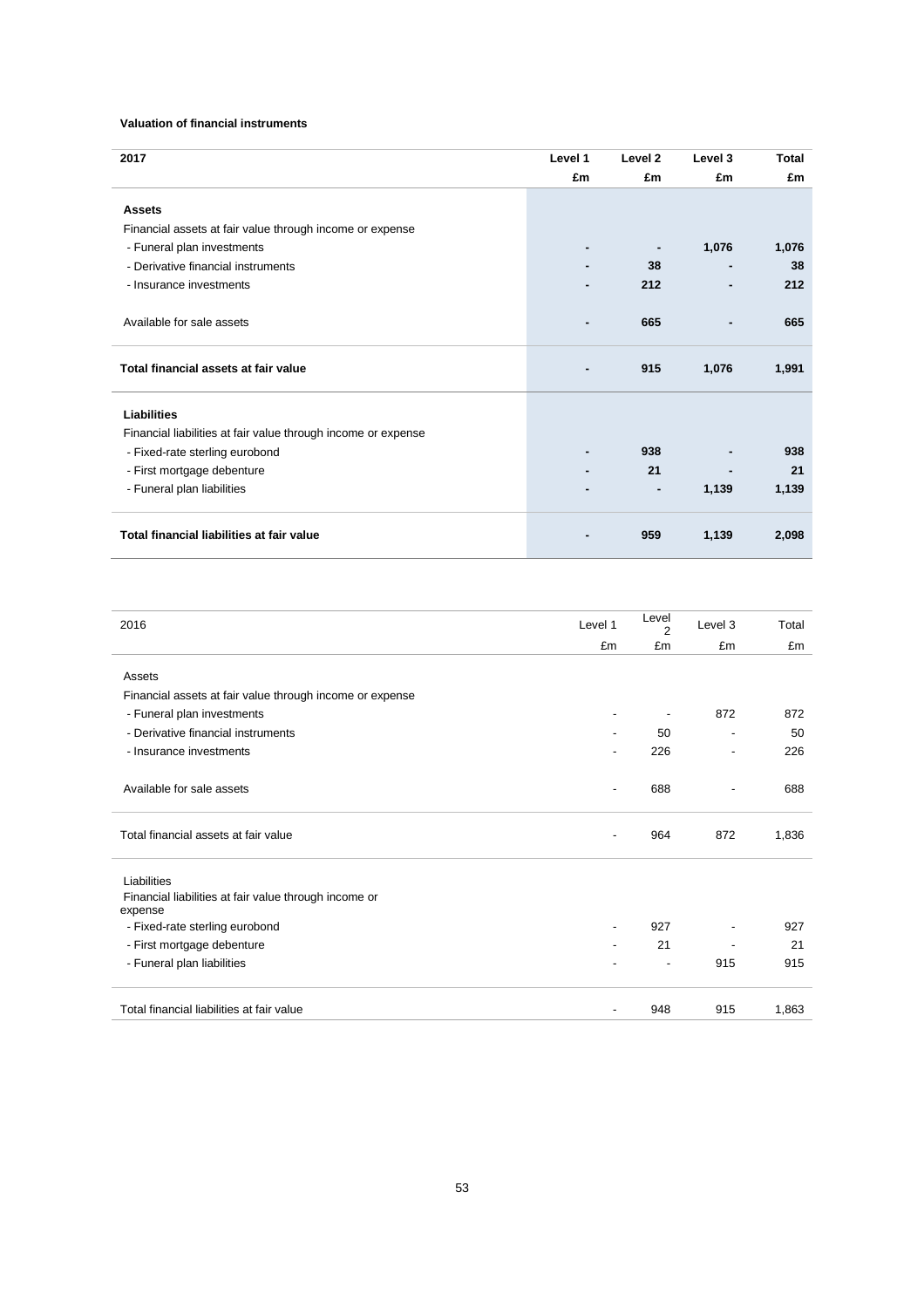The following table allows comparison of debt securities (other than those classified at fair value through income or expense) on the basis of the current carrying amount, fair value and amortised cost (pre impairment).

Investments in debt securities as available-for-sale financial assets:

|                 | 2017<br>£m | 2016<br>£m |
|-----------------|------------|------------|
|                 |            |            |
| Carrying amount | 665        | 688        |
| Fair value      | 665        | 688        |
| Amortised cost  | 647        | 664        |
|                 |            |            |

#### **Interest rates used for determining fair value**

The Trading Group uses the government yield curve as of the period end plus an adequate constant credit spread to discount financial instruments. The interest rates used are as follows:

|                      | 2017                            | 2016 |
|----------------------|---------------------------------|------|
| Derivatives          | $0.70\%$ - 1.51% 0.40% - 1.22%  |      |
| Loans and borrowings | $3.96\% - 5.01\%$ 3.65% - 9.41% |      |
|                      |                                 |      |

### **12 Commitments and contingent liabilities**

a) Capital expenditure not accrued for, but committed by the Group at the year end was £nil (2016: £4m). The prior year figure all related to property, plant and equipment.

b) Commitments under operating leases:

The Group's operating leases include stores, warehouses and vehicles. These have varying terms, restrictions and renewal rights. The commercial terms of the Group's operating leases vary, however they commonly include either a market rent review or an index linked rent review. The timing of when rent reviews take place differs for each lease. At 6 January 2018, the future minimum lease payments under non-cancellable operating leases were:

|                                                               | 2017                        |                          | 2016                        |                                    |
|---------------------------------------------------------------|-----------------------------|--------------------------|-----------------------------|------------------------------------|
|                                                               | Land and<br>buildings<br>£m | Other<br>£m              | Land and<br>buildings<br>£m | Other<br>£m                        |
| Within one year<br>In two to five years<br>In over five years | 177<br>659<br>1,335         | 7<br>9<br>$\blacksquare$ | 171<br>606<br>1,318         | 7<br>9<br>$\overline{\phantom{0}}$ |
|                                                               | 2,171                       | 16                       | 2,095                       | 16                                 |

The total of future minimum sublease payments expected to be received under non-cancellable subleases less than 50 years is £208m (2016: £198m).

Co-op Insurance entered into a long term "software as a service" contractual agreement in 2016. This contract has now been terminated. The estimated value of the remaining commitment is £nil (2016: £148m), these amounts have not been provided for in the financial statements.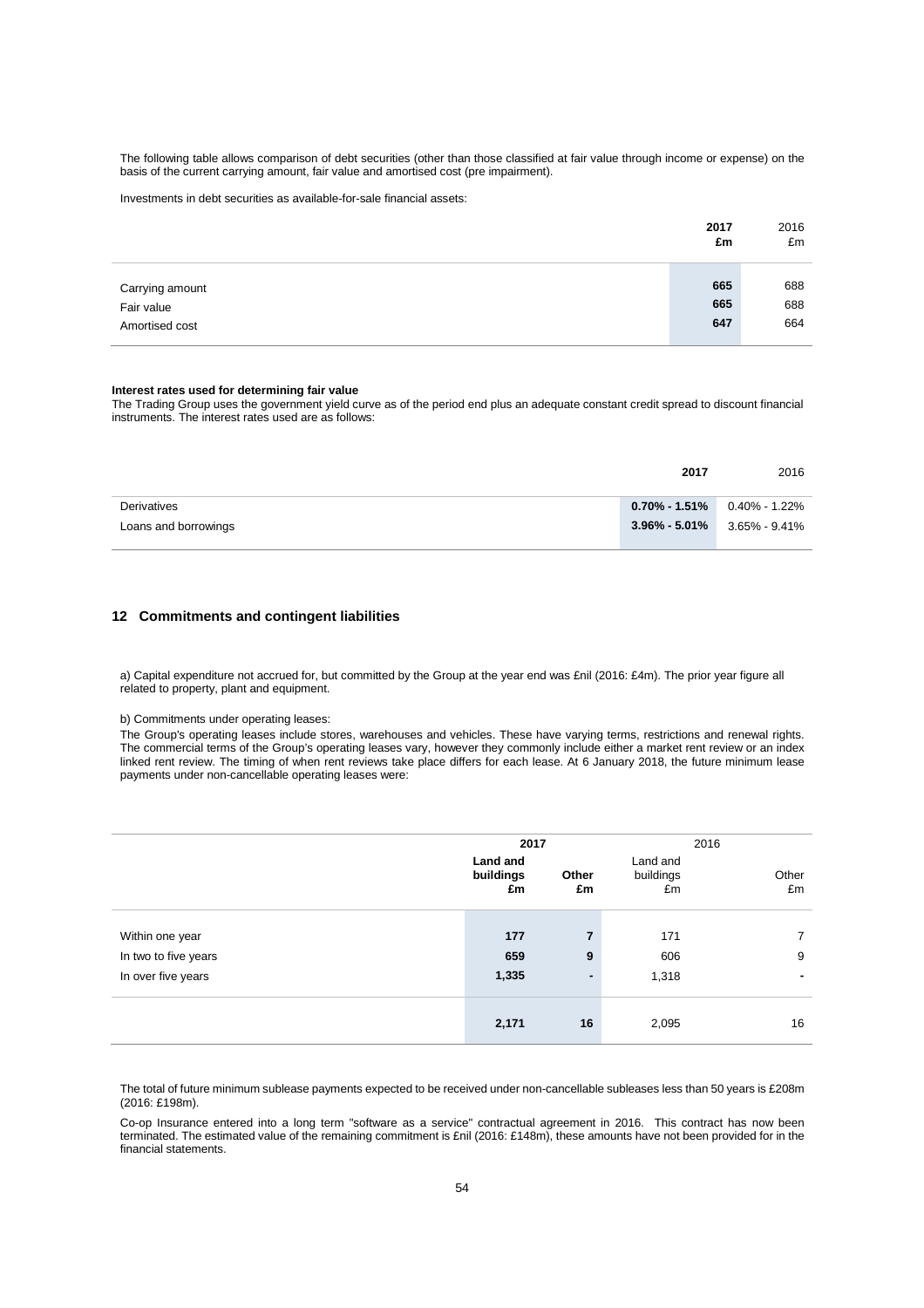#### c) Contingent liabilities:

On 8 March 2018, an investigation was launched into the Group's treatment of Grocery suppliers. The adjudicator has a range of measures that can be taken as part of an investigation and these are set out in the "Statutory guidance on how the Groceries Code Adjudicator will carry out investigation and enforcement functions" document on the GCA website at https://www.gov.uk/government/publications/statutory-guidance.

### **13 Related party transactions and balances**

|                                                                             |              | 2017 | 2016 |
|-----------------------------------------------------------------------------|--------------|------|------|
|                                                                             | Relationship | £m   | £m   |
|                                                                             |              |      |      |
| Sales to associated undertakings and joint ventures on normal trading terms | (i)          | 0.2  | 0.2  |
| Subscription to Co-operatives UK Limited                                    | (ii)         | 0.7  | 0.7  |
|                                                                             |              |      |      |

i) Details of the Group's associates and joint ventures are set out in note 7.

ii) The Group is a member of Co-operatives UK Limited.

The Group's Independent Society members include consumer co-operative societies which, in aggregate, own the majority of the corporate shares. Sales to Independent Society members, on normal trading terms, were £1,683m (2016: £1,573m) and the amount due from Independent Society members in respect of such sales was £122m at 6 January 2018 (31 December 2016: £124m). No distributions have been made to Independent Society members based on their trade with the Group in either the current or prior years.

#### **Transactions with directors and key management personnel**

Disclosure of key management compensation is set out in the Remuneration Report. A number of small trading transactions are entered into with key management in the normal course of business and are at arms length. Key management are considered to be members of the management executive and directors of the Group. At the balance sheet date, a number of key management personnel had transacted with our Funeral division. These transactions totalled £25,000 (2016: £5,000). Other than the compensation set out in the Remuneration Report, there were no other transactions greater than £1,000 with the Group's entities (2016: £nil). Total compensation paid to key management personnel is shown below.

|                                       | 2017 | 2016 |
|---------------------------------------|------|------|
| Key management personnel compensation | £m   | £m   |
|                                       |      |      |
| Short-term employee benefits          | 8.5  | 9.0  |
| Post-employment benefits              | 0.5  | 0.5  |
| Other long-term benefits              | 2.6  | 1.9  |
| <b>Termination benefits</b>           | 0.0  | 0.4  |
|                                       |      |      |
| <b>Total</b>                          | 11.6 | 11.8 |
|                                       |      |      |

Of the above, £nil (2016: £0.3m) was paid via a management entity.

Termination benefits in 2016 relate to LTIP awards vested in the year in respect of Executives who left the Group in previous years.

### **NOMA**

The Group has transacted in both periods with the NOMA joint venture in relation to the head lease of the CIS Tower in Manchester. All transactions were at arms length. NOMA sold its leasehold interest in the CIS Tower, Miller Street to Castlebrook Investments in June 2017 and subsequently paid the Group a dividend of £33m representing its 50% share of the net proceeds. On 22 December the Group completed the sale of its stake in NOMA to Hermes Real Estate.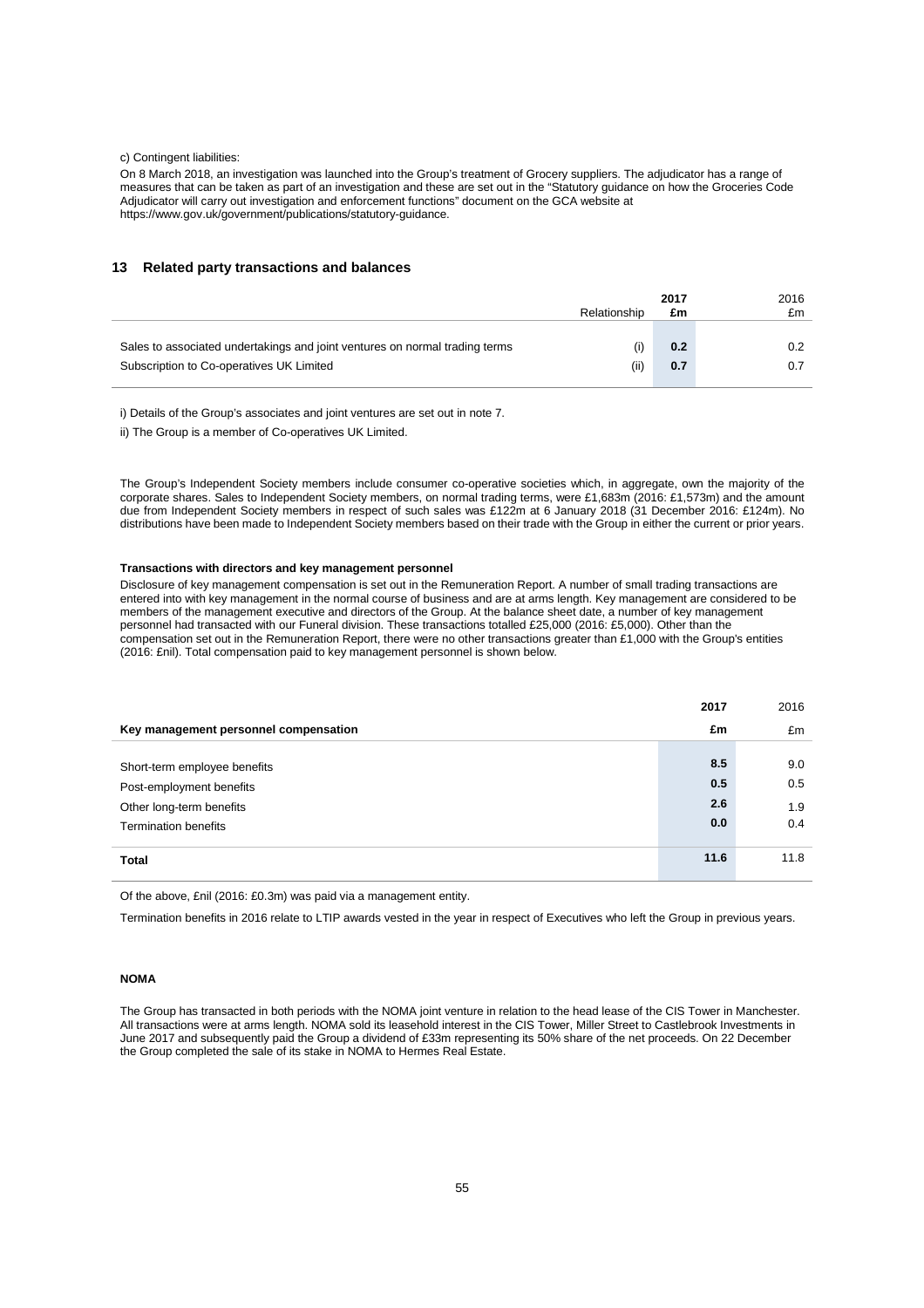## **General Accounting Policies**

### **Status of financial information**

The financial information, which comprises the Consolidated income statement, Consolidated statement of comprehensive income, Consolidated balance sheet, Consolidated statement of changes in equity, Consolidated statement of cash flows and related notes, is derived from the full Group financial statements for the 53 weeks to 6 January 2018 and does not contain all information required to be disclosed in the financial statements prepared in accordance with International Financial Reporting Standards.

The Group Annual Report and Financial Statements 2017, on which the auditors have given an unqualified report and which does not contain a statement under part 7, section 87(4) or (7) of the Co-operative and Community Benefit Societies Act 2014, will be submitted to the Financial Conduct Authority following the 2018 Annual General Meeting, and made available to members by no later than 27 April 2018.

### **General information**

Co-operative Group Limited is a registered co-operative society domiciled in England and Wales. The address of the Society's registered office is 1 Angel Square, Manchester, M60 0AG, and the trading locations of all stores and branches can be located on our website https://finder.coop.co.uk/foodsite.

### **Basis of preparation**

The Group accounts have been prepared in accordance with the Co-operative and Communities Benefit Act 2014 and applicable International Financial Reporting Standards as endorsed by the EU (IFRS) for the 53 week period ended 6 January 2018. As permitted by statute, a separate set of financial statements for the Society are not included.

The accounts are presented in pounds sterling and are principally prepared on the basis of historical cost. Areas where other basis are applied are identified in the relevant accounting policy in the notes. For example, the Group fair values its Eurobond Notes (see note 10). Amounts have been rounded to the nearest million.

The accounting policies set out in the notes have been applied consistently to all periods presented in these financial statements, except where stated otherwise.

### **Basis of consolidation**

The financial statements consolidate Co-operative Group Limited ('the Society'), which is the ultimate parent society, and its subsidiary undertakings. The Group controls an entity when it is exposed to, or has rights to, variable returns from its involvement with the entity and has the ability to affect those returns through its power over the entity. The financial statements of subsidiaries are included in the consolidated financial statements from the date that control commences until the date that control ceases.

A diagram setting out the composition of the Group and its principal subsidiaries, joint arrangements and associates can be found in the annual report. A full list of subsidiaries that make up the Group for the purposes of these financial statements can be found at:

http://www.co-operative.coop/corporate/aboutus/oursubsidiaries/

Associates are those entities in which the Group has significant influence, but not control, over the financial and operating policies. The consolidated financial statements include the Group's share of the total comprehensive income of associates on an equity-accounted basis, from the date that significant influence commences until the date that significant influence ceases.

A joint venture is an arrangement whereby the Group has joint control and has rights to the net assets of the arrangement, rather than rights to its assets and obligations for its liabilities.

### **Definition of Trading Group and Financial Services**

Throughout the financial statements reference is made to the Financial Services activities of the Group to distinguish it from other Trading Group activity. The Financial Services entities comprise CIS General Insurance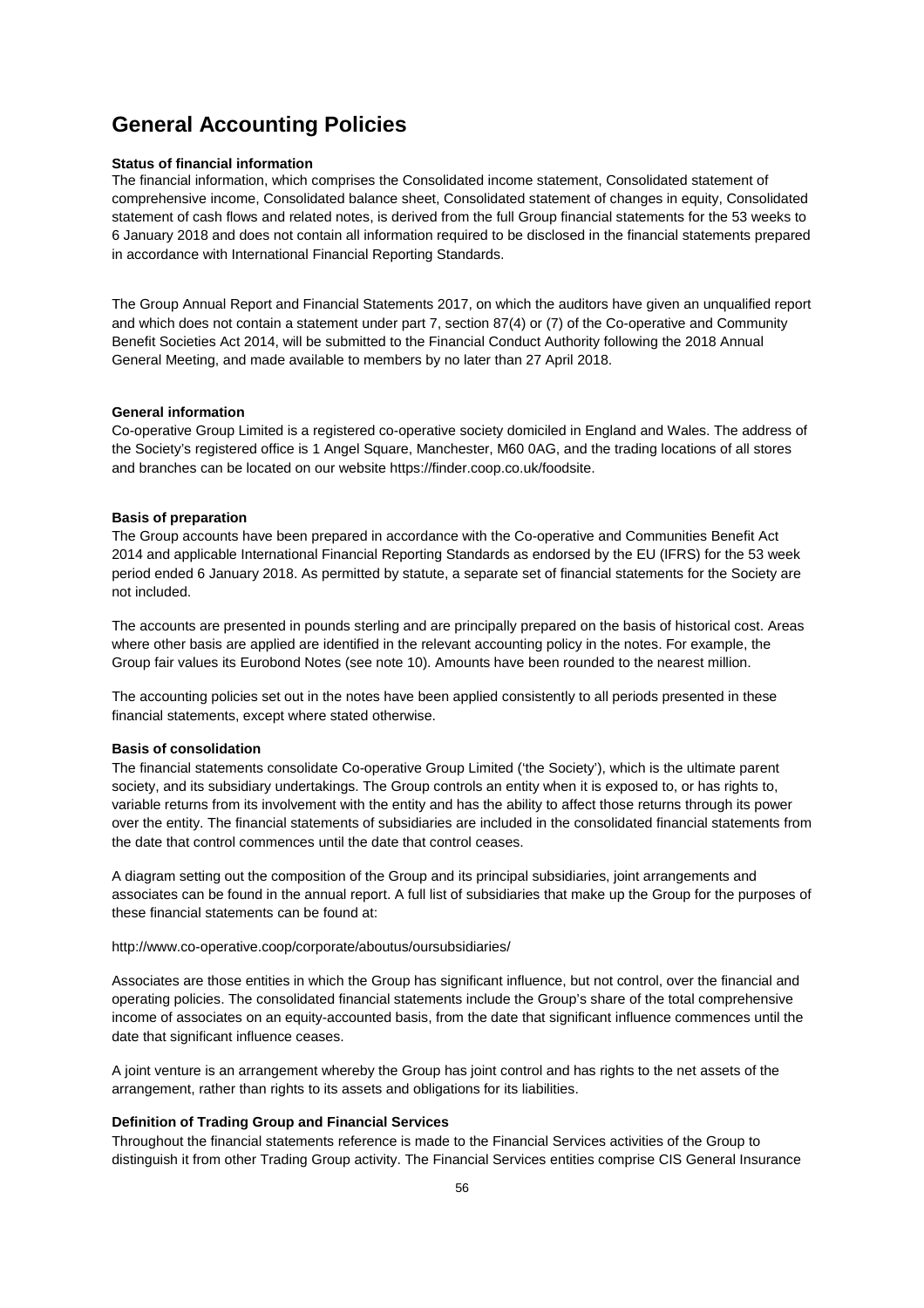Limited (CISGIL) and other smaller entities (mainly holding, ancillary companies and the Reclaim Fund Limited). This distinction is made as the Trading Group, CISGIL and the rest of Financial Services are separately funded.

### **Accounting dates**

The Group and the Trading Group subsidiaries prepare their accounts for the first Saturday of January unless 31 December is a Saturday. These financial statements are therefore prepared for the 53 weeks ended 6 January 2018. Comparative information is presented for the 52 weeks ended 31 December 2016. Since the financial periods are virtually co-terminous with the calendar years, the current period figures are headed 2017 and the comparative figures are headed 2016. The comparative amounts are not entirely comparable with the results of 2017, which are based on a longer period.

The Financial Services subsidiaries of the Group have prepared accounts for the period ended 31 December 2017. This differs from the parent of the Group and other Trading Group subsidiaries. For the period ending 6 January 2018, there are no significant transactions or events which need to be adjusted for to reflect the difference in reporting dates.

### **One-off items and non-GAAP (Generally Accepted Accounting Procedures) measures**

One-off items include costs relating to activities such as large restructuring programmes and costs or income which would not normally be seen as costs or income relating to the underlying principal activities of the Group.

To help the reader make a more informed judgement on the underlying profitability of the Group, a non-GAAP measure: underlying profit before tax, has been presented. This is shown at the bottom of the income statement and is reconciled back to operating profit. In calculating this non-GAAP measure, property and business disposals (including individual store impairments), the change in value of investment properties, one-off costs are added back.

### **Offsetting**

Financial assets and financial liabilities are offset and the net amount reported in the balance sheet when there is a legally enforceable right to do so and there is an intention to settle on a net basis, or realise the asset and settle the liability simultaneously.

### **Critical accounting estimates and judgements in applying accounting policies**

The preparation of financial statements in conformity with IFRS requires management to make judgements, estimates and assumptions that affect the application of policies and reported amounts of assets and liabilities, income and expenses. The estimates and associated assumptions are based on historical experience and various other factors that are believed to be reasonable under the circumstances, the results of which form the basis of making the judgements about carrying values of assets and liabilities that are not readily apparent from other sources. Actual results may differ from these estimates.

The estimates and underlying assumptions are reviewed on an ongoing basis. Revisions to accounting estimates are recognised in the period in which the estimate is revised if the revision affects only that period or in the period of the revision and future periods if the revision affects both current and future periods.

Judgements and estimates made by management in the application of IFRSs that have a significant effect on the financial statements and estimates with a significant risk of material adjustment in the next year are described in the following notes in the annual report stated below:

- Supplier income (Note 4)
- Non-current asset impairment (Notes 10 & 11)
- Pensions (Note 23)
- Provisions (Note 19)
- General Insurance claims and reserves (Notes 12 & 24)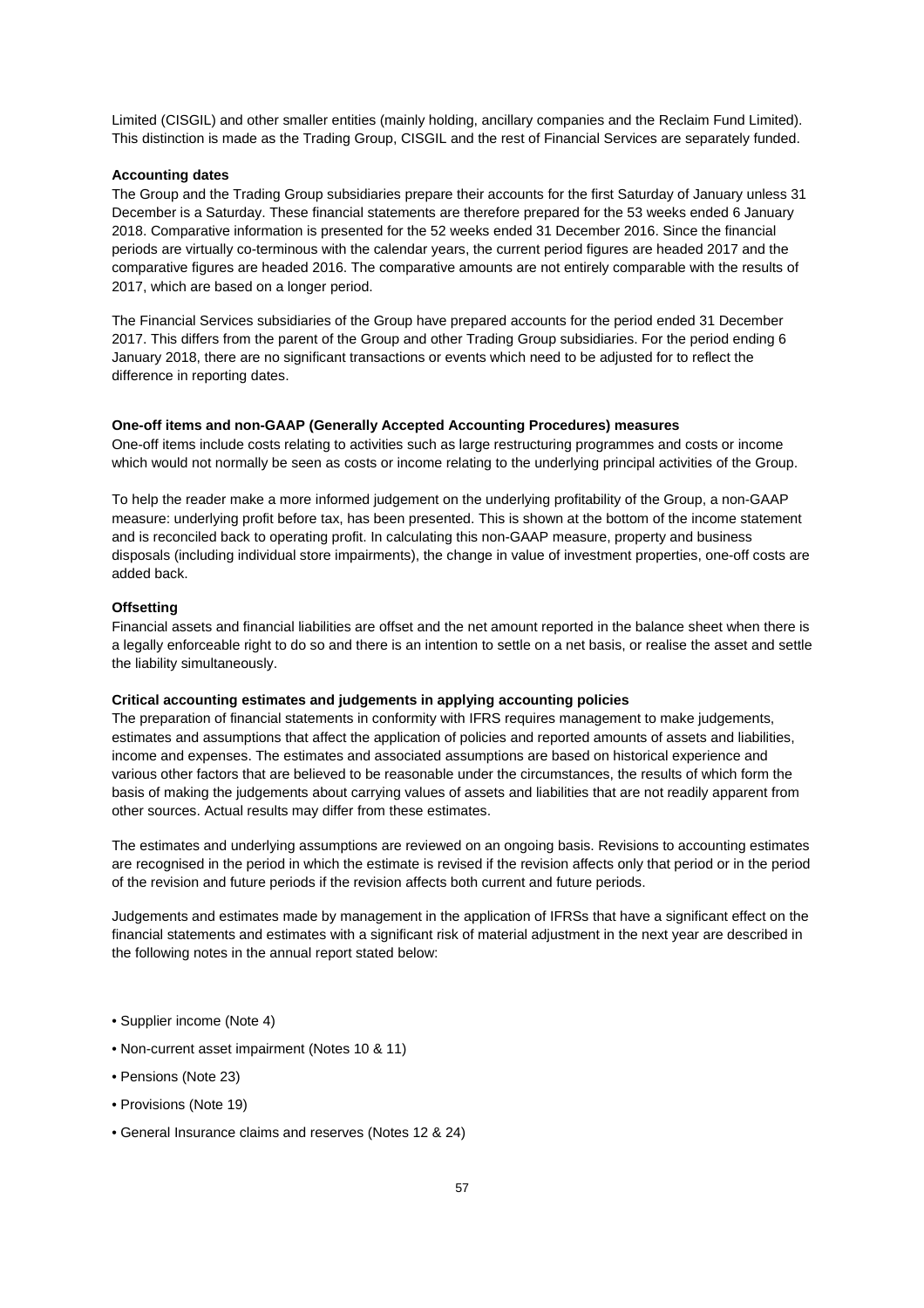The Group has applied all endorsed IFRSs that are effective on a European basis for the Group's financial statements for the period ended 6 January 2018 and the comparative period.

### **Restatements**

The comparative figures presented within these financial statements for the financial year ended 31 December 2016 are consistent with the 2016 annual report with the exception of the restatements noted below:

- pension assets on the balance sheet have been restated in the prior year by an increase of £39m. Retained earnings have been restated by an increase of £32m (net of £7m deferred tax) to reflect this adjustment. For more details on the nature of the restatement, refer to note 8. The restatement is not considered material enough in the context of the Group's reserves of £3.2bn and a net pension surplus of £1.7bn in the prior year to warrant a third balance sheet as required under IAS 1.
- insurance contracts in the balance sheet have been restated to reclassify £197m of insurance contract liabilities from non-current to current liabilities. This restatement is not considered material enough in the context of total current liabilities of £2.1bn and non-current liabilities of £3.9bn to warrant a third balance sheet under IAS 1.
- the result of the Group's Legal services business is now reported within Funeral and Life Planning (in the segmental analysis) whereas previously it was reported within Other Businesses. This is to be consistent with a change in the way information is reported to the Group Board.
- deferred income recognised on the disposal in 2011 of 70% of the Group's interest in Travel is now shown within profits / (losses) from property and business disposals in the segmental analysis (note 1 of the accounts) whereas previously it was shown within underlying operating profit (within Other businesses). As a result of this change underlying segment operating profit has decreased by £7m (FY 2016) and profit on property and business disposals has increased correspondingly. The change helps to facilitate a more meaningful comparison of underlying operating profit.

### **New and amended standards adopted by the Group**

The Group has applied the following standards and amendments for the first time for their annual reporting period commencing 1 January 2017:

- IAS 12 (amendments) regarding the recognition of deferred tax assets for unrealised losses;
- IAS 7 (amendments) to the disclosure initiative; and
- IFRS 12 (amendments) annual improvements to IFRS Standards 2014-2016 Cycle.

The adoption of these amendments did not have a material impact upon the Group's accounts.

### **Standards, amendments and interpretations issued but not yet effective**

Certain new accounting standards and interpretations have been published that are not mandatory for 31 December 2017 reporting periods and the Group has not early adopted the following standards and statements.

The adoption of these standards is not expected to have a material impact on the Group's accounts when adopted:

- IFRS 2 (amendments) to clarify the classification and measurement of share-based payment transactions;\*
- IFRS 4 (amendments) regarding the interaction of IFRS 4 and IFRS 9;\*
- IAS 40 (amendments) to clarify transfers of property to, or from, investment property;\*
- IFRS 1 and IAS 28 (amendments) annual improvements to IFRSs 2014 2016 Cycle various standards;\*
- IFRIC 22 Foreign currency transactions and advance consideration and \*
- IFRIC 23 Uncertainty over Income tax treatments. \*\*

\* Effective 1 January 2018. \*\* Effective 1 January 2019.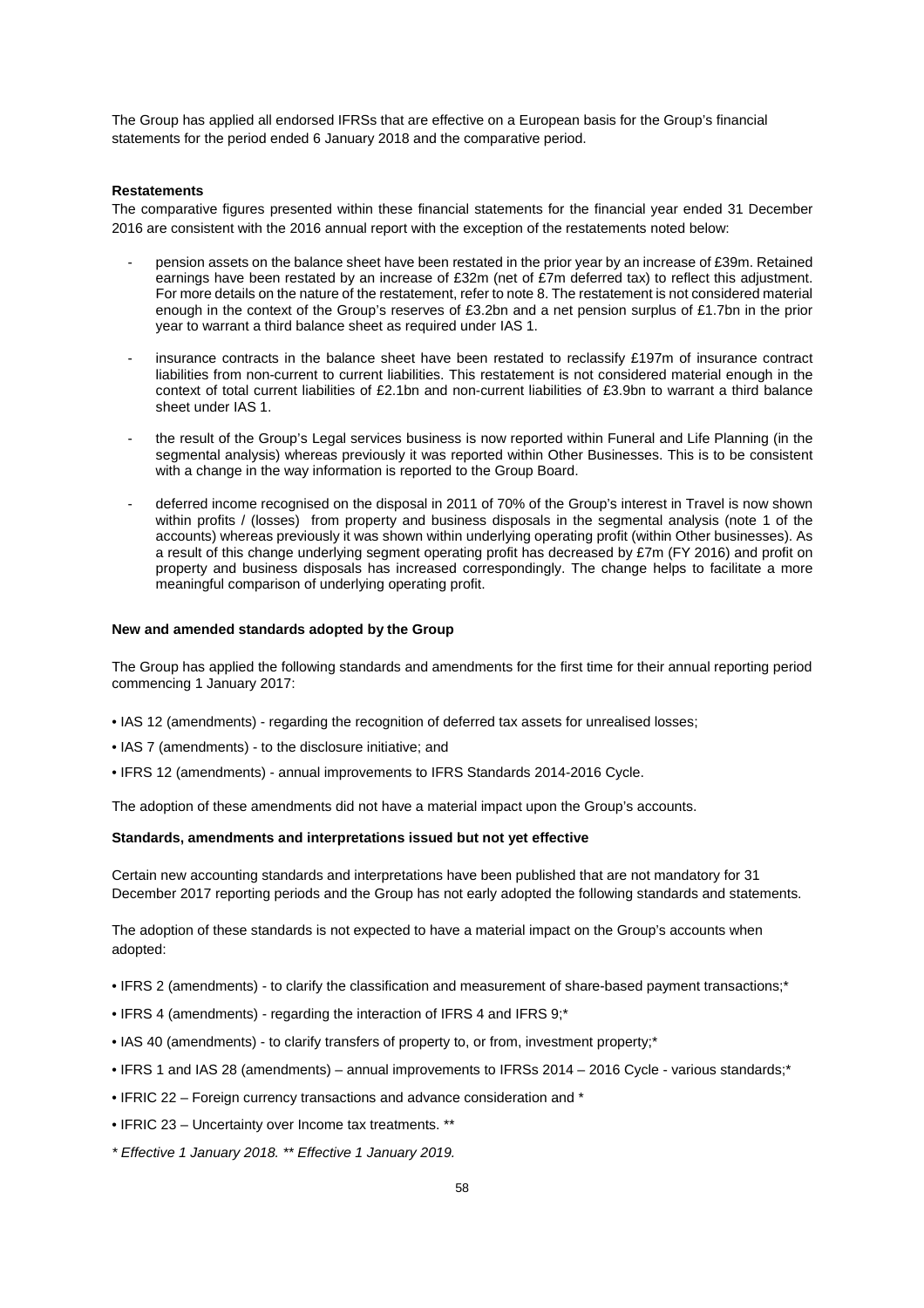**Title IFRS 15 Revenue from Contracts with Customers Nature of the change**  IFRS 15 establishes a comprehensive framework for determining whether, how much and when revenue can be recognised. The new standard replaces existing revenue recognition guidance including IAS 18 (Revenue), IAS 11 (Construction Contracts) and IFRIC 13 (Customer Loyalty programmes). The new standard is based on the principle that revenue is recognised when control of a good or service transfers to a customer. The standard permits either a full retrospective or a modified retrospective approach for the adoption. The standard sets out criteria for deciding when and whether revenue can be recognised and of particular relevance to Co-op, whether a "performance obligation" has been delivered. IFRS 15 defines performance obligations as a "promise to provide a distinct good or service or a series of distinct goods or services". **Impact** Management has assessed the effects of applying the new standard on the Group's financial statements and has identified the following areas that will be affected: Funerals: Funeralcare sells funeral plans that allow an individual to arrange and pre-pay their funeral. Under the current IAS 18 standard, Funeralcare recognises an amount of revenue at the time a funeral plan is sold that is equivalent to the costs incurred in selling the plan. The balance of income is then recognised when the funeral is conducted. This approach will change with effect from 7 January 2018 under IFRS 15 which states that revenue should be recognised in respect of separable "performance obligations" delivered to the customer. Upon analysis of the standard, it has been concluded that the only separable performance obligation is the funeral itself and therefore revenue can only be recognised at the date the plan is redeemed and the funeral is performed. The new standard also requires that certain costs associated with delivering a funeral plan to the customer are deferred until the funeral is delivered. This cost deferment only applies to incremental or fulfilment costs i.e. costs directly relating to the plan sale that would otherwise not have been incurred. These costs will be charged to the income statement when the funeral plans are redeemed at the same time as revenue is recognised. After restatement, the impact of the new standard on the year ending 6 January 2018 is a reduction in revenue of c. £22m and a reduction in profit before tax of c. £21m.This is because the number of new plans being sold is much higher than the amount of plans being redeemed. As the redemptions on these plans grows relative to plan sales in the future, the impact on profit will reverse. Trading cash flows are unaffected by this change. The prior year adjustment will mean that at 6 January 2018 the deferred funeral plan income liability will increase by c. £107m as if no income had ever been recognised at the point of funeral plan sales. This income will now be recognised when the funeral is performed. Similarly, the deferred funeral plan cost asset will increase by c. £17m to reflect incremental costs incurred on existing plans deferred until redemption or cancellation of the plan. In aggregate, there will be an estimated reduction in retained earnings of c. £90m.

The adoption of the following standards will or may have a material impact on the Group's accounts when adopted and the Group's assessment of the impact of these new standards and interpretations is set out below:

Retail: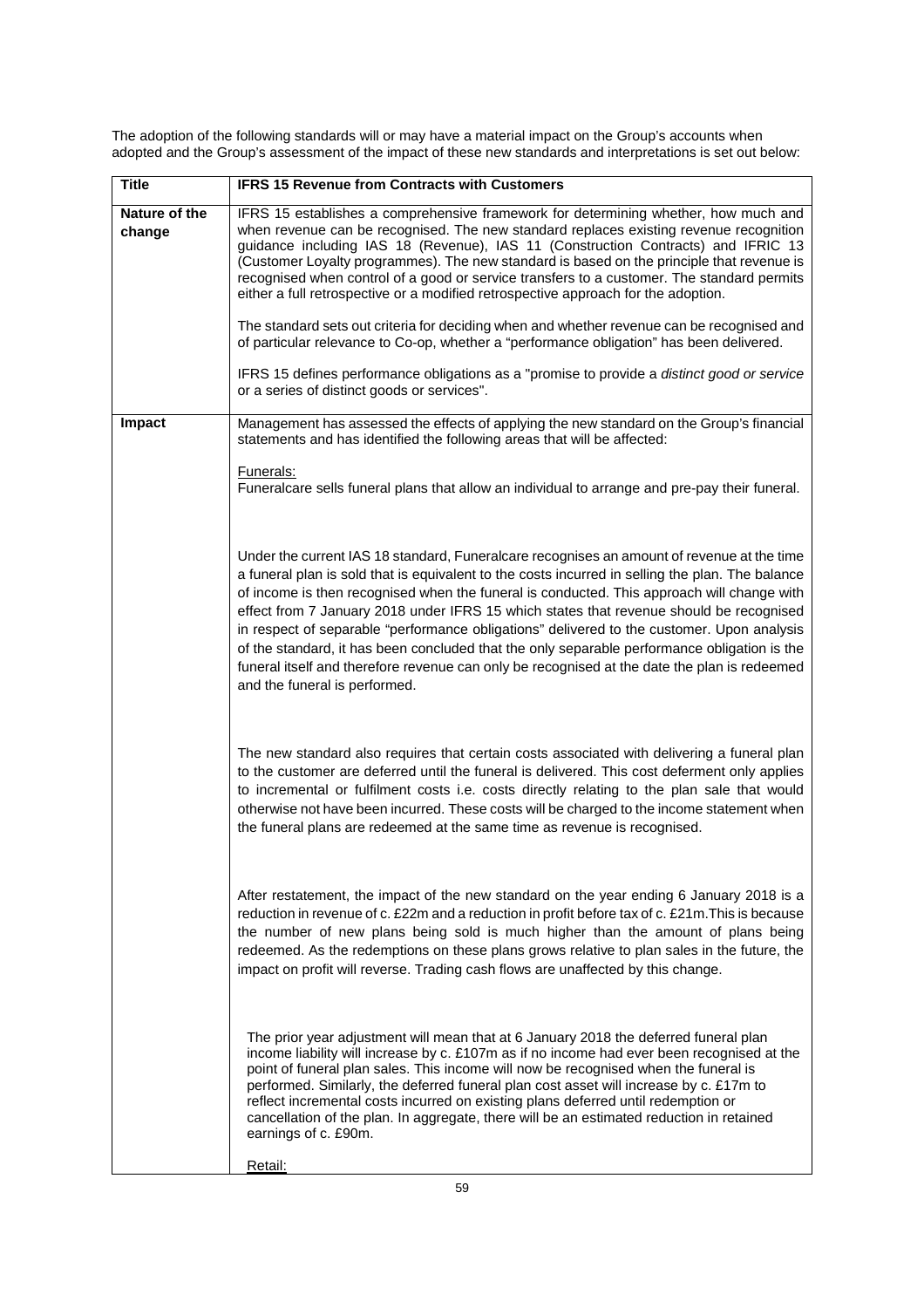|                                     | There is no material profit impact for Retail since the vast majority of sales relate to<br>upfront consideration for the immediate transfer of goods and as such the delivery of the<br>performance obligation is very clear. IFRS 15 will require the Group to show some income<br>that is currently netted within costs as a reduction in revenue. This primarily relates to<br>rebates paid to FRTS members that are currently recognised as a cost of sale but which<br>under IFRS 15 will be treated as a reduction in revenue (estimated £200m reduction in<br>revenue within Federal sales). |
|-------------------------------------|------------------------------------------------------------------------------------------------------------------------------------------------------------------------------------------------------------------------------------------------------------------------------------------------------------------------------------------------------------------------------------------------------------------------------------------------------------------------------------------------------------------------------------------------------------------------------------------------------|
|                                     | Other businesses:                                                                                                                                                                                                                                                                                                                                                                                                                                                                                                                                                                                    |
|                                     | Insurance is subject to its own accounting changes when IFRS 17 is effective in 2021 and<br>the vast majority of its business is out of scope for IFRS 15 and so will be unaffected by the<br>new standard. There will be a change to personal injury revenue recognition in Legal Services<br>where the new standard will see an earlier recognition of revenue than currently but this will<br>not be material to the Group.                                                                                                                                                                       |
|                                     | Member rewards and dividends:<br>Member rewards (the 5%) are currently treated as a reduction in revenue in line with<br>IFRIC 13 (Customer Loyalty Programmes) and this treatment will not be affected by the<br>introduction of the new standard.                                                                                                                                                                                                                                                                                                                                                  |
| Date of<br>adoption by<br>the Group | Mandatory for financial years commencing on or after 1 January 2018. The Group intends<br>to adopt the standard using the fully retrospective approach which means that the<br>comparative figures will be restated to reflect the cumulative impact of the adoption.                                                                                                                                                                                                                                                                                                                                |

| <b>Title</b>            | <b>IFRS 16 Leases</b>                                                                                                                                                                                                                                                                                                                                                                                                                                                                                                                                                                                                                                                                                                                                                                                                                                                                                                                                                                                                                                                                                                        |
|-------------------------|------------------------------------------------------------------------------------------------------------------------------------------------------------------------------------------------------------------------------------------------------------------------------------------------------------------------------------------------------------------------------------------------------------------------------------------------------------------------------------------------------------------------------------------------------------------------------------------------------------------------------------------------------------------------------------------------------------------------------------------------------------------------------------------------------------------------------------------------------------------------------------------------------------------------------------------------------------------------------------------------------------------------------------------------------------------------------------------------------------------------------|
| Nature of the<br>change | IFRS 16 was issued in January 2016. It will result in almost all leases being recognised on<br>the balance sheet, as the distinction between operating and finance leases is removed.<br>Under the new standard, an asset (the right to use the leased item) and a financial liability<br>to pay rentals are recognised. The only exceptions are short-term and low-value leases.                                                                                                                                                                                                                                                                                                                                                                                                                                                                                                                                                                                                                                                                                                                                            |
| <b>Impact</b>           | Management has undertaken an initial assessment of the expected impact of applying the<br>new standard on the Group's financial statements. Further detailed assessment work is<br>required to determine the actual impact upon the Group's accounts and that impact will also<br>be dependent upon future economic conditions, including calculating incremental borrowing<br>rates, the make-up of the Group's lease portfolio at that date, the Group's assessment as to<br>whether it will exercise any lease renewal or break options and the extent to which the Group<br>chooses to use practical expedients and recognition exemptions at the time of adoption.<br>However it is clear at this stage that the most material impact of the new standard will be that<br>approximately 3,000 property leases asset and liabilities will need to be brought on balance<br>sheet and the Group's initial assessment of the impact of this is noted below:<br>(indicative numbers rounded to nearest £100m, based on using the<br>Property leases:<br>modified retrospective transition option with practical expedients) |
|                         | <b>Balance Sheet:</b><br>£m<br>900<br>Right of use asset<br>Lease liability<br>(1,300)<br>(400)<br><b>Change in reserves</b>                                                                                                                                                                                                                                                                                                                                                                                                                                                                                                                                                                                                                                                                                                                                                                                                                                                                                                                                                                                                 |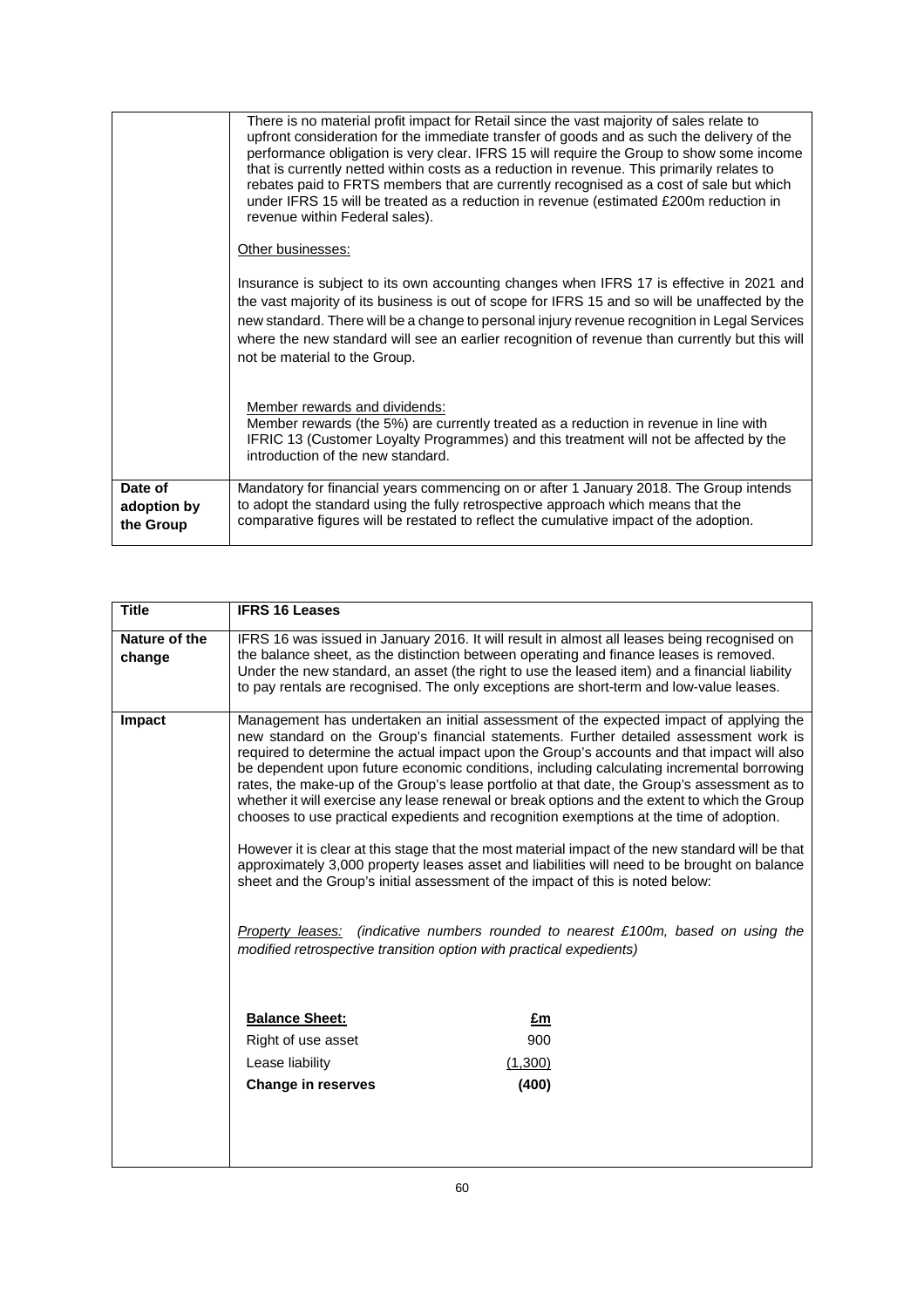|                        | The impact on profit before tax is estimated as a £40m net reduction in 2019.<br>Non-property leases:<br>The Group has started assessing what other contractual commitments could contain leases<br>in scope for IFRS 16. These could include vehicles, equipment, IT systems and anything else<br>where the Group is paying to use and benefit from an underlying asset as part of a contractual<br>arrangement. Based on the current business set-up, most equipment is bought by the Group<br>rather than rented and therefore the impact in this area is expected to be minimal. |
|------------------------|--------------------------------------------------------------------------------------------------------------------------------------------------------------------------------------------------------------------------------------------------------------------------------------------------------------------------------------------------------------------------------------------------------------------------------------------------------------------------------------------------------------------------------------------------------------------------------------|
|                        |                                                                                                                                                                                                                                                                                                                                                                                                                                                                                                                                                                                      |
| Date of<br>adoption by | Mandatory for financial years commencing on or after 1 January 2019. The Group currently<br>intends to adopt the standard using transition option 2a which means measuring the right of                                                                                                                                                                                                                                                                                                                                                                                              |
| the Group              | use assets as if IFRS 16 had always been applied, but discounting at an incremental<br>borrowing rate at the date of transition. This approach will be confirmed during 2018.                                                                                                                                                                                                                                                                                                                                                                                                        |

| <b>Title</b>            | <b>IFRS 9 Financial Instruments</b>                                                                                                                                                                                                                                                                                                                                                                                                   |
|-------------------------|---------------------------------------------------------------------------------------------------------------------------------------------------------------------------------------------------------------------------------------------------------------------------------------------------------------------------------------------------------------------------------------------------------------------------------------|
| Nature of the<br>change | IFRS 9 addresses the classification, measurement and de-recognition of financial assets<br>and financial liabilities, introduces new rules for hedge accounting and a new impairment<br>model for financial assets.                                                                                                                                                                                                                   |
| Impact                  | Most of the changes to IFRS 9 are not relevant to the Group. However, there are a couple of                                                                                                                                                                                                                                                                                                                                           |
|                         | changes that may impact the Group in future periods:                                                                                                                                                                                                                                                                                                                                                                                  |
|                         | Fair value election:                                                                                                                                                                                                                                                                                                                                                                                                                  |
|                         | The Group currently fair values its Eurobond debt and under IFRS 9 there is an option to<br>reset the accounting treatment such that these liabilities could be carried at amortised cost.<br>This would remove the requirement to fair value the debt each year. Management are<br>considering if this would be an appropriate election to make as the requirement to mark to<br>market (fair value) the Group's swaps would remain. |
|                         | Bad debts:                                                                                                                                                                                                                                                                                                                                                                                                                            |
|                         | IFRS 9 also requires an entity to move to an "expected credit losses model" for bad debt. It<br>will change the way we account for bad debt but is not expected to be material.                                                                                                                                                                                                                                                       |
| Date of                 | Mandatory for financial years commencing on or after 1 January 2019.                                                                                                                                                                                                                                                                                                                                                                  |
| adoption by             |                                                                                                                                                                                                                                                                                                                                                                                                                                       |
| the Group               |                                                                                                                                                                                                                                                                                                                                                                                                                                       |
|                         |                                                                                                                                                                                                                                                                                                                                                                                                                                       |
| <b>Title</b>            | <b>IFRS 17 Insurance Contracts</b>                                                                                                                                                                                                                                                                                                                                                                                                    |
| Nature of the           | IFRS 17 requires insurance liabilities to be measured at a current fulfilment value and                                                                                                                                                                                                                                                                                                                                               |
| change                  | provides a more uniform measurement and presentation approach for all insurance                                                                                                                                                                                                                                                                                                                                                       |